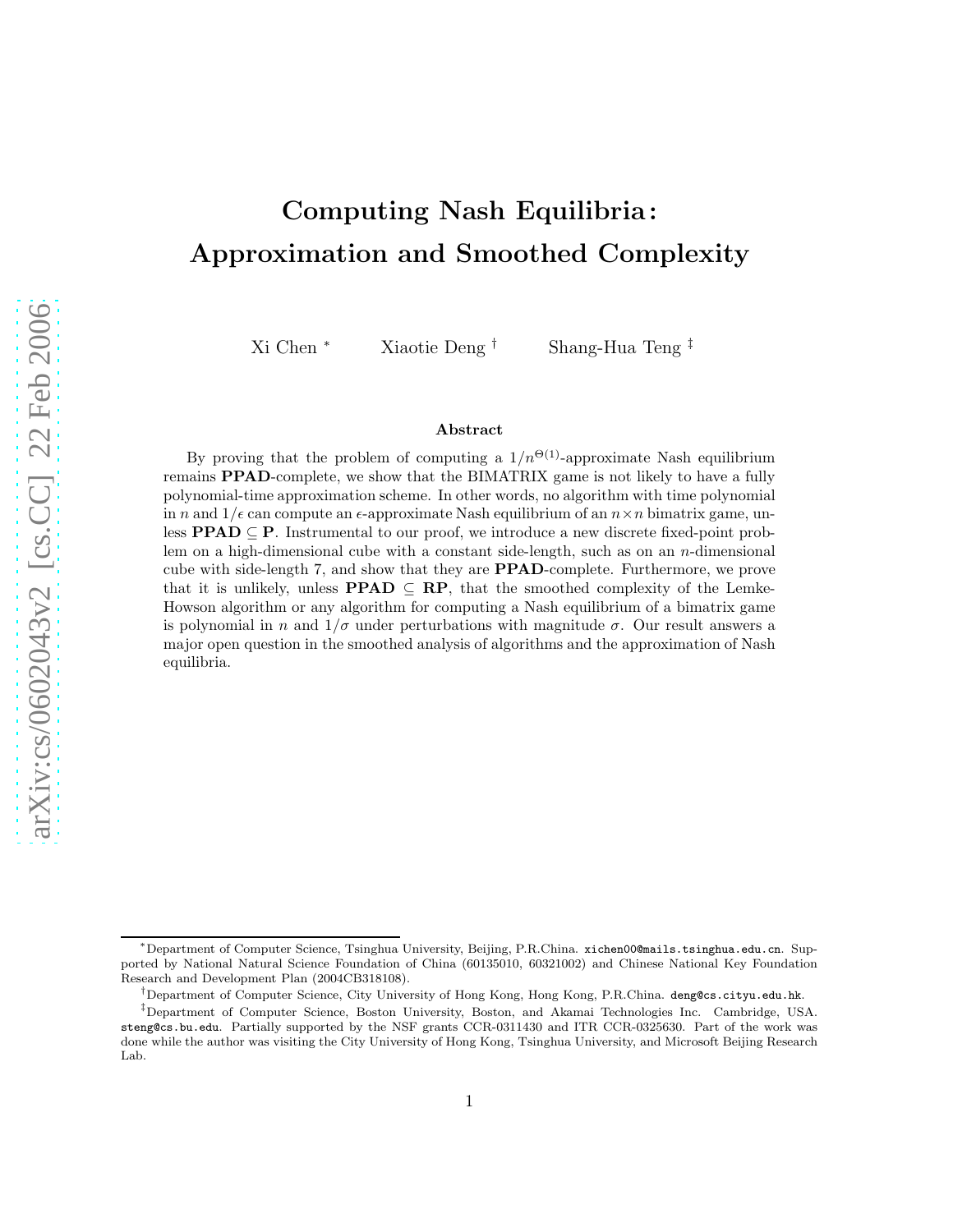### 1 Introduction

The two-person game or the bimatrix game  $|13, 14|$  is perhaps the simplest form of non-cooperative games [\[19\]](#page-37-2). It is specified by two  $m \times n$  matrices  $\mathbf{A} = (a_{i,j})$  and  $\mathbf{B} = (b_{i,j})$ , where the  $m$  rows represent the pure strategies for the first player, and the  $n$  columns represent the pure strategies for the second player. In other words, if the first player chooses strategy  $i$  and the second player chooses strategy  $j$ , then the payoffs to the first and the second players are  $a_{i,j}$  and  $b_{i,j}$ , respectively.

Nash's theorem [\[19,](#page-37-2) [18\]](#page-37-3) on non-cooperative games when specialized to bimatrix games states that there exists a profile of possibly mixed strategies so that neither player can gain by changing his/her (mixed) strategy, while the other player maintains her mixed strategies. Such a profile of strategies is called a Nash equilibrium.

Mathematically, a mixed strategy for the first player can be expressed by a column probability vector  $\mathbf{x} \in \mathbb{R}^m$ , that is, a vector with non-negative entries that sum to 1, while a mixed strategy for the second player is a probability vector  $y \in \mathbb{R}^n$ . A Nash equilibrium is then a pair of probability vectors  $(\mathbf{x}^*, \mathbf{y}^*)$  such that for all pairs of probability vectors  $\mathbf{x} \in \mathbb{R}^m$  and  $y \in \mathbb{R}^n$ 

$$
(\mathbf{x}^*)^T \mathbf{A} \mathbf{y}^* \ge \mathbf{x}^T \mathbf{A} \mathbf{y}^*
$$
 and  $(\mathbf{x}^*)^T \mathbf{B} \mathbf{y}^* \ge (\mathbf{x}^*)^T \mathbf{B} \mathbf{y}.$ 

Note that the Nash equilibria of a bimatrix game  $(A, B)$  are invariant under positive scalings, that is, the bimatrix game  $(c_1\mathbf{A}, c_2\mathbf{B})$  has the same set of Nash equilibria as the bimatrix game  $(A, B)$ , as long as  $c_1, c_2 > 0$ . In addition, Nash equilibria are invariant under shifting, that is, for any constants  $c_1$  and  $c_2$ , the bimatrix game  $(c_1 + A, c_2 + B)$  has the same set of Nash equilibria as the bimatrix game  $(A, B)$ . Thus, we often normalize<sup>1</sup> the matrices A and B so that all their entries are between 0 and 1, or between -1 and 1.

The zero-sum two-person game [\[17\]](#page-37-4) is a special case of the bimatrix game that satisfies  $B = -A$ . Moreover, an instance of the zero-sum game can be formulated as a linear program and hence can be solved in (weakly) polynomial time using, for example, the interior-point method [\[10\]](#page-37-5). However, the computational problem of the general two-person games and the existence proof of a Nash equilibrium have required different approaches from their zero-sum specializations.

One of the most popular methods to find a Nash equilibrium of a bimatrix game is the classic Lemke-Howson algorithm [\[14\]](#page-37-1). But recently, Savani and von Stengel [\[21\]](#page-37-6) show that it needs an exponential number of steps in the worst case for the Lemke-Howson algorithm to reach an equilibrium solution. As the Lemke-Howson algorithm is somewhat connected with the simplex method for linear programming, this exponential worst-case lower bound did not completely damage the hope for an efficient solution of bimatrix games. After all, the exponential worst-case lower bound against almost all known simplex algorithms did not eliminate the possibility that linear programming can be solved in polynomial time [\[12,](#page-37-7) [10\]](#page-37-5).

The following three optimistic conjectures summarize of our hope for the possible existence of an efficient method for computing an exact or an approximate Nash equilibrium of a bimatrix game.

<sup>&</sup>lt;sup>1</sup>Normalization is needed in the definition of approximate Nash equilibrium to be discussed below.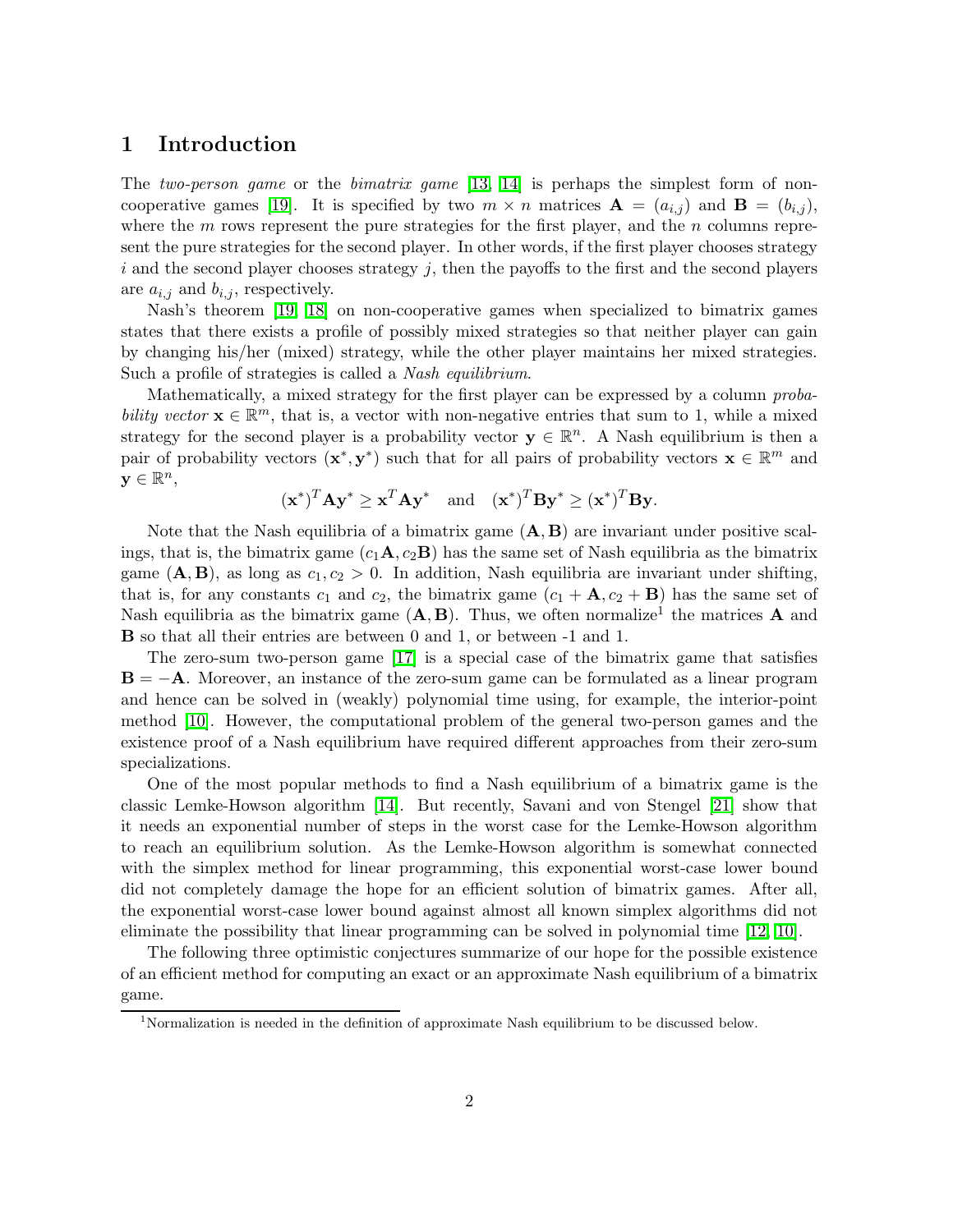- 1. Polynomial 2-NASH Conjecture: there exists a (weakly) polynomial-time algorithm for computing a Nash equilibrium of a bimatrix game.
- 2. Fully Polynomial Approximate 2-NASH Conjecture: One can relax the Nash condition and define an  $\epsilon$ -approximate Nash equilibrium to be a profile of mixed strategies such that no player can gain more than  $\epsilon$  amount by changing his/her own strategy unilaterally. The conjecture<sup>2</sup> then states: There exists an algorithm for computing an  $\epsilon$ -approximate Nash equilibrium in time polynomial in n, m, and  $1/\epsilon$  for every  $0 < \epsilon < 1$ and for every normalized game  $(A, B)$  with  $\max_{i,j} \{ |a_{i,j}|, |b_{i,j}| \} \leq 1$ , where  $a_{i,j}$  is the  $(i, j)^{th}$  entry of **A** and  $b_{i,j}$  is the  $(i, j)^{th}$  entry of **B**.
- 3. Smoothed 2-NASH Conjecture [\[22\]](#page-38-0): The problem of finding a Nash equilibrium of a bimatrix game is in smoothed polynomial time under  $\sigma$ -perturbations.

That is, for any pair of  $m \times n$  matrices  $\bar{\mathbf{A}} = (\bar{a}_{i,j})$  and  $\bar{\mathbf{B}} = (\bar{b}_{i,j})$  with  $|\bar{a}_{i,j}| \leq 1$  and  $|\bar{b}_{i,j}| \leq 1$ , let  $\mathbf{A} = (a_{i,j})$  and  $\mathbf{B} = (b_{i,j})$  be matrices where  $a_{i,j} = \bar{a}_{i,j} + r_{i,j}^A$  and  $b_{i,j} =$  $\bar{b}_{i,j} + r_{i,j}^B$ , with  $r_{i,j}^A$  and  $r_{i,j}^B$  being chosen independently and uniformly from  $[-\sigma, \sigma]$ . Then, a Nash equilibrium of the bimatrix game  $(A, B)$  can be solved in expected polynomial time in m, n, and  $1/\sigma$ .

Ever since Spielman and Teng [\[23\]](#page-38-1) established a polynomial upper bound on the smoothed complexity of the simplex algorithm with the shadow vertex pivoting rule, it has been frequently asked whether the smoothed complexity of another classic algorithm, the Lemke-Howson algorithm for bimatrix games, is polynomial.

In the final installment of a series of exciting developments initiated by Daskalakis, Goldberg and Papadimitriou [\[7\]](#page-37-8), Chen and Deng [\[3\]](#page-36-0) show that the first conjecture is unlikely to be true. More specifically, they prove that the problem of computing a Nash equilibrium is **PPAD**complete for bimatrix games in which each player has  $n$  pure strategies.

In this paper, we show that it is unlikely that the second and third conjectures above are true — we show that it remains **PPAD**-complete to compute a  $1/n^{\Theta(1)}$ -approximate Nash equilibrium of an  $n \times n$  normalized bimatrix game. Consequently, we show that it is unlikely that there is an algorithm for computing an  $\epsilon$ -approximate Nash equilibrium with complexity polynomial in n and  $1/\epsilon$ . Thus, it is unlikely that the  $n^{O(\log n/\epsilon^2)}$ -time  $\epsilon$ -approximate result of Lipton, Markakis, and Mehta [\[15\]](#page-37-9) can be dramatically improved to  $poly(n, 1/\epsilon)$ .

By exploiting the connection between the complexity of approximate Nash equilibria and the smoothed complexity of Nash equilibria, we show that, unless  $\text{PPAD} \subseteq \text{RP}$ , it is unlikely

<sup>&</sup>lt;sup>2</sup>Because the notion of the  $\epsilon$ -approximate Nash equilibria is defined in the additive fashion, to study its complexity, it is important to consider bimatrix games with normalized matrices. That is, the absolute value of each entry in the matrices is bounded, for example by 1. Earlier work on this subject by Lipton, Markakis, and Mehta [\[15\]](#page-37-9) used a similar normalization. Although, exact Nash equilibria of  $(A, B)$  are invariant under positive scalings, each  $\epsilon$ -approximate Nash equilibrium  $(x, y)$  of  $(A, B)$ , becomes a c  $\epsilon$ -approximate Nash equilibrium of the bimatrix game  $(c\mathbf{A}, c\mathbf{B})$  for  $c > 0$ . It is worthwhile noticing that  $\epsilon$ -approximate Nash equilibria are invariant under shifting, that is, for any constants  $c_1$  and  $c_2$ , the bimatrix game  $(c_1 + \mathbf{A}, c_2 + \mathbf{B})$  has the same set  $\epsilon$ -Nash equilibria as the bimatrix game  $(A, B)$ . To properly define the perturbation magnitudes in the next conjecture, we also consider normalized bimatrix games.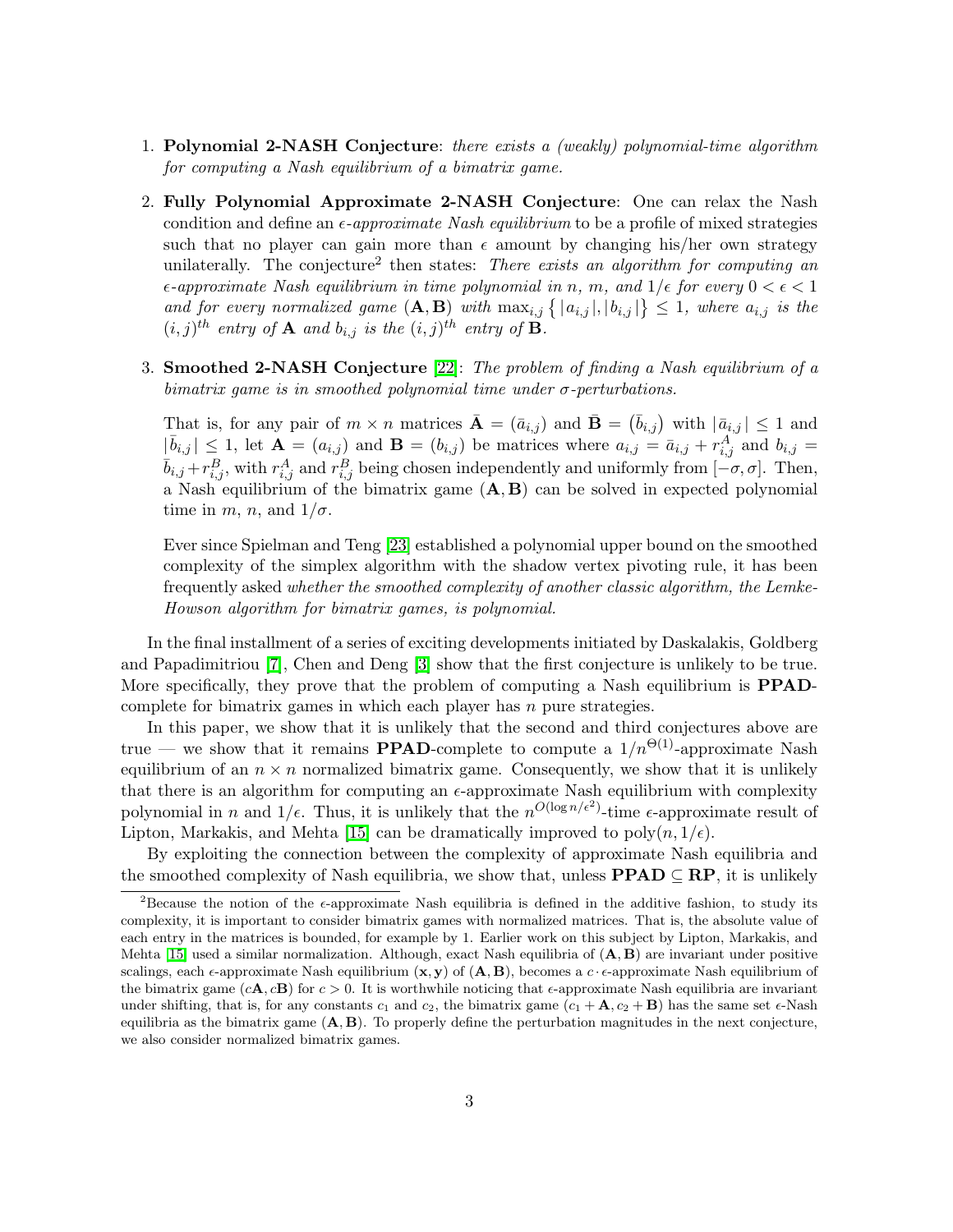that the smoothed complexity of the classic Lemke-Howson algorithm or any algorithm for bimatrix games is polynomial in n and  $1/\sigma$  under perturbations with magnitude  $\sigma$ . Thus, the average-case polynomial time result of Barany, Vempala, and Vetta [\[2\]](#page-36-1) is not likely extendible to the smoothed model.

Our approach depends on a new discrete version of the Brouwer's fixed point. Iimura introduced a concept of direction-preserving functions to derive a discrete fixed point theorem [\[9\]](#page-37-10). The concept was applied by Chen and Deng [\[4\]](#page-36-2) to derive a matching upper and lower bound for finding an approximate fixed point for any fixed dimension higher than two. A notion of the "bad" cube was utilized in the analysis. Until this point, the fixed point for discrete functions exists only for restricted classes of discrete functions. Later, Daskalakis, Goldberg and Papadimitriou introduced a discrete concept of fixed points in term of the values of the function at the eight vertices of a three dimensional unit cube and proved that the problem for computing this type of 3D discrete Brouwer's fixed points is PPAD-complete [\[7\]](#page-37-8). This invention allowed a discrete fixed point to exist once a boundary condition is satisfied by the function without any further restriction on the function itself otherwise. Using an improvement on the SPERNER problem, Chen and Deng improved the result to the two dimensional case [\[3\]](#page-36-0). The new discrete version of the fixed-point problem has been helpful in proving the **PPAD**-completeness of  $4$ -NASH<sup>3</sup> [\[7\]](#page-37-8), and the extension to  $3$ -NASH [\[5,](#page-37-11) [8\]](#page-37-12), as well as the PPAD-complete proof of the exact Nash equilibrium of two-person games [\[6\]](#page-37-13).

However, those previous hardness proofs apply only to the computation of an approximate Nash equilibrium within an exponentially small approximation parameter.

For example, the result of Chen and Deng states that finding a  $2^{-\Theta(n)}$ -approximate Nash equilibrium of a bimatrix game, in which each player has n pure strategies, is **PPAD**-complete. Their proof does not apply to the computation of  $1/n^{\Theta(1)}$ -approximate Nash equilibria, because the approximation ratio decreases geometrically in the number of bits under consideration for the fixed point problem. In order to extend these hardness results to the computation of a  $1/n^{\Theta(1)}$ -approximate Nash equilibrium, we need a reduction from a **PPAD**-complete fixed point problem with a constant or  $O(\log n)$  number of bits, which seems inconceivable in previous approaches.

As an instrumental step in achieving our result, we introduce a family of high-dimensional discrete fixed-point problems. The high-dimensional spaces provide an effecitve trade-off between the dimension and the side length of the hypergrid inside the cube that defines the search space. In particular, we consider a discrete fixed-point problem associated with the integer lattice points of the  $(8 \times 8 \times ... \times 8)$ ) *n*-dimensional cube.

 $\overbrace{n}$ Fortunately and somewhat suprisingly, the discrete fixed-point problem is still PPADcomplete on this seemly small cube. A cube with a constant side-length in high dimension still contains an exponential number of integer lattice vertices. We show that as long as its side-length is reasonably large (e.g., is equal to eight) the cube has enough space and flexibility to fit a complex proof structure of a PPAD-complete problem.

<sup>&</sup>lt;sup>3</sup>Note that entries of a Nash equilibrium of a four-person game may not be rational, even with rational payoff entries. So, in general, one can only hope to compute an approximate Nash equilibrium of a four-person games. Formally, the hardness result of Daskalakis, Goldberg, and Papadimitriou states: finding a  $2^{-\Theta(n)}$ -approximate Nash equilibrium of a normalized four-person game in which each players has  $n$  strategies is **PPAD**-complete.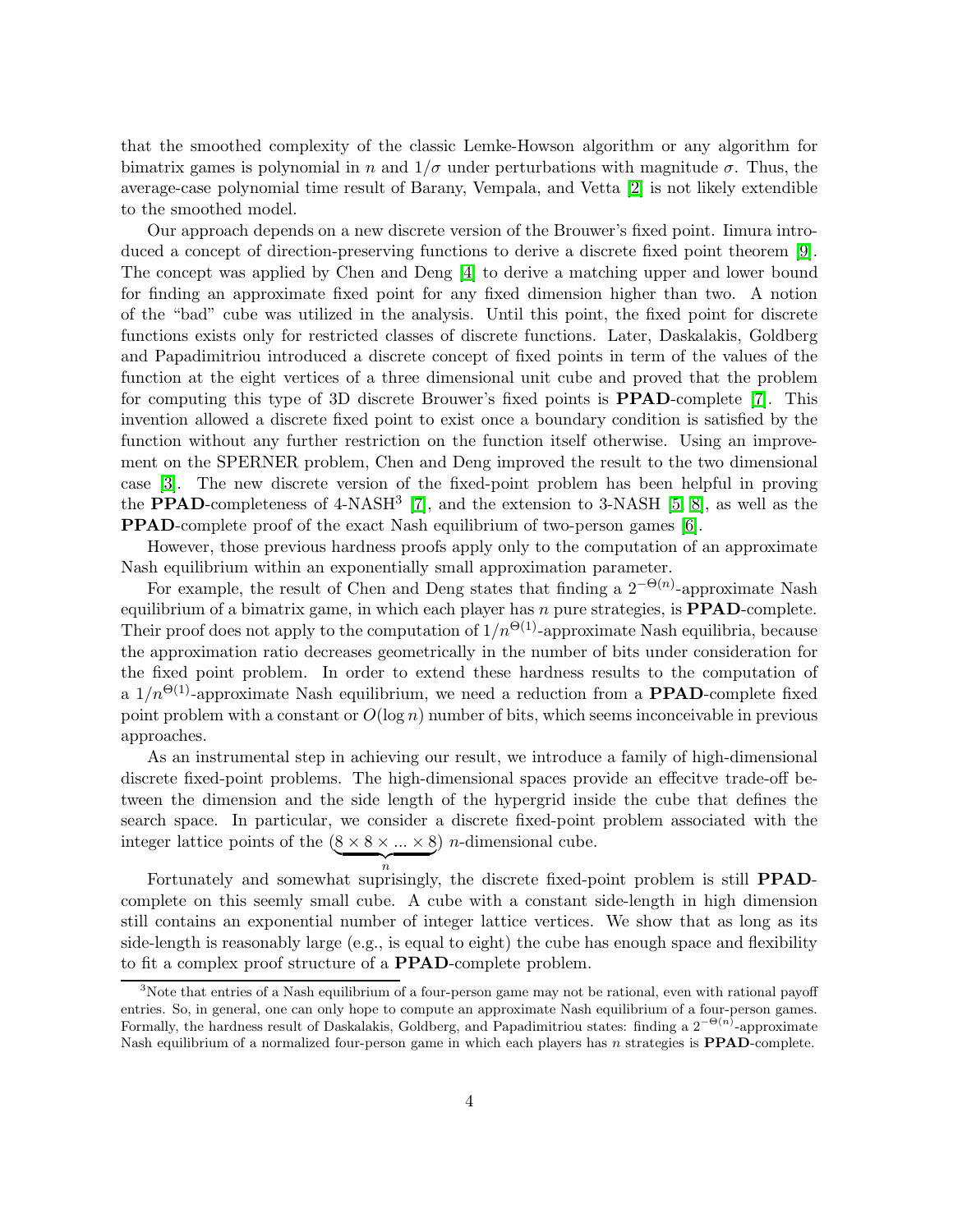However, discrete fixed-point problems in high dimensions come with their own challenges. In particular, the exponential number of vertices in a unit cube create new difficulties to the efficiency of the reduction techniques. Our definition of the family of high-dimensional discrete fixed-point problems itself reflects a simple example of the necessity of handling that hurdle. We develop several new techniques that enable us to carry through the reduction. A particularly important one is a new averaging method to overcome the curse of high dimensionality in the closing loop of the reduction that connects the computation of Nash equilibria in a bimatrix game with the high-dimensional fixed-point problem.

As the fixed-points and Nash equilibria are fundamental to many other search and optimization problems, our results and techniques may have a broader scope of applications and implications. For example, our hardness results on bimatrix games can be naturally extended to r-person matrix games and r-graphical games for any fixed  $r$ .

#### 1.1 Notations

We will use bold lower-case Roman letters such as  $x$ ,  $a$ ,  $b<sub>j</sub>$  to denote vectors. Whenever a vector, say  $\mathbf{a} \in \mathbb{R}^n$  is present, its components will be denoted by lower-case Roman letters with subscripts, such as  $a_1, \ldots, a_n$ . Matrices are denoted by bold upper-case Roman letters such as A and scalars are usually denoted by lower-case roman letters, but sometime by upper-case Roman letters such as M, N, and K. The  $(i, j)^{th}$  entry of a matrix **A** is denoted by  $a_{i,j}$ . Depending on the context, we may use  $a_i$  to denote the  $i^{th}$  row or the  $i^{th}$  column of  $A$ .

We now enumerate some other notations that are used in this paper.

- $\mathbb{Z}_+^d$ : the set of *d*-dimensional vectors with positive integer entries;
- $\mathbb{Z}_{[a,b]}^d$ : the set  $\{ \mathbf{p} \in \mathbb{Z}^d \mid a \leq p_i \leq b, \forall 1 \leq i \leq d \},$  for integers  $a \leq b$ .
- $\bullet \ \mathbb{R}^{m \times n}_{[a:b]}$  $\binom{m \times n}{[a:b]}$ : the set of all  $m \times n$  matrices with real entries between a and b. For example,  $\mathbb{R}^{m \times n}_{[-1,1]}$  is the set of the  $m \times n$  matrices with entries whose absolute values are at most 1.
- $\mathbb{P}^n$ : the set of all probability vectors in n dimensions. For example,  $\mathbf{x} \in \mathbb{P}^n$  means  $\sum_{i=1}^{n} x_i = 1$  and  $x_i \ge 0$  for all  $1 \le i \le n$ .
- $\langle a|b \rangle$ : the dot-product of two vectors in the same dimension.
- $e_i$ : the unit vector whose  $i^{th}$  entry is equal to 1 and all other entries are zeros.

#### 1.2 Organization of the Paper

In Section 2, we review some complexity classes that will be used in this paper. We also introduce a family of high-dimensional discrete fixed-point problems. In Section 3, we prove that this family of high-dimensional discrete-fixed point problems is PPAD-complete, independent of the dimension of the search space. In Section 4, we show that the problem of computing a  $1/n^{\Theta(1)}$ -approximate Nash equilibrium is **PPAD**-complete. In Section 5, we consider the smoothed complexity of the bimatrix game. Finally, in Section 6, we conclude the paper with some open questions inspired by our study.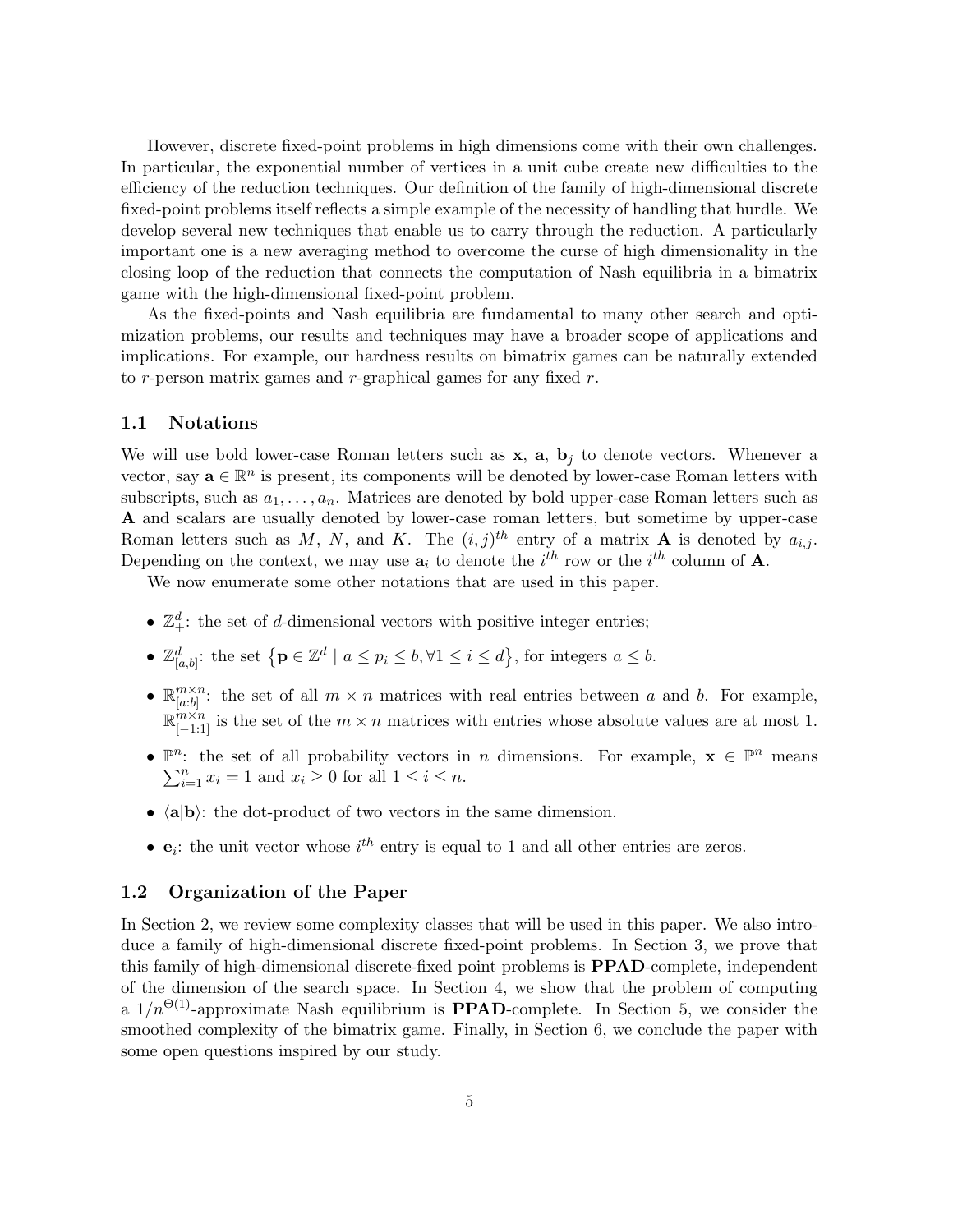### 2 PPAD and High-Dimensional Brouwer's Fixed Points

In this section, we review the complexity class PPAD introduced by Papadimitriou [\[20\]](#page-37-14) and define a family of search problems about the computation of a Brouwer's fixed point in a high dimensional space. In particular, we allow the value of the dimension to be included in the input size. The consideration of high-dimensional fixed point problem is instrumental to establish our main result.

#### 2.1 TFNP and PPAD

Let  $R \subset \{0,1\}^* \times \{0,1\}^*$  be a binary relation over  $\{0,1\}^*$ . R is polynomially balanced if there exists a polynomial p such that for all pairs  $(x, y) \in R$ ,  $|y| \leq p(|x|)$ . In addition, R is a polynomial-time relation if for each pair  $(x, y)$ , one can decide whether or not  $(x, y) \in R$  in time polynomial in  $|x| + |y|$ .

One can define the NP search problem  $Q_R$  specified by R as: Given an input string  $x \in \{0,1\}^*$ , decide whether there exists a  $y \in \{0,1\}^*$  such that  $(x, y) \in R$ , and if such y exists, return  $\psi$ , otherwise, return a special string called "no".

A relation R is total if for every string  $x \in \{0,1\}^*$ , there exists a y such that  $(x, y) \in R$ . Following Megiddo and Papadimitriou [\[16\]](#page-37-15), TFNP denotes the class of all NP search problems defined by total relations.

**Definition 1 (Polynomial Reduction).** A search problem  $Q_{R_1} \in \text{TFNP}$  is polynomialtime reducible to another  $Q_{R_2} \in \textbf{TFNP}$  if there exists a pair of polynomial-time computable functions  $(f, g)$  such that, for every input x of  $R_1$ , if y satisfies  $(f(x), y) \in R_2$ , then  $(x, g(y)) \in$  $R_1$ .  $Q_{R_1}$  and  $Q_{R_2}$  are then polynomial-time equivalent (or simply, equivalent) if  $Q_{R_2}$  is also reducible to  $Q_{R_1}$ .

An important and interesting sub-class of **TFNP** is the complexity class **PPAD** [\[20\]](#page-37-14). It is the set of total search problems that are polynomial-time reducible to the following search problem, LEAFD.

**Definition 2 (LEAFD).** The input instance of LEAFD is a pair  $(M, 0^n)$  where M is the description of a polynomial-time Turing machine satisfying the following two conditions:

- 1. for every  $v \in \{0,1\}^n$ ,  $M(v)$  is an ordered pair  $(u_1, u_2)$  where  $u_1, u_2 \in \{0,1\}^n \cup \{$  "no"}.
- 2.  $M(0^n) = (n^n, 1^n)$  and the first component of  $M(1^n)$  is  $0^n$ .

This instance defines a directed graph  $G = (V, E)$  where  $V = \{0, 1\}^n$  and a pair  $(u, v) \in E$  if and only if v is the second component of  $M(u)$  and u is the first component of  $M(v)$ .

The output of this problem is a directed leaf of  $G$  other than  $0<sup>n</sup>$ , where a vertex of V is a directed leaf if its out-degree plus in-degree equals one.

In other words, a PPAD instance is defined by a directed graph (of exponential size)  $G = (V, E)$ , where both the in-degree and the out-degree of every node are at most 1, together with a pair of polynomial-time functions,  $P: V \to V \cap \{\text{``no''}\}\$ and  $S: V \to V \cap \{\text{``no''}\}\$ that compute the predecessor and successor of each vertex, respectively. A pair  $(u, v)$  appears in E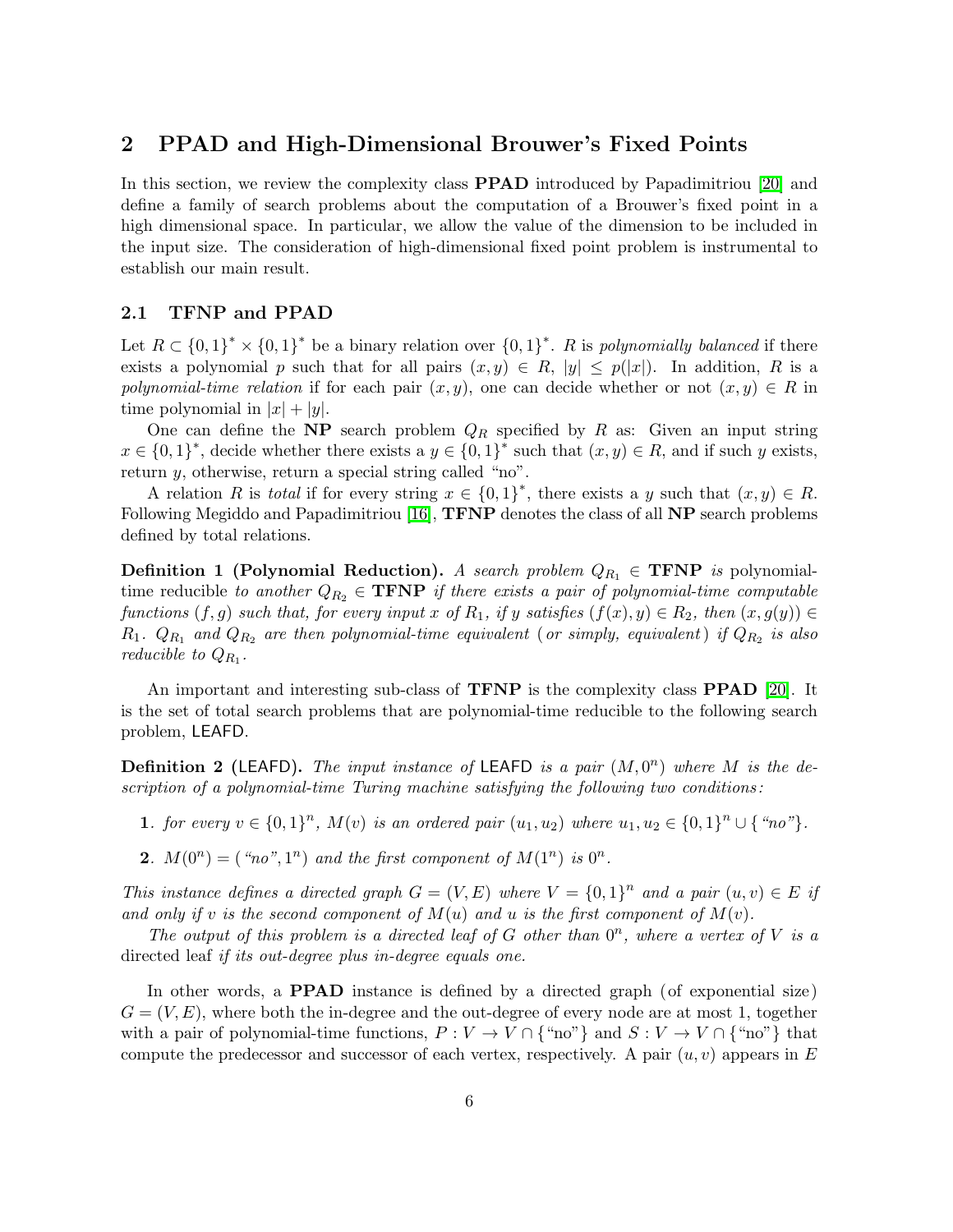only if  $P(v) = u$  and  $S(u) = v$ . In addition, a starting source vertex  $0^n$  with in-degree 0 and out-degree 1 is given. The required output is another vertex with in-degree 1 and out-degree 0 (a sink ) or with in-degree 0 and out-degree 1 (another source).

Many important problems, such as the search versions of Brouwer's fixed-point theorem, Kakutani's fixed-point theorem, Smith's theorem and Borsuk-Ulam theorem, have been identified to be in the class PPAD [\[20\]](#page-37-14).

The totality of PPAD is guaranteed by the following fact: in a directed graph where the in-degree and out-degree of every vertex are at most one, if there exists a source, there must be a sink or another source<sup>4</sup>. Simply from its definition, LEAFD is complete for **PPAD**.

### 2.2 Problem BROUWER<sup> $f$ </sup>

One of the most important PPAD problems concerns the task of search for a discrete Brouwer's fixed point. In this subsection, we define this class of search problems in various dimensions. A discrete version of the Brouwer's fixed point theorem provides key to obtain our main results. In order to handle the exponential exploration of vertices in high dimensional cube, we need to define an efficient discrete version. We will introduce some notations — some elementary and some geometric — to facilitate our discussion.

To define our high dimensional Brouwer's fixed point problems, we need a notion of wellbehaved functions (please note that this is not the function for the fixed point problem ) to parameterize the shape of the search space. We say an integer function  $f(n)$  is well-behaved if it is polynomial-time computable and there exists a constant  $n_0$  such that  $3 \le f(n) \le n/2$  for every integer  $n \geq n_0$ .

For example,  $f_1(n) = 3$ ,  $f_2(n) = |n/2|$ ,  $f_3(n) = |n/3|$  and  $f_4(n) = |\log n|$  are all wellbehaved functions.

For each  $\mathbf{p} \in \mathbb{Z}^d$ , let  $K_{\mathbf{p}}$  denote the following unit hypercube incident to  $\mathbf{p}$ , that is,

$$
K_{\mathbf{p}} = \left\{ \left| \mathbf{q} \in \mathbb{Z}^d \right| q_i = p_i \text{ or } p_i + 1, \ \forall \ 1 \leq i \leq d. \right. \right\}.
$$

For a positive integer d and a vector  $\mathbf{r} \in \mathbb{Z}_+^d$ , let

$$
A_{\mathbf{r}}^d = \left\{ \left| \mathbf{p} \in \mathbb{Z}^d \right| 0 \le p_i \le r_i - 1, \forall \ 1 \le i \le d. \right. \right\}
$$

be the *hyper-grid* with side length given by r. The *boundary* of  $A_r^d$ ,  $\partial (A_r^d)$ , is then the set of integer lattice points  $\mathbf{p} \in A_{\mathbf{r}}^d$  with  $p_i \in \{0, r_i - 1\}$  for some  $i : 1 \leq i \leq d$ .

For each  $\mathbf{r} \in \mathbb{Z}_+^d$ , let Size  $[\mathbf{r}] = \sum_{1 \leq i \leq d} \lceil \log(r_i + 1) \rceil$  denote the number of bits necessary and sufficient to represent r.

<sup>&</sup>lt;sup>4</sup>PPAD is the directed version of class PPA, also introduced by Papadimitriou [\[20\]](#page-37-14). PPA is a class of search problems defined based on the Polynomial Parity Argument: Given a finite graph consisting of lines and cycles, there must be an even number of vertices with degree 1. A PPA instance specifies an exponentially-sized undirected graph in which each vertex has degree no more than 2, a polynomial-time computable neighboring function, and a vertex, say  $0^n$ , with degree 1. The goal of its search problem is to find another degree 1 vertex.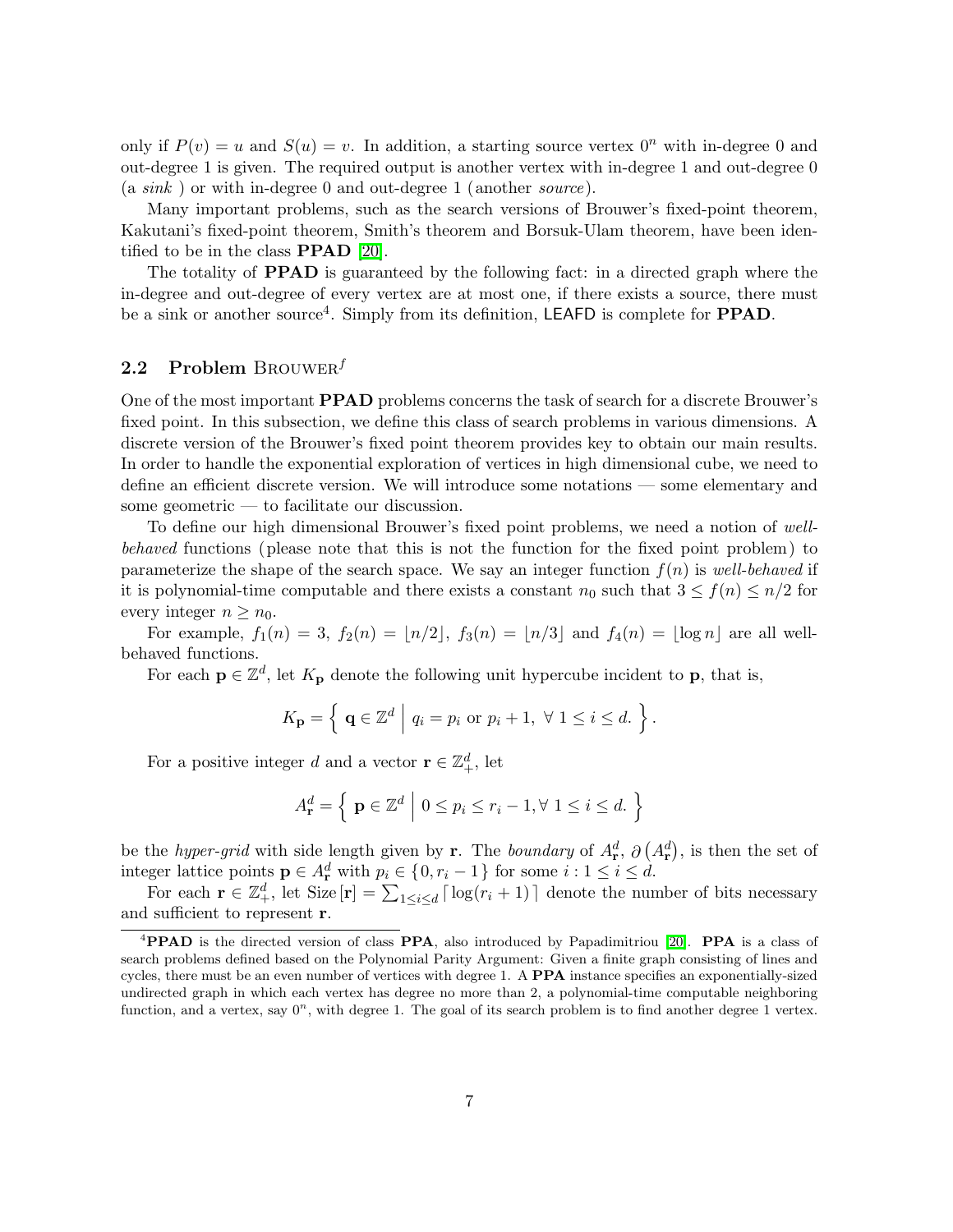Definition 3 (Brouwer-Mapping Circuit). For a positive integer d and  $\mathbf{r} \in \mathbb{Z}_+^d$ , a Boolean circuit C is a Brouwer-mapping circuit with parameters d and  $\bf{r}$  if it has exactly Size  $\bf{r}$  input bits and 2d output bits  $\Delta_1^+$ ,  $\Delta_1^-$  ... $\Delta_d^+$  $_d^+$ ,  $\Delta_d^ \frac{1}{d}$ .

Moreover, C is a valid Brouwer-mapping circuit if

- for every  $p \in A_r^d$ , the set of 2d output bits evaluated at p falls into one of the following cases :
	- $-$  case 1:  $\Delta_1^+ = 1$  and all other bits are 0;
	- ...
	- $-$  case d:  $\Delta_d^+$  = 1 and all other bits are 0;
	- case  $d+1$ : for every  $i: 1 \leq i \leq d$ ,  $\Delta_i^+ = 0$  and  $\Delta_i^- = 1$ .
- for every  $p \in \partial (A_r^d)$ , if there exists an  $i : 1 \leq i \leq d$  such that  $p_i = 0$ , letting  $i_{\max} =$  $\max\{\,i\mid p_i=0\,\}$ , then the output bits satisfy the  $i_{\max}^{th}$  case, otherwise, (when none of the  $p_i$  is 0 and some are  $r_i - 1$ ), the output bits satisfy the  $d + 1^{st}$  case.

Definition 4 (Brouwer Color Assignment and Panchromatic Simplex). Suppose C is a valid Brouwer-mapping circuit with parameter d and  $\mathbf r$ . Circuit C defines a color assignment:  $Color_C: A_r^d \rightarrow \{1, 2, ..., d, "red" \}$ , where "red" is a special color, according to the following rule: For each point  $\mathbf{p} \in A_{\mathbf{r}}^d$ , if the set of output bits of C evaluated at  $\mathbf{p}$  satisfies the i<sup>th</sup> case where  $1 \leq i \leq d$ , then  $Color_C[p] = i$ ; otherwise, the output bits of C satisfy the  $d + 1<sup>th</sup>$  case and  $Color_C[p] = "red".$ 

A subset  $P \subset A_{\mathbf{r}}^d$  is accommodated if there exists a point  $\mathbf{p} \in A_{\mathbf{r}}^d$  such that  $P \subset K_{\mathbf{p}}$ . A set  $P \subset A_{\mathbf{r}}^d$  is a panchromatic set or a panchromatic simplex of C if it is an accommodated set of  $d+1$  points assigned with all  $d+1$  colors.

<span id="page-7-1"></span>For each well-behaved function  $f$ , we define a discrete Brouwer fixed point problem as following.

**Definition 5** (BROUWER<sup>f</sup>). For a well-behaved function f and a parameter n, let  $m = f(n)$ and  $d = \lceil n/f(n) \rceil$ . An input instance of BROUWER<sup>f</sup> is a pair  $(C, 0^n)$  where C is a valid Brouwer-mapping circuit<sup>5</sup> with parameter d and r where  $r_i = 2^m$ ,  $\forall i : 1 \le i \le d$ . The output of this search problem is then a panchromatic simplex of C.

The following property will be useful for the next section.

<span id="page-7-0"></span><sup>&</sup>lt;sup>5</sup>Formally, a polynomially balanced and polynomial-time relation R is necessary in order to define a search problem in **TFNP**. As the input is an arbitrary string  $x$ , it may happen that its C component is not a description of a valid Brouwer-mapping circuit. It is even possible that  $x$  cannot be decoded into a boolean circuit following by a sequence of 0's. We can embed valid Brouwer-mapping circuits into a polynomially balanced and polynomialtime computable relation as following: In advance, we choose a "standard" valid Brouwer-mapping circuit  $C^*$ with parameters d and r and size polynomial in n. If a string x of  ${0,1}^*$  can not be decoded into a Brouwermapping circuit, followed by a sequence of 0's, then we include  $(\mathbf{x}, 0^1)$  in R. Otherwise, assume x is decoded into  $(C, 0^n)$ . We couple C with  $C^*$ , in case C is not a valid Brouwer-mapping circuit, to define a possibly new circuit C'. If the output bits of C evaluated at  $p \in A_r^d$  is invalid, then C' invokes C<sup>\*</sup> and output according to  $C^*$ . We include  $(x, y)$  in R if y can be decoded into a panchromatic simplex of C'. One can verify that R is indeed polynomially balanced and polynomial-time computable. In addition,  $C' = C$  for all valid  $C$ .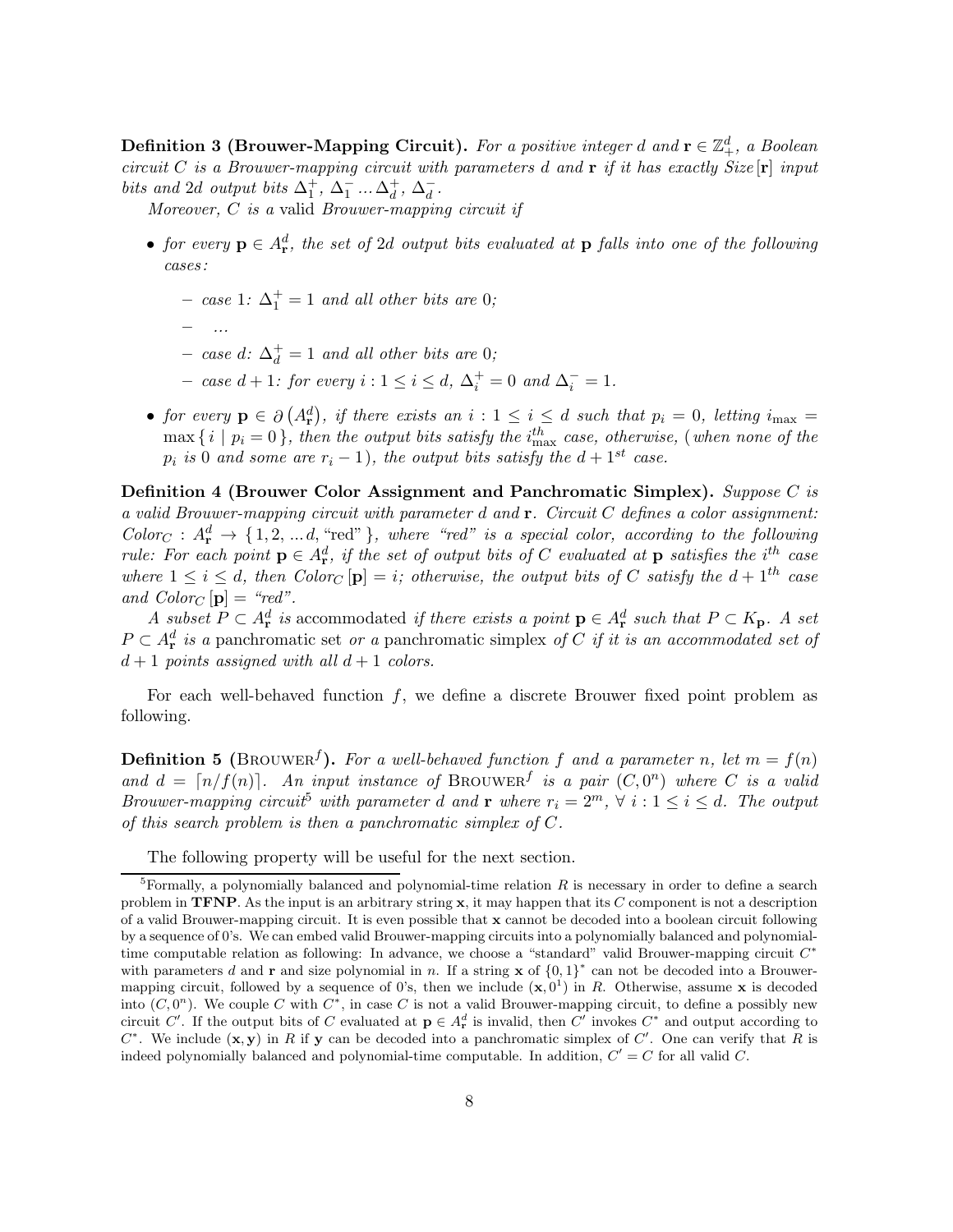**Property 1 (Boundary Continuity).** Let C be a valid Brouwer-mapping circuit with parameters d and **r**, and  $\mathbf{p}, \mathbf{p}' \in \partial (A_{\mathbf{r}}^d)$ . If  $\mathbf{p}' = \mathbf{p} + \mathbf{e}_t$  for some  $1 \le t \le d$  and  $1 \le p_t \le r_t - 2$ , then  $Color_C[p] = Color_C[p']$ .

*Proof.* By the definition, if C is a valid Brouwer-mapping circuit C with parameters d and  $\mathbf{r}$ , then for each  $\mathbf{p} \in \partial (A_{\mathbf{r}}^d)$ , Color<sub>*C*</sub> [**p**] satisfies

• if there exists an  $i: 1 \leq i \leq d$  such that  $p_i = 0$ , then  $\text{Color}_C[\mathbf{p}] = \max\{i \mid p_i = 0\};$ otherwise, when none of  $p_i$  is 0 and some of them are  $r_i - 1$ , Color<sub>C</sub> [**p**] = "red".

<span id="page-8-1"></span>Thus, if  $1 \leq p_t \leq r_t - 2$ , then  $\text{Color}_C[\mathbf{p}] = \text{Color}_C[\mathbf{p}'].$ 

**Lemma 1.** For any well-behaved function f, search problem BROUWER<sup>f</sup> is in **PPAD**.

Proof. See appendix.

3 PPAD-Completeness of BROUWER $^f$ 

In this section, we show that for any well-behaved function f, BROUWER<sup>f</sup> is **PPAD**-complete. The hardness result essentially states that the complexity of finding a Brouwer's fixed point is independent of the shape or dimension of the domain. Instead, it is dominated by the number of points and hence the number of unit hypercubes in the domain.

Recall  $f_1(n) = 3$ ,  $f_2(n) = |n/2|$ ,  $f_3(n) = |n/3|$  are all well-behaved functions. It was recently shown that both BROUWER<sup> $f_2$ </sup> [\[3\]](#page-36-0) and BROUWER<sup> $f_3$ </sup> [\[7\]](#page-37-8) are **PPAD**-complete. Our reduction is from the two-dimensional BROUWER<sup> $f_2$ </sup>. In section [4,](#page-16-0) we reduce BROUWER $^{f_1}$ , where  $f_1(n) = 3$ , to the computation of a  $1/n^{\Theta(n)}$ -approximate Nash equilibrium of bimatrix games.

#### 3.1 Reductions among Coloring Triples

The basic idea of our reduction is to iteratively embed an instance of BROUWER<sup> $f_2$ </sup> into higher dimension space. We will use the following concept to describe such embedding processes.

**Definition 6 (Coloring Triples).** A triple  $T = (C, d, r)$  is said to be a coloring triple if  $\mathbf{r} \in \mathbb{Z}^d$  with  $r_i \geq 7$  for all  $i: 1 \leq i \leq d$  and C is a valid Brouwer-mapping circuit with parameters d and r.

We start with three lemmas that are important for reduction. In each lemma, we introduce a transformation that embeds a given coloring triple  $T$  into a somewhat larger coloring triple  $T'$  such that from a panchromatic simplex of  $T'$ , we can compute a panchromatic simplex of T efficiently.

<span id="page-8-0"></span>We will use Size  $[C]$  to denote the number of gates plus the number input and output variables in a Boolean circuit C.

**Lemma 2** ( $\mathbf{L}^1(T,t,u)$ : Padding a Dimension). Given a coloring triple  $T = (C, d, \mathbf{r})$  and integers  $1 \leq t \leq d$  and  $u > r_t$ , we can construct a new coloring triple  $T' = (C', d, r')$  that satisfies the following two conditions.

 $\Box$ 

 $\Box$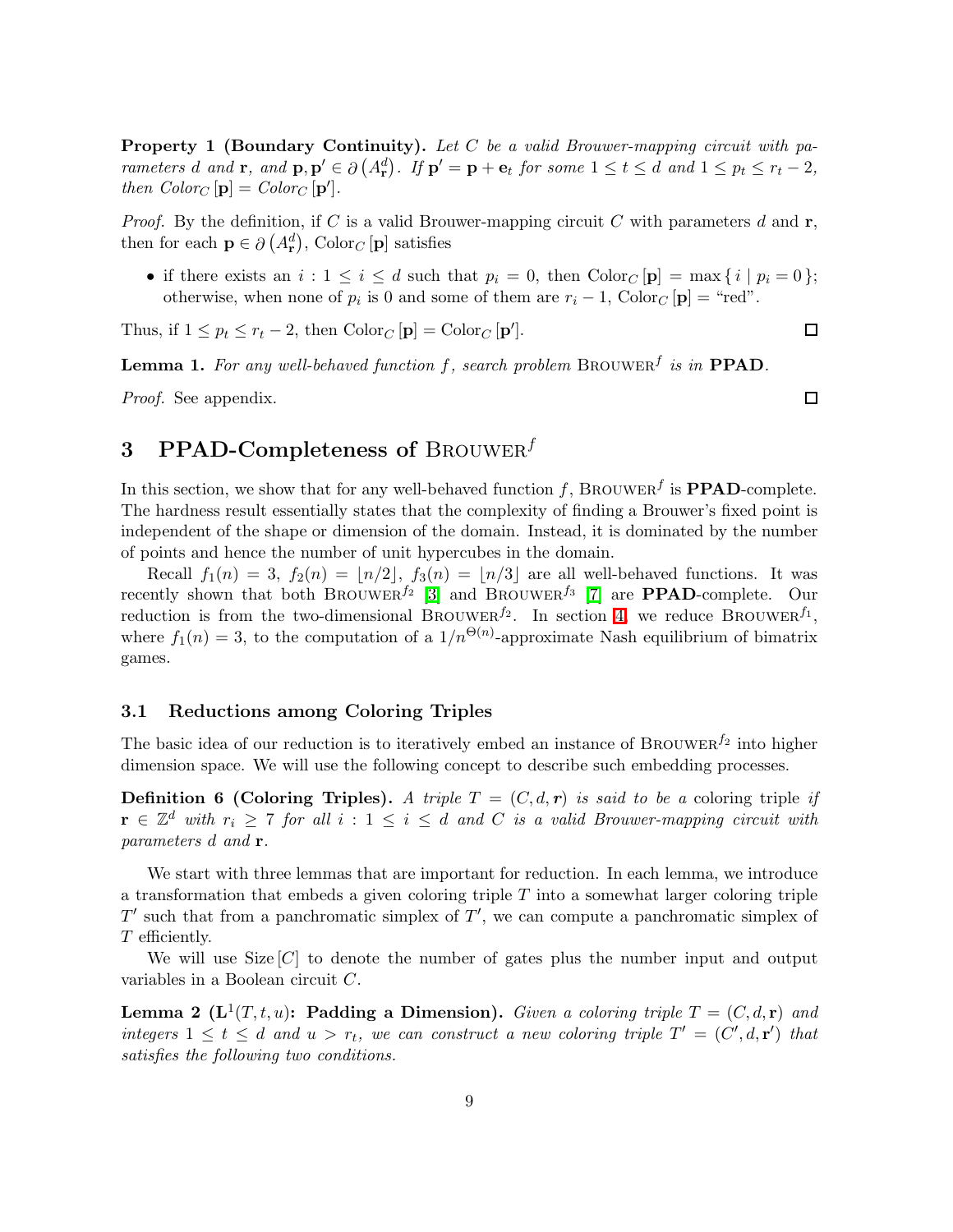$\mathbf{Color}_{C'}[\mathbf{p}]$  of a point  $\mathbf{p} \in A_{\mathbf{r}'}^d$  assigned by  $\mathbf{L}^1(T, t, u)$ 

1: if  $\mathbf{p} \in \partial (A_{\mathbf{r}'}^d)$  then 2: if there exists i such that  $p_i = 0$  then 3: Color<sub>C'</sub>  $[{\bf p}] = i_{\text{max}} = \max\{ i \mid p_i = 0 \}$ 4: else 5:  $\text{Color}_{C'}[\mathbf{p}] = \text{red}$ 6: else if  $p_t \leq r_t$  then 7:  $\operatorname{Color}_{C'}[\mathbf{p}] = \operatorname{Color}_{C}[\mathbf{p}]$ 8: else 9:  $\operatorname{Color}_{C'}[\mathbf{p}] = \operatorname{red}$ 

<span id="page-9-0"></span>Figure 1: How  $\mathbf{L}^1(T,t,u)$  extends the color assignment

- **A.** For all  $i: 1 \leq i \neq t \leq d$ ,  $r'_i = r_i$ , and  $r'_t = u$ . In addition, there exists a polynomial  $g_1(n)$ such that  $Size[C'] = Size[C] + O(g_1(Size[\mathbf{r}'])$  and  $T'$  can be computed in time polynomial in Size [C']. We write  $T' = \mathbf{L}^1(T, t, u)$ .
- **B.** From each panchromatic simplex  $P'$  of coloring triple  $T'$ , we can compute a panchromatic simplex  $P$  of  $T$  in polynomial time.

*Proof.* We define circuit  $C'$  by its color assignment in Figure [1.](#page-9-0) Property  $A$  is true according to this definition.

To show Property **B**, let  $P' \subset K_{\mathbf{p}}$  be a panchromatic simplex of T'. We first note that  $p_t \leq r_t - 1$ , because had  $p_t > r_t - 1$ ,  $K_p$  would not contain color t according to the color assignment, Thus, it follows from  $\text{Color}_{C'}[\mathbf{q}] = \text{Color}_{C}[\mathbf{q}]$  for each  $\mathbf{q} \in A^d_{\mathbf{r}}$  that  $P'$  is also be a panchromatic simplex of the coloring triple T. 口

<span id="page-9-1"></span>**Lemma 3** ( $\mathbf{L}^2(T, u)$ : Adding a Dimension). Given a coloring triple  $T = (C, d, \mathbf{r})$  and an integer  $u \geq 7$ , we can construct a new coloring triple  $T' = (C', d + 1, r')$  that satisfies the following conditions.

- **A.** For all  $i: 1 \leq i \leq d$ ,  $r'_i = r_i$ , and  $r'_{d+1} = u$ . Moreover, there exists a polynomial  $g_2(n)$ such that  $Size[C'] = Size[C] + O(g_2(Size[{\bf r}'])$  and  $T'$  can be computed in time polynomial in Size [C']. We write  $T' = \mathbf{L}^2(T, u)$ .
- **B.** From each panchromatic simplex  $P'$  of coloring triple  $T'$ , we can compute a panchromatic simplex  $P$  of  $T$  in polynomial time.

*Proof.* For each point  $\mathbf{p} \in A_{\mathbf{r}'}^{d+1}$ , we use  $\bar{\mathbf{p}}$  to denote the point  $\mathbf{q} \in A_{\mathbf{r}}^d$  with  $q_i = p_i$ ,  $\forall i : 1 \leq$  $i \leq d$ . The color assignment of circuit C' is given in Figure [2.](#page-10-0) Clearly, Property A is true.

To prove property **B**, let  $P' \subset K_p$  be a panchromatic simplex of T'. We note that  $p_{d+1} = 0$ , for otherwise,  $K_p$  does not contain color  $d+1$ . Note also Color<sub>C'</sub> [q'] =  $d+1$ for every  $\mathbf{q} \in A_{\mathbf{r}'}^{d+1}$  with  $q_{d+1} = 0$ . Thus, for every  $\mathbf{q} \in P'$  with  $\text{Color}_{C'}[\mathbf{q}] \neq d+1$ , we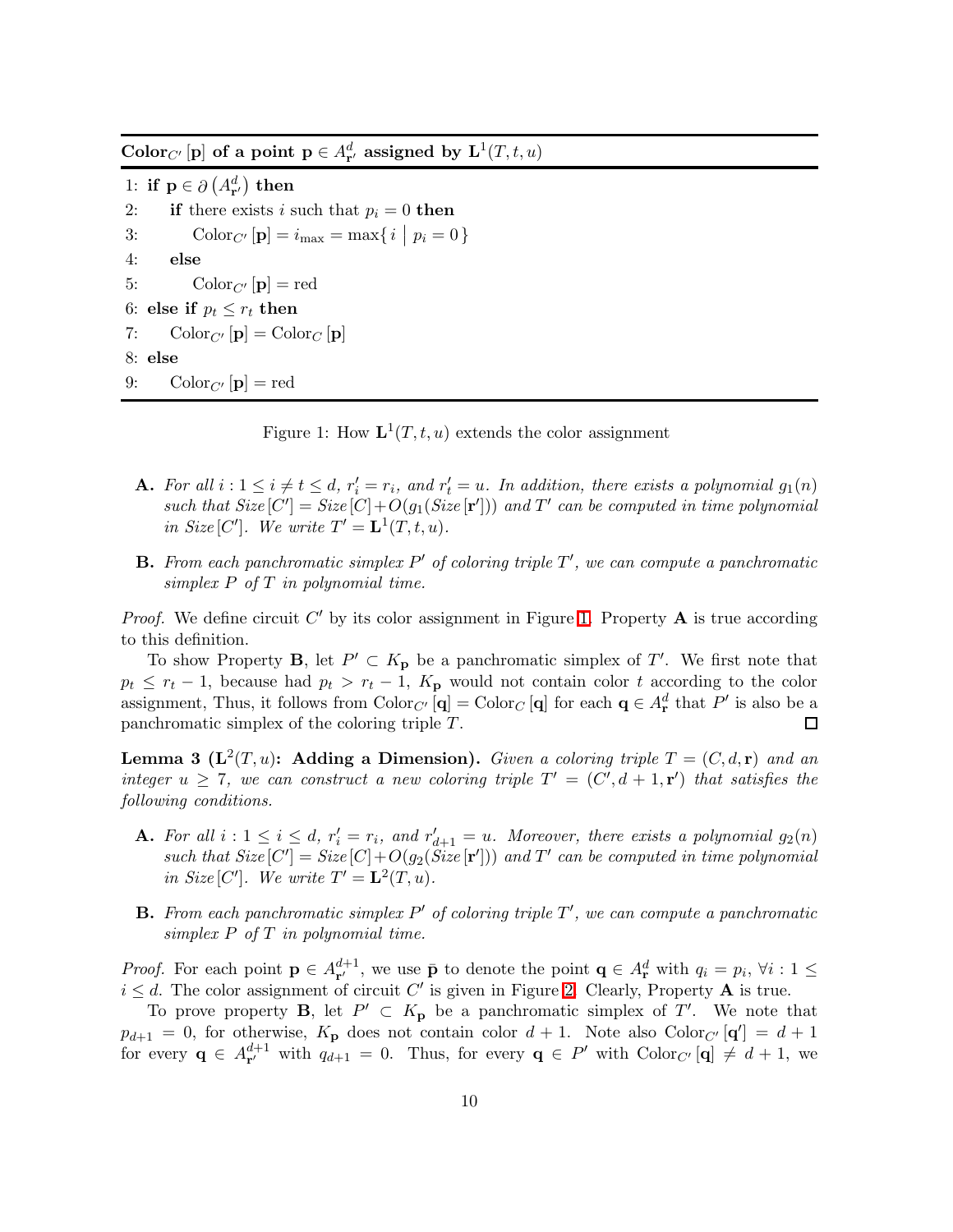$\mathbf{Color}_{C'}[\mathbf{p}]$  of a point  $\mathbf{p} \in A_{\mathbf{r}'}^{d+1}$  assigned  $\mathbf{L}^2(T,u)$ 

1: if  $\mathbf{p} \in \partial (A_{\mathbf{r}'}^d)$  then 2: if there exists i such that  $p_i = 0$  then 3: Color<sub>C'</sub>  $[{\bf p}] = i_{\text{max}} = \max\{ i \mid p_i = 0 \}$ 4: else 5:  $\text{Color}_{C'}[\mathbf{p}] = \text{red}$ 6: else if  $p_{d+1} = 1$  then 7:  $\text{Color}_{C'}[\mathbf{p}] = \text{Color}_{C}[\mathbf{\bar{p}}]$ 8: else 9:  $\operatorname{Color}_{C'}[\mathbf{p}] = \operatorname{red}$ 

<span id="page-10-0"></span>Figure 2: How  $\mathbf{L}^2(T, u)$  extends the color assignment

have  $q_{d+1} = 1$ . So, because  $\text{Color}_{C'}[\mathbf{q}] = \text{Color}_{C}[\mathbf{\bar{q}}]$  for each  $\mathbf{q} \in A_{\mathbf{r}'}^{d+1}$  with  $q_{d+1} = 1$ ,  $P = \{\bar{\mathbf{q}} \mid \mathbf{q} \in P' \text{ and } \text{Color}_{C'}[\mathbf{p}] \neq d+1\}$  is a panchromatic simplex of coloring triple T.

 $\Box$ 

<span id="page-10-1"></span>**Lemma 4** ( $\mathbf{L}^{3}(T, t, a, b)$ : Snake Embedding). Given a coloring triple  $T = (C, d, \mathbf{r})$  and integer  $1 \le t \le d$ , if  $r_t = a(2b+1)+5$  for some integers  $a, b \ge 1$ , then we can construct a new triple  $T' = (C', d + 1, r')$  that satisfies the following conditions.

- **A.** For  $i: 1 \leq i \neq t \leq d$ ,  $r'_i = r_i$  and  $r'_t = a + 5$  and  $r'_{d+1} = 4b + 3$ . Moreover, there exists a polynomial  $g_3(n)$  such that  $Size[C'] = Size[C] + O(g_3(Size[{\bf r}'])$  and  $T'$  can be computed in time polynomial in Size [C']. We write  $T' = \mathbf{L}^3(T, t, a, b)$ .
- **B.** From each panchromatic simplex  $P'$  of coloring triple  $T'$ , we can computer a panchromatic simplex  $P$  of  $T$  in polynomial time.

*Proof.* Consider the domain of  $A_{\mathbf{r}}^d \subset \mathbb{Z}^d$  and  $A_{\mathbf{r}'}^{d+1} \subset \mathbb{Z}^{d+1}$  of our coloring triples. We form the reduction  $\mathbf{L}^{3}(T, t, a, b)$  in three steps. First, we define a d-dimensional set  $W \subset A_{\mathbf{r}'}^{d+1}$  that is large enough to contain  $A^d_r$ . Second, we define a map  $\psi$  that (implicitly) specifies an embedding of  $A_{\mathbf{r}}^d$  into W. Finally, we build a circuit C' for  $A_{\mathbf{r}'}^{d+1}$  and show that from each panchromatic simplex of  $C'$ , we can in polynomial time compute a pancrhomatic simplex of  $C$ .

A two dimensional view of  $W$  is illustrated in Figure [3.](#page-11-0) We use a snake-pattern to realizes the longer  $t^{th}$  dimension of  $A_{\mathbf{r}}^d$  in the two-dimensional space defined by the shorter  $t^{th}$  and  $d+1^{st}$ dimensions of  $A_{\mathbf{r}'}^{d+1}$ . Formally, W consists the set of points  $\mathbf{p} \in A_{\mathbf{r}'}^{d+1}$  satisfying  $1 \leq p_{d+1} \leq 4b+1$ and

if  $p_{d+1} = 1$ , then  $2 \le p_t \le a+4$  and if  $p_{d+1} = 4b+1$ , then  $0 \le p_t \le a+2$ ; if  $p_{d+1} = 4(b - i) - 1$  where  $0 \le i \le b - 1$ , then  $2 \le p_t \le a + 2$ ; if  $p_{d+1} = 4(b - i) - 3$  where  $0 \le i \le b - 2$ , then  $2 \le p_t \le a + 2$ ;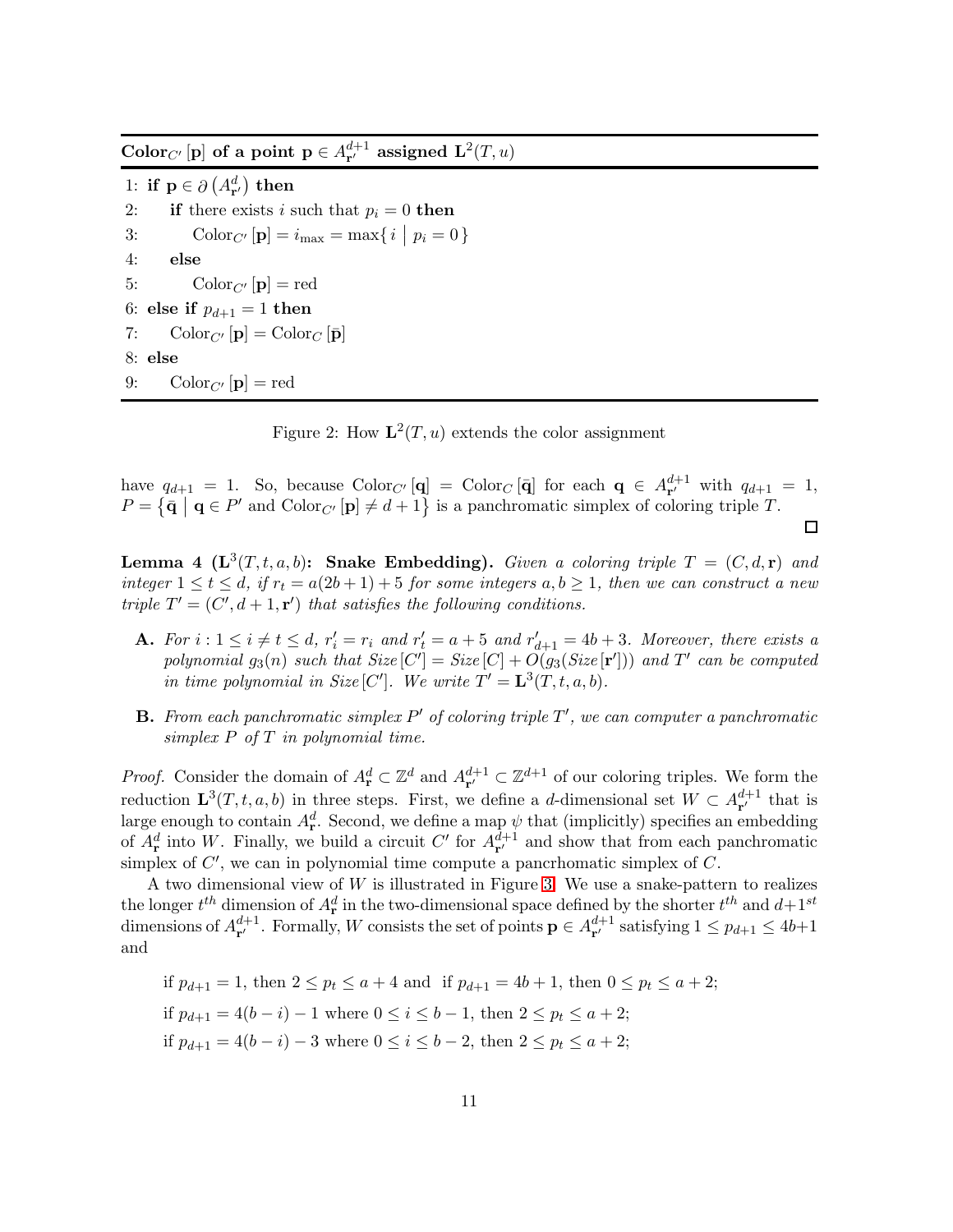

<span id="page-11-0"></span>Figure 3: The two dimensional view of set  $W \subset A_{\mathbf{r}'}^{d+1}$ 

if 
$$
p_{d+1} = 4(b - i) - 2
$$
 where  $0 \le i \le b - 1$ , then  $p_t = 2$ ;  
if  $p_{d+1} = 4(b - i)$  where  $0 \le i \le b - 1$ , then  $p_t = a + 2$ .

To build  $T'$ , we embed the coloring triple T into W. This embedding is implicitly given by a natural surjective map  $\psi$  from W to  $A_{\mathbf{r}}^d$ , a map that will plays a vital role in our construction and analysis. For each  $p \in W$ , we use  $p[m]$  to denote the point **q** in  $\mathbb{Z}^d$  such that  $q_t = m$  and  $q_i = p_i, \forall i : 1 \leq i \neq t \leq d.$  We define  $\psi(\mathbf{p})$  according to the following cases:

if 
$$
p_{d+1} = 1
$$
, then  $\psi(\mathbf{p}) = \mathbf{p}[2ab + p_t]$  and if  $p_{d+1} = 4b + 1$ , then  $\psi(\mathbf{p}) = \mathbf{p}[p_t]$ ;  
if  $p_{d+1} = 4(b - i) - 1$  where  $0 \le i \le b - 1$ , then  $\psi(\mathbf{p}) = \mathbf{p}[(2i + 2)a + 4 - p_t]$ ;  
if  $p_{d+1} = 4(b - i) - 3$  where  $0 \le i \le b - 2$ , then  $\psi(\mathbf{p}) = \mathbf{p}[(2i + 2)a + p_t]$ ;  
if  $p_{d+1} = 4(b - i) - 2$  where  $0 \le i \le b - 1$ , then  $\psi(\mathbf{p}) = \mathbf{p}[(2i + 2)a + 2]$ ;  
if  $p_{d+1} = 4(b - i)$  where  $0 \le i \le b - 1$ , then  $\psi(\mathbf{p}) = \mathbf{p}[(2i + 1)a + 2]$ .

<span id="page-11-1"></span>Essentially, we map W bijectively to  $A_{\mathbf{r}}^d$  along its  $t^{th}$  dimension with exception that when the snake pattern of W is making a turn, we stop the advance in  $A_r^d$ , and continue the advance after it completes the turn. Let  $\psi_i(\mathbf{p})$  denote the  $i^{th}$  component of  $\psi(\mathbf{p})$ . Our embedding scheme guarantees the following important property of  $\psi$ .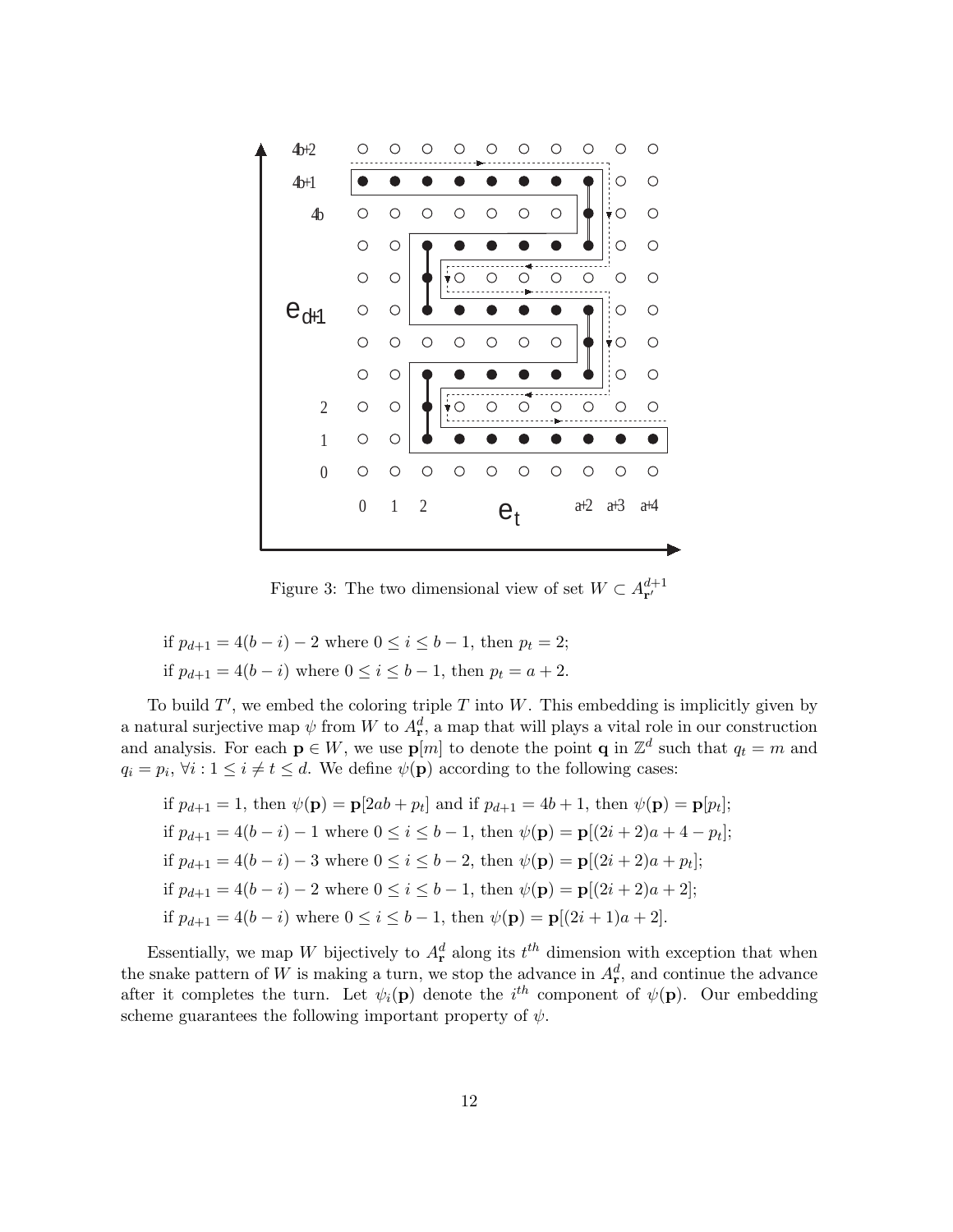Color<sub>C'</sub> [p] of a point  $p \in A_{r'}^{d+1}$  assigned  $\mathbf{L}^3(T, t, a, b)$ 

1: if  $p \in W$  then 2:  $\operatorname{Color}_{C'}[\mathbf{p}] = \operatorname{Color}_{C}[\psi(\mathbf{p})]$ 3: else if  $\mathbf{p} \in \partial \left( A_{\mathbf{r}'}^{d+1} \right)$  then 4: if there exists i such that  $p_i = 0$  then 5: Color<sub>C'</sub>  $[{\bf p}] = i_{\text{max}} = \max\{ i \mid p_i = 0 \}$ 6: else 7:  $\text{Color}_{C'}[\mathbf{p}] = \text{red}$ 8: else if  $p_{d+1} = 4i$  where  $1 \le i \le b$  and  $1 \le p_t \le a+1$  then 9: Color<sub>C'</sub>  $[\mathbf{p}] = d+1$ 10: else if  $p_{d+1} = 4i + 1$ ,  $4i + 2$  or  $4i + 3$  where  $0 \le i \le b - 1$  and  $p_t = 1$  then 11:  $\text{Color}_{C'}[\mathbf{p}] = d+1$ 12: else 13:  $\text{Color}_{C'}[\mathbf{p}] = \text{red}$ 

<span id="page-12-0"></span>Figure 4: The color assignment of  $\mathbf{L}^{3}(T, t, a, b)$ 

**Property 2 (Boundary Preserving).** Let  $p$  be a point in  $W \cap \partial \left( A^{d+1}_{r'} \right)$ . If there exists i such that  $p_i = 0$ , then  $\max\{i \mid p_i = 0\} = \max\{i \mid \psi_i(\mathbf{p}) = 0\}$ . Otherwise, all entries of **p** are non-zero and there exists l such that  $p_l = r'_l - 1$ , in which case, all entries of  $\psi_i(\mathbf{p})$  are nonzero and  $\psi_l(\mathbf{p}) = r_l - 1$ .

Circuit C' specifies a color assignment of  $A_{\mathbf{r}'}^{d+1}$  according to Figure [4.](#page-12-0) This circuit is derived from circuit C and map  $\psi$ . By Property [2,](#page-11-1) we can verify that C' is a valid Brouwer-mapping circuit with parameters  $d+1$  and  $\mathbf{r}'$ .

Property A of the lemma follows directly from our construction. In order to establish Property **B** of the lemma, we prove the following collection of statements to cover all possible cases of the given panchromatic simplex of  $T'$ . In the following statements,  $P'$  is a panchromatic simplex of T' in  $A_{\mathbf{r}'}^{d+1}$  and let  $\mathbf{p}^* \in A_{\mathbf{r}'}^{d+1}$  be the point such that  $P' \subset K_{\mathbf{p}^*}$ . We will also use the following notation: For each  $p \in A_{r'}^{d+1}$ , we will use  $p[m_1, m_2]$  to denote the point  $q \subset \mathbb{Z}^{d+1}$ such that  $q_t = m_1$ ,  $q_{d+1} = m_2$  and  $q_i = p_i$ ,  $\forall i : 1 \le i \ne t \le d$ .

<span id="page-12-1"></span>Statement 1. If  $p_t^* = 0$ , then  $p_{d+1}^* = 4b$  and furthermore, for each  $p \in P'$  such that  $Color_{C'}[\mathbf{p}] \neq d+1$ ,  $Color_{C'}[\psi(\mathbf{p}[p_t,4b+1])] = Color_{C'}[\mathbf{p}].$ 

*Proof.* Note first  $p_{d+1}^* \neq 4b + 1$ , for otherwise,  $K_{p^*}$  does not contain color  $d + 1$ . Second, if  $p_{d+1}^* < 4b$ , then each point in  $\mathbf{q} \in K_{\mathbf{p}^*}$  is colored according one of the conditions in line 3, 8 or 10 of figure [4.](#page-12-0) Let  $\mathbf{q}^* \in K_{\mathbf{p}^*}$  be the "red" point in P'. Then  $\mathbf{q}^*$  must satisfy the condition in line 6 and hence there exists l such that  $q_l^* = r_l' - 1$ . By our assumption,  $p_t^* = 0$ . Thus if  $p_{d+1}^* < 4b$ , then  $l \notin \{t, d+1\}$ , implying for each  $\mathbf{q} \in K_{\mathbf{p}^*}$ ,  $q_l > 0$  (as  $q_l \ge q_l^* - 1 > 0$ ) and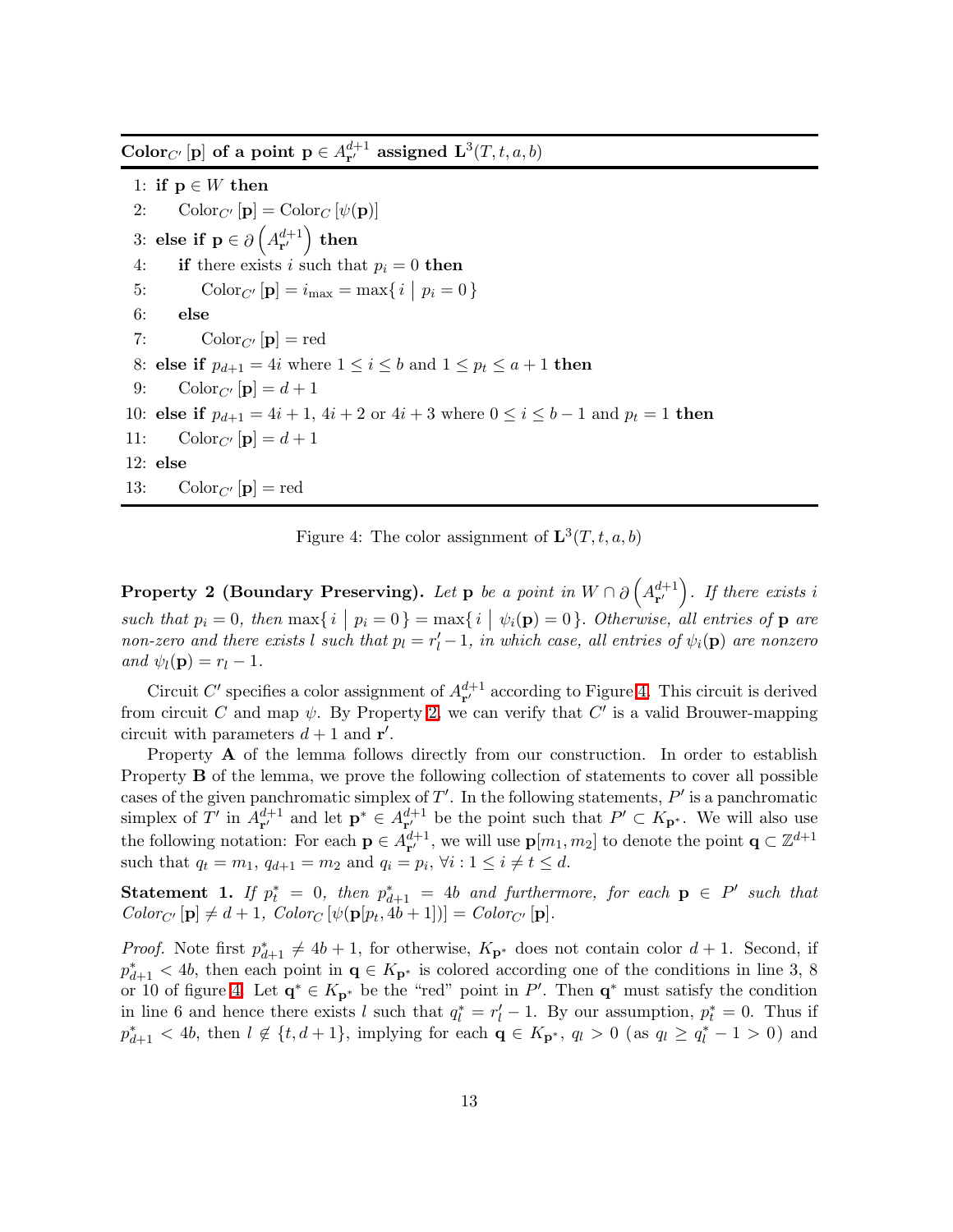Color<sub>C'</sub>  $[q] \neq l$ . So  $K_{p^*}$  does not contain color l, contradicting with the assumption of the statement. Putting these two cases together, we have  $p_{d+1}^* = 4b$ .

We now prove the second part of the statement. If  $p_{d+1} = 4b+1$ , then we are done, because Color<sub>C</sub>  $[\psi(\mathbf{p})] = \text{Color}_{C'}[\mathbf{p}]$  according to line 1 of Figure [4.](#page-12-0) So, let us assume  $p_{d+1} = 4b$ . Because the statement assumes  $Color_{C'}[{\bf p}] \neq d+1$ , **p** satisfies the condition in line 3 and hence  $\mathbf{p} \in \partial \left( A_{\mathbf{r}'}^{d+1} \right)$ . By Property [1,](#page-7-0) we have  $\text{Color}_{C'}\left[ \mathbf{p}[p_t, 4b+1] \right] = \text{Color}_{C'}\left[ \mathbf{p} \right]$ , completing the proof of the statement. □

**Statement 2.** If  $p_t^* = a + 2$  or  $a + 3$ , then  $p_{d+1}^* = 0$ , and in addition, for each  $p \in P'$  such that  $Color_{C'}[\mathbf{p}] \neq d+1$ ,  $Color_{C'}[\psi(\mathbf{p}[p_t,1])] = Color_{C'}[\mathbf{p}]$ .

*Proof.* If  $p_{d+1}^* > 0$ , then  $K_{p^*}$  does not contain color  $d+1$ . So  $p_{d+1}^* = 0$ . In this case,  $p_{d+1}$  must be 1, since  $\text{Color}_{C'}[\mathbf{q}] = d + 1$  for any  $\mathbf{q} \in A_{\mathbf{r}'}^{d+1}$  with  $q_{d+1} = 0$ . Thus,  $\text{Color}_{C}[\psi(\mathbf{p}[p_t, 1])] =$  $\text{Color}_{C'}\left[\mathbf{p}[p_t,1]\right] = \text{Color}_{C'}\left[\mathbf{p}\right].$ □

**Statement 3.** If  $p_{d+1}^* = 4b$ , then  $0 \leq p_t^* \leq a+1$ , and moreover, for each  $p \in P'$  such that  $Color_{C'}[\mathbf{p}] \neq d+1$ ,  $Color_{C'}[\psi(\mathbf{p}[p_t, 4b+1])] = Color_{C'}[\mathbf{p}].$ 

Proof. The first part of the statement is straightforward. Similar to the proof of **Statement [1](#page-12-1)**, we can prove the second part of the statement for the case that  $0 \leq p_t \leq a + 1$ . When  $p_t = a + 2$ , we have  $\psi(\mathbf{p}) = \psi(\mathbf{p}[p_t, 4b + 1])$ . Thus,  $\text{Color}_C[\psi(\mathbf{p}[p_t, 4b + 1])] = \text{Color}_C[\psi(\mathbf{p})] =$  $\mathrm{Color}_{C'}[{\bf p}].$  $\Box$ 

We can similarly prove the following statements.

**Statement 4.** If  $p_{d+1}^* = 4i + 1$  or  $4i + 2$  for some  $0 \le i \le b-1$ , then  $p_t^* = 1$  and furthermore, for each  $\mathbf{p} \in P'$  such that  $Color_{C'}[\mathbf{p}] \neq d+1$ ,  $Color_{C'}[\psi(\mathbf{p}[2, p_{d+1}])] = Color_{C'}[\mathbf{p}]$ .

**Statement 5.** If  $p_{d+1}^* = 4i$  for some  $1 \le i \le b-1$ , then  $1 \le p_t^* \le a+1$ , and in addition, for each  $\mathbf{p} \in P'$  such that  $Color_{C'}[\mathbf{p}] \neq d+1$ , if  $2 \leq p_t \leq a+1$ , then  $Color_C[\psi(\mathbf{p}[p_t, 4i+1])]$ Color<sub>C'</sub>  $[\mathbf{p}]$ , and if  $p_t = 1$ , then Color<sub>C</sub>  $[\psi(\mathbf{p}[2, 4i + 1])] = Color_{C'}[\mathbf{p}]$ .

**Statement 6.** If  $p_{d+1}^* = 4i - 1$  for some  $1 \leq i \leq b$ , then  $1 \leq p_t^* \leq a+1$ , and moreover, for each  $\mathbf{p} \in P'$  such that  $Color_{C'}[\mathbf{p}] \neq d+1$ , if  $2 \leq p_t \leq a+1$ , then  $Color_C[\psi(\mathbf{p}[p_t, 4i-1])]$  $Color_{C'}[\mathbf{p}],$  and if  $p_t = 1$ , then  $Color_C[\psi(\mathbf{p}[2, 4i-1])] = Color_{C'}[\mathbf{p}].$ 

**Statement 7.** If  $p_{d+1}^* = 0$ , then  $1 \leq p_t^* \leq a+3$ , and in addition, for each  $p \in P'$  such that  $Color_{C'}[\mathbf{p}] \neq d+1$ , if  $2 \leq p_t^* \leq a+1$ , then  $Color_C[\psi(\mathbf{p}[p_t,1])] = Color_{C'}[\mathbf{p}]$ , and if  $p_t^* = 1$ , then  $Color_C [\psi(\mathbf{p}[2,1])] = Color_{C'} [\mathbf{p}].$ 

In addition,

**Statement 8.**  $p_{d+1}^* \neq 4b + 1$ .

*Proof.* This statement is true if  $p_{d+1}^* = 4b + 1$  then  $K_{p^*}$  does not contain color  $d + 1$ . 口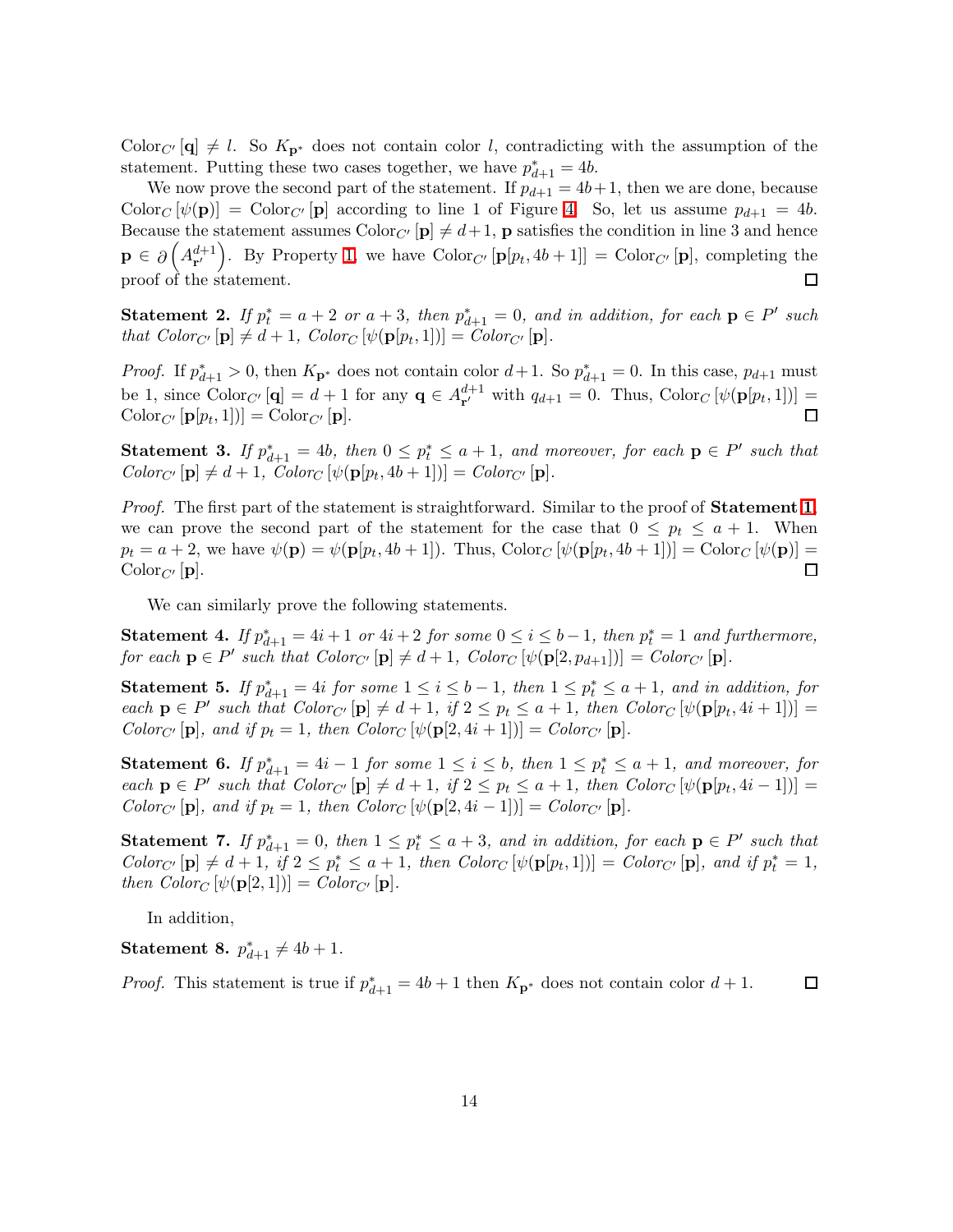Now suppose that  $P'$  is a panchromatic simplex of  $T'$ . Let  $p^*$  be the point such that  $P' \subset K_{\mathbf{p}^*}$ . Then  $P'$  and  $\mathbf{p}^*$  must satisfy the conditions of one of the the statements. By that statement, we can transform every point  $\mathbf{p} \in P'$ , except for the one that has color  $d+1$ , back to a point **q** in  $A_r^d$  to obtain a set P from P'. This transformation maintains the coloring. As P consists of the  $d+1$  points and is accommodated, it is a panchromatic simplex of C. Thus, with all the statements above, we specify an efficient algorithm to compute a panchromatic simplex  $P$  of  $T$  given a panchromatic simplex  $P'$  of  $T'$ . 口

#### 3.2 PPAD-Completeness of Problem BROUWER<sup>f</sup>

We are now ready to prove the main result of this section.

### Theorem 1 (High Dimensional Brouwer's Fixed Points). For any well-behaved function f, search problem  $\text{BROWER}^f$  is  $\textbf{PPAD}$ -complete.

*Proof.* We reduce BROUWER<sup>f2</sup> to BROUWER<sup>f</sup> in order to prove the latter is **PPAD**-complete. Recall,  $f_2(n) = \lfloor n/2 \rfloor$ . Suppose  $(C, 0^{2n})$  is an input instance of BROUWER<sup>f2</sup>. Let

$$
l = f(11n) \ge 3
$$
,  $m' = \left\lceil \frac{n}{l-2} \right\rceil$  and  $m = \left\lceil \frac{11n}{l} \right\rceil$ .

We iteratively construct a sequence of coloring triples  $\mathcal{T} = \{T^0, T^1, \dots T^{w-1}, T^w\}$  for some  $w = O(m)$ , starting with  $T^0 = (C, 2, (2^n, 2^n))$  and ending with  $T^w = (C^w, m, r^w)$  where  $\mathbf{r}^w \in \mathbb{Z}^m$  and  $\mathbf{r}_i^w = 2^l$ ,  $\forall i : 1 \leq i \leq m$ . At the  $t^{th}$ , we apply either  $\mathbf{L}^1, \mathbf{L}^2$  or  $\mathbf{L}^3$  with properly chosen parameters to build  $T^{t+1}$  from  $T^t$ .

Below we give the details of our construction. In the first step, we call  $\mathbf{L}^1(T^0, 1, 2^{m'(l-2)})$ to get  $T^1 = \left(C^1, 2, \left(2^{m'(l-2)}, 2^n\right)\right)$ . This step is possible because  $m'(l-2) \geq n$ . We then invoke the procedure in Figure [5.](#page-15-0) In each for-loop, the first component of r decreases by a factor of  $2^{l-2}$ , while the dimension of the space increases by 1. After running the for-loop  $(m'-5)$  times, we obtain a coloring triple  $T^{3m'-14} = (C^{3m'-14}, d^{3m'-14}, \mathbf{r}^{3m'-14})$  that satisfies<sup>6</sup>

$$
d^{3m'-14} = m' - 3, \quad r_1^{3m'-14} = 2^{5(l-2)}, \quad r_2^{3m'-14} = 2^n \text{ and } r_i^{3m'-14} = 2^l, \ \forall \ i: 3 \le i \le m' - 3.
$$

Next, we call the procedure given in Figure [6.](#page-15-1) Note that the while-loop must terminate in at most 8 iterations because we start with  $r_1^{3m'-14} = 2^{5(l-2)}$ . The procedure returns a coloring triple  $T^{w'} = (C^{w'}, d^{w'}, \mathbf{r}^{w'})$  that satisfies

$$
w' \le 3m' + 11
$$
,  $d^{w'} \le m' + 5$ ,  $r_1^{w'} = 2^l$ ,  $r_2^{w'} = 2^n$  and  $r_i^{w'} = 2^l$ ,  $\forall i : 3 \le i \le d^{w'}$ .

Then we repeat the whole process above on the second coordinate and obtain a coloring triple  $T^{w''} = \left(\overline{C^{w''}}, d^{w''}, \mathbf{r}^{w''}\right)$  that satisfies

$$
w'' \le 6m' + 21
$$
,  $d^{w''} \le 2m' + 8$  and  $r_i^{w''} = 2^l, \forall i : 1 \le i \le d^{w''}$ .

<sup>&</sup>lt;sup>6</sup>Remark: the superscript of C, d,  $r_i$ , denotes the index of the iterative step, it is not an exponent!.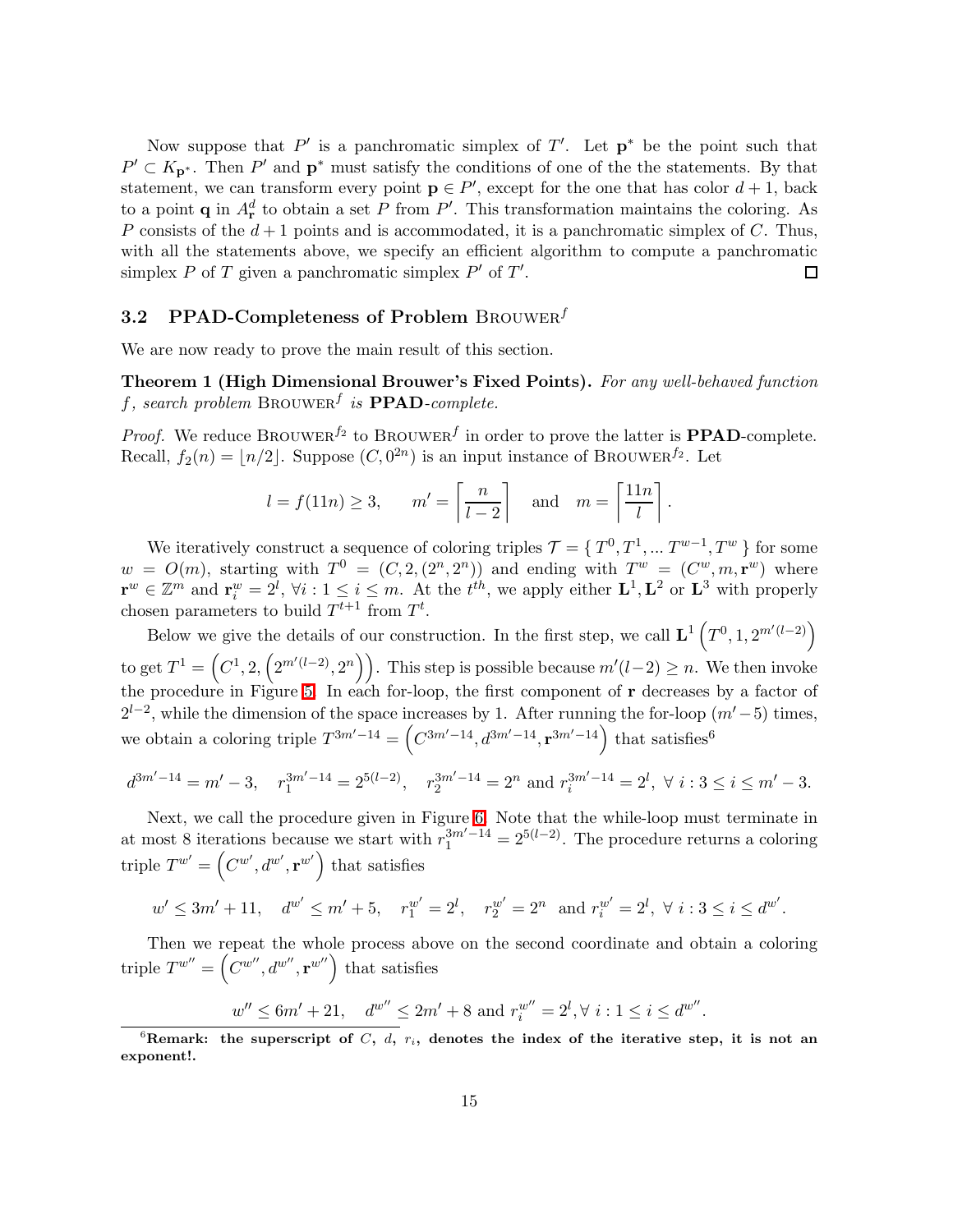The Construction of  $T^{3m'-14}$  from  $T^1$ 

1: for any t from 0 to  $m' - 6$  do

2: It can be proved inductively that 
$$
T^{3t+1} = (C^{3t+1}, d^{3t+1}, \mathbf{r}^{3t+1})
$$
 satisfies  
\n $d^{3t+1} = t + 2$ ,  $r_1^{3t+1} = 2^{(m'-t)(l-2)}$ ,  $r_2^{3t+1} = 2^n$  and  $r_i^{3t+1} = 2^l$  for any  $3 \le i \le t + 2$   
\n3: let  $u = (2^{(m'-t-1)(l-2)} - 5)(2^{l-1} - 1) + 5$   
\n4:  $[u \ge r_1^{3t+1} = 2^{(m'-t)(l-2)}$  under the assumption that  $t \le m' - 6$  and  $l \ge 3$ ]  
\n5:  $T^{3t+2} = \mathbf{L}^1(T^{3t+1}, 1, u)$   
\n6:  $T^{3t+3} = \mathbf{L}^3(T^{3t+2} + 2^{(m'-t-1)(l-2)} - 2^{l-2} - 1)$ 

6: 
$$
T^{3t+3} = \mathbf{L}^3(T^{3t+2}, 1, 2^{(m'-t-1)(l-2)}, 2^{l-2} - 1)
$$

7:  $T^{3t+4} = \mathbf{L}^1(T^{3t+3}, t+3, 2^l)$ 

<span id="page-15-0"></span>Figure 5: The Construction of  $T^{3m'-14}$  from  $T^1$ 

### The Construction of  $T^{w'}$  from  $T^{3m'-14}$

1: let  $t = 0$ 2: while  $T^{3(m'+t)-14} = (C^{3(m'+t)-14}, m'+t-3, \mathbf{r}^{3(m'+t)-14})$  satisfies  $r_1^{3(m'+t)-14} > 2^l$  do 3: let  $k = \left[ \frac{r_1^{3(m'+t)-14}}{1} - 5 \right) / (2^{l-1} - 1) + 5$ 4:  $T^{3(m'+t)-13} = \mathbf{L}^1(T^{3(m'+t)-14}, 1, (k-5)(2^{l-1}-1)+5)$  $5:$  $3(m'+t)-12 = \mathbf{L}^{3}(T^{3(m'+t)-13}, 1, k, 2^{l-2} - 1)$ 6:  $T^{3(m'+t)-11} = \mathbf{L}^1(T^{3(m'+t)-12}, m'+t-2, 2^l)$ , set  $t = t+1$ 8: let  $w' = 3(m'+t) - 13$  and  $T^{w'} = \mathbf{L}^1(T^{3(m'+t)-14}, 1, 2^l)$ 

<span id="page-15-1"></span>Figure 6: The Construction of  $T^{w'}$  from  $T^{3m'-14}$ 

The way we define m and  $m'$  guarantees

$$
d^{w''} \le 2m' + 8 \le 2\left(\frac{n}{l-2} + 1\right) + 8 \le 2\left(\frac{n}{l/3}\right) + 10 = \frac{6n}{l} + 10 \le \frac{11n}{l} \le m.
$$

Finally, by applying  $\mathbf{L}^2$  for  $m - d^{w''}$  times with parameter  $u = 2^l$ , we obtain  $T^w =$  $(C^w, m, \mathbf{r}^w)$  with  $r_i^w = 2^l$ ,  $\forall 1 \leq i \leq m$ . It follows from our construction,  $w = O(m)$ .

To see why the sequence  $\mathcal T$  gives a reduction from BROUWER<sup> $f_2$ </sup> to BROUWER<sup> $f$ </sup>, let  $T^i$  =  $(C^i, d^i, \mathbf{r}^i)$  (again the superscript of C, d,  $r_i$ , denotes the index of the iteration). As sequence {Size  $[r^i]$ }<sub>0≤i≤w</sub> is nondecreasing and  $w = O(m) = O(n)$ , by Property **A** of Lemma [2,](#page-8-0) [3](#page-9-1) and [4,](#page-10-1) there exists a polynomial  $g(n)$  such that

$$
Size[C^w] = Size[C] + O(g(n)).
$$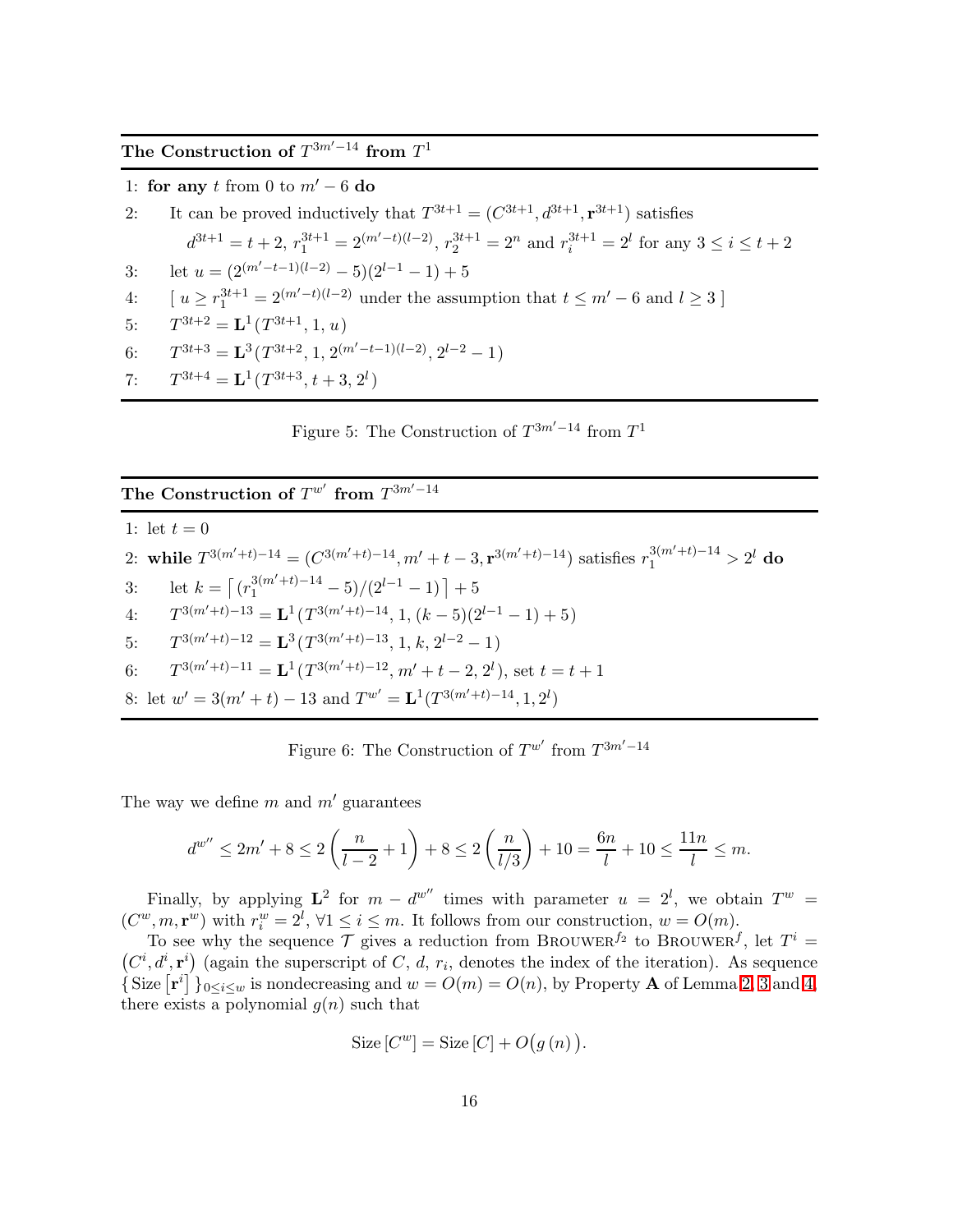By these Properties A again, we can construct the whole sequence  $\mathcal T$  and in particularly,  $T^w = (C^w, m, r^2)$ , in time polynomial in Size [C].

 $(C^w, 0^{11n})$  is an input instance of BROUWER<sup>f</sup>. Given a panchromatic simplex P of  $(C^w, 0^{11n})$ , using the algorithm in Property B of Lemma [2,](#page-8-0) [3](#page-9-1) and [4,](#page-10-1) we can compute a sequence of panchromatic simplex  $P^w = P, P^{w-1} \dots P^0$  iteratively in polynomial time, where  $P^t$  is a panchromatic simplex of  $T<sup>t</sup>$  and is computed from the panchromatic simplex  $P<sup>t+1</sup>$  of  $T<sup>t+1</sup>$ . In the end, we obtain  $P^0$ , which is a panchromatic set of  $(C, 0^{2n})$ .  $\Box$ 

### <span id="page-16-0"></span>4 Hardness of Approximating Nash Equilibria

In this section, we show it is unlikely that the bimatrix game has a fully polynomial-time approximation scheme. More precisely, we reduce BROUWER<sup>f<sub>1</sub></sup>, for  $f_1(n) = 3$ , to the computation of a  $1/n^{\Theta(1)}$ -approximate Nash equilibrium of a bimatrix game  $(A, B)$  where  $A, B \in \mathbb{R}_{[0,1]}^{n \times n}$ . Thus, the latter problem is also PPAD-complete.

#### 4.1 Basic Notations and the Main Results

We start with some notations that are useful for our reduction and analysis.

#### 4.1.1  $\epsilon$ -Well-Supported Nash Equilibria

A key concept in the reduction of Daskalakis, Goldberg and Papadimitriou [\[7\]](#page-37-8) and Chen and Deng [\[6\]](#page-37-13) is an alternative notion of approximate Nash equilibria. To distinguish it from the more commonly used notion of approximate Nash equilibria, we will refer to this alternative approximation as an  $\epsilon$ -well-supported Nash equilibrium.

Let  $\mathcal{G} = (\mathbf{A}, \mathbf{B})$  be a bimatrix game where **A** and **B** are two  $n \times n$  matrices. We use  $a_i$  to denote the  $i^{th}$  row of **A** and  $\mathbf{b}_i$  to denote the  $i^{th}$  column of **B**. In a profile of mixed strategies  $(\mathbf{x}, \mathbf{y})$ , the payoff of the first player if he/she chooses the  $i^{th}$  strategy is  $\langle \mathbf{a}_i | \mathbf{y} \rangle$ , and the payoff of the second player if he/she chooses the  $i^{th}$  strategy is  $\langle \mathbf{b}_i | \mathbf{x} \rangle$ .

Definition 7 ( $\epsilon$ -well-supported Nash Equilibria). An  $\epsilon$ -well-supported Nash equilibrium of a bimatrix game  $(A, B)$  is a profile of mixed strategies  $(x^*, y^*)$ , such that for all  $1 \le i, j \le n$ ,

$$
\langle \mathbf{b}_i | \mathbf{x}^* \rangle > \langle \mathbf{b}_j | \mathbf{x}^* \rangle + \epsilon \ \Rightarrow \ y^*_j = 0 \quad and \quad \langle \mathbf{a}_i | \mathbf{y}^* \rangle > \langle \mathbf{a}_j | \mathbf{y}^* \rangle + \epsilon \ \Rightarrow \ x^*_j = 0.
$$

Recall that the commonly used notion of approximation is defined as:

**Definition 8** ( $\epsilon$ -approximate Nash equilibria). An  $\epsilon$ -approximate Nash equilibrium of game  $(A, B)$  is a profile of mixed strategies  $(x^*, y^*)$ , such that for all probability vectors  $x, y \in$  $\mathbb{P}^n$ ,

$$
(\mathbf{x}^*)^T \mathbf{A} \mathbf{y}^* \ge \mathbf{x}^T \mathbf{A} \mathbf{y}^* - \epsilon
$$
 and  $(\mathbf{x}^*)^T \mathbf{B} \mathbf{y}^* \ge (\mathbf{x}^*)^T \mathbf{B} \mathbf{y} - \epsilon$ .

<span id="page-16-1"></span>We now show that these two notions are polynomially related. This polynomial relation allows us to prove the PPAD result with a pair-wise approximation condition. Thus, we can locally argue certain properties of the bimatrix game that we build from the fixed-point problem.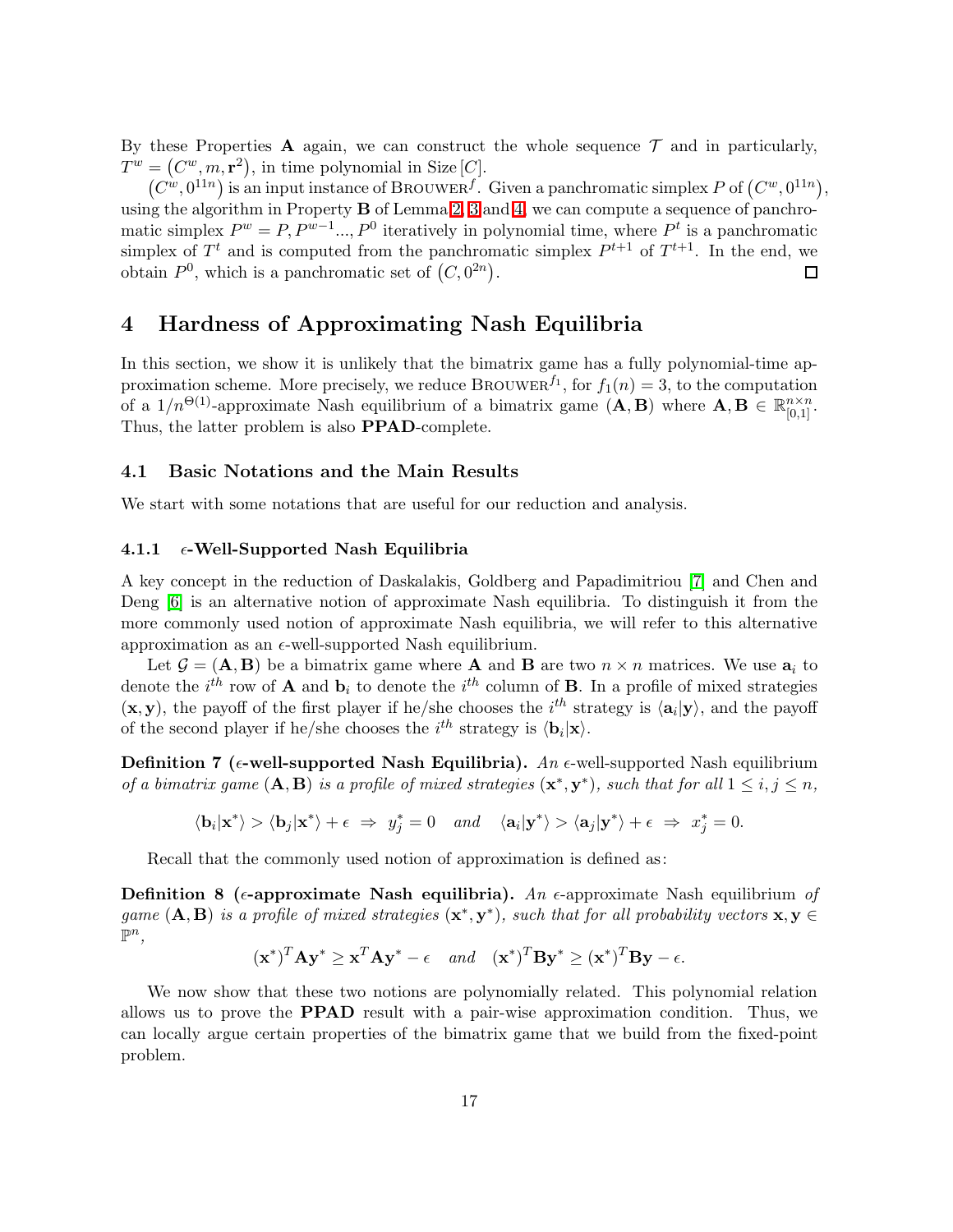### Lemma 5 (Polynomially equivalence of the two notions of approximate Nash Equilibria).

- 1. From any  $\epsilon^2/(8n)$ -approximate Nash equilibrium  $(\mathbf{u}, \mathbf{v})$  of game  $(\mathbf{A}, \mathbf{B})$ , we can compute in polynomial time an  $\epsilon$ -well-supported Nash equilibrium  $(\mathbf{x}, \mathbf{y})$  of  $(\mathbf{A}, \mathbf{B})$ .
- 2. For any  $0 \le \epsilon \le 1$  and for any bimatrix game  $(A, B)$  where  $A, B \in \mathbb{R}_{[0:1]}^{n \times n}$ , if  $(x, y)$  is an  $\epsilon$ -well-supported Nash equilibrium of  $(A, B)$ , then  $(x, y)$  is also an  $\epsilon$ -approximate Nash equilibrium of  $(A, B)$ .

Proof. By the definition of approximate Nash equilibria, we have

$$
\forall \mathbf{u}' \in \mathbb{P}^n, \qquad (\mathbf{u}')^T \mathbf{A} \mathbf{v} \leq \mathbf{u}^T \mathbf{A} \mathbf{v} + \epsilon^2/(8n),
$$
  

$$
\forall \mathbf{v}' \in \mathbb{P}^n, \qquad \mathbf{u}^T \mathbf{B} \mathbf{v}' \leq \mathbf{u}^T \mathbf{B} \mathbf{v} + \epsilon^2/(8n).
$$

Consider some j with some i such that  $\langle \mathbf{a}_i | \mathbf{v} \rangle \ge \langle \mathbf{a}_j | \mathbf{v} \rangle + \epsilon/2$ , where  $\mathbf{a}_i$  is the  $i^{th}$  row of matrix **A**. By changing  $u_i$  to 0 and  $u_i$  to  $u_i + u_j$  we can increase the first-player's profit by  $u_j(\epsilon/2)$ , implying  $u_j < \epsilon/(4n)$ . Similarly, all such j have  $v_j < \epsilon/(4n)$ .

We now set all these  $u_j$  and  $v_j$  to 0 and uniformly increase the probability of other strategies to obtain a new pair of mixed strategies,  $(x, y)$ .

Note for all  $i, \, |\langle \mathbf{a}_i | \mathbf{x} \rangle - \langle \mathbf{a}_i | \mathbf{u} \rangle | \le \epsilon/4$ , because we assume the absolute value of each entry in  $a_i$  is less then 1. Thus, the relative change between  $\langle a_i | x \rangle$  and  $\langle a_j | x \rangle$  is no more than  $\epsilon/2$ . Thus, any j that is beaten some i by a gap of  $\epsilon$  is set to zero in  $(\mathbf{x}, \mathbf{y})$ .

Part 2 follows directly from the definitions.

#### 4.1.2 Problem Brouwer

To simplify the presentation of our reduction, we introduce a problem called Brouwer that is equivalent to BROUWER<sup> $f_1$ </sup> for  $f_1(n) = 3$ .

For any  $n \in \mathbb{Z}^+$ , let  $B^n = \mathbb{Z}_{[0,7]}^n$ .

**Definition 9** (BROUWER). The input instance of BROUWER is a pair  $(C, 0^n)$  where C is a valid Brouwer-mapping circuit with parameters n and r where  $r_i = 8$  for any  $i : 1 \leq i \leq n$ . C specifies a coloring assignment  $Color_C : B^n \rightarrow \{1, 2, ..., n+1\}$  in the same way as in definition [5.](#page-7-1) The only difference is that we use color  $d+1$  to encode the special color "red".

Recall that a set  $P \subset B^n$  is panchromatic set of a panchromatic simplex if it is accommodated, has all  $(n + 1)$  colors, and  $|P| = n + 1$ .

The output of the this search problem is a panchromatic simplex P.

Clearly, BROUWER is equivalent to BROUWER<sup> $f_1$ </sup>, and thus is **PPAD**-complete.

#### 4.1.3 The main result

In this section, we consider a bimatrix game  $(A, B)$  where  $A, B \in \mathbb{R}_{[0,1]}^n$ . We call such a game  $(A, B)$  a *positively normalized* bimatrix game. Although we model the entries of the bimatrix

 $\Box$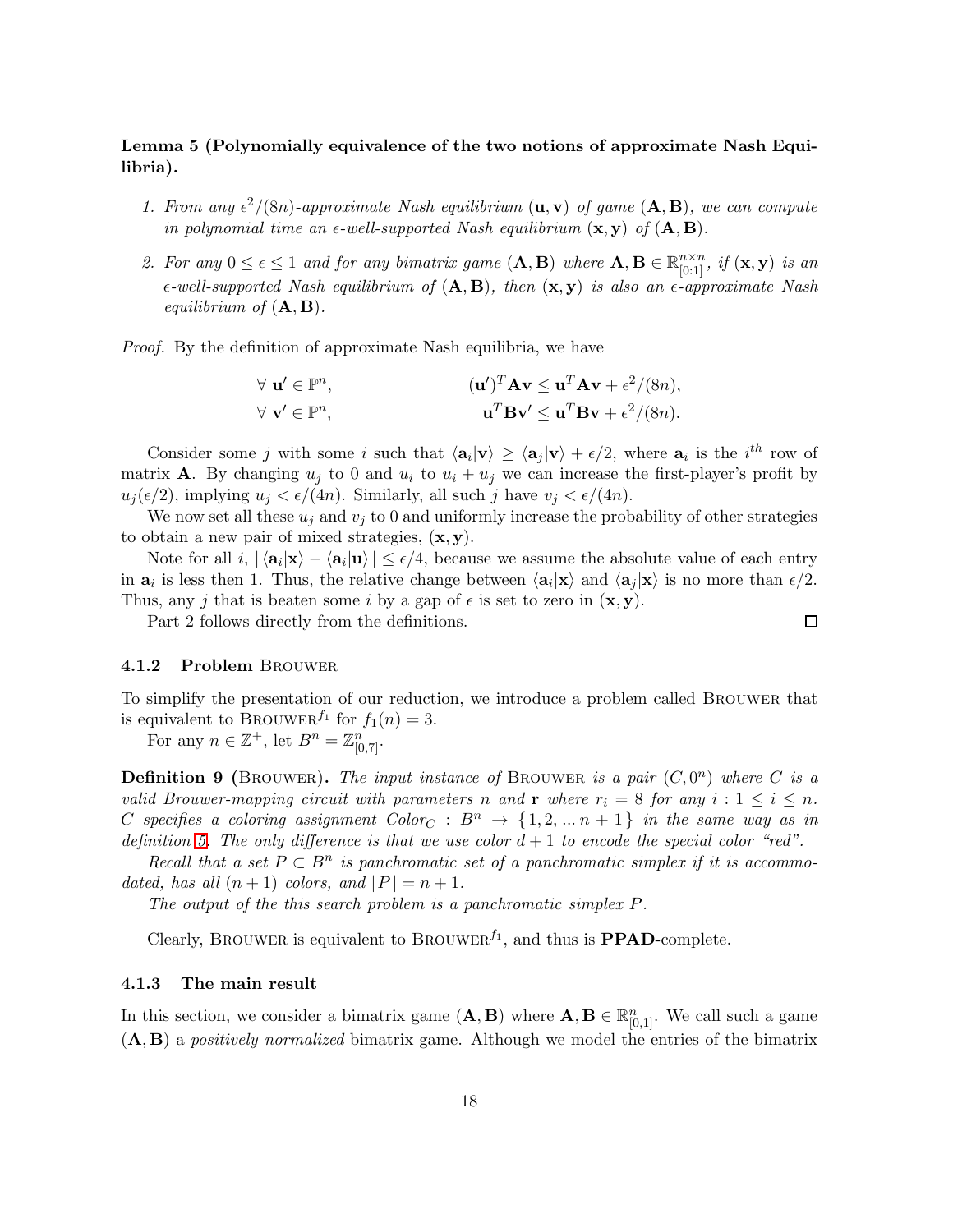games as real numbers, our results extend to the case when all entries are between 0 and 1, and are given in binary representations.

Our main result of this section can be stated as:

**Theorem 2 (Main).** The problem of computing a  $1/n^6$ -well-supported Nash equilibrium of a positively normalized  $n \times n$  bimatrix game is **PPAD**-complete.

<span id="page-18-0"></span>Together with Lemma [5,](#page-16-1) we can prove the following theorem which implies that the second conjecture of the Introduction is not likely to be true, unless  $\text{PPAD} \subset \text{FP}$ .

Theorem 3 (Unlikely Fully Polynomial-Time Approximation). The problem of computing a  $1/n^{\Theta(1)}$ -approximate Nash equilibrium of a positively normalized  $n \times n$  bimatrix game is PPAD-complete.

#### 4.2 Outline of the Reduction

Our reduction is built upon the earlier work of Daskalakis, Goldberg and Papadimitriou [\[7\]](#page-37-8) and Chen and Deng [\[6\]](#page-37-13). In particular, we extend the construction of Chen and Deng [\[6\]](#page-37-13) to Brouwer's fixed-point problem in high dimensions. The consideration of high dimensional discrete fixed point problems is crucial to our improvement of the approximation ratio from  $2^{-\Theta(n)}$  to  $1/n^{\Theta(1)}$ . Naturally, the reduction from high dimensional problems introduces new technical challenges, and we cannot just naively extend the earlier construction. For example, we develop a new averaging-maneuvering scheme to overcome the curse of high dimensionality.

We would like to point our that we are not optimizing the size of the bimatrix game in our reduction at the expense of the simplicity of the presentation. The only objective here is to construct a bimatrix game whose size is polynomial in Size  $[C]$ . Recall Size  $[C]$  is the number of gates plus the number of input and output variables in C. Note that  $n <$  Size [C], as C has 2n output bits.

#### The Bimatrix Games

Let  $(C, 0^n)$  be an input instance of problem BROUWER. We first construct a bimatrix game  $\mathcal{G} = (\mathbf{A}, \mathbf{B})$  in polynomial time. Both players in the game have  $N = 2^{6m+1} = 2K$  strategies where m is the smallest integer such that  $2^m \geq$  Size [C]. Our construction will ensure that:

- **Property A**<sub>1</sub>:  $|a_{i,j}|, |b_{i,j}| \le N^3$  for all  $i, j: 1 \le i, j \le N$ ;
- Property A<sub>2</sub>: From each  $\epsilon$ -well-supported Nash equilibrium of G, where  $\epsilon = 2^{-18m}$  =  $1/K^3$ , we can compute a panchromatic simplex P of circuit C in polynomial time.

We then transform G into a positively normalized bimatrix game  $\bar{\mathcal{G}} = (\bar{\mathbf{A}}, \bar{\mathbf{B}})$  by setting

$$
\overline{a}_{i,j} = \frac{a_{i,j} + N^3}{2N^3} \quad \text{and} \quad \overline{b}_{i,j} = \frac{b_{i,j} + N^3}{2N^3}
$$

for all  $i, j : 1 \le i, j \le N$ . Using property  $\mathbf{A}_2$ , we can compute a panchromatic simplex P of C in polynomial time from any  $N^{-6}$ -well-supported Nash equilibrium<sup>7</sup> of game  $\bar{G}$ .

In the remainder of this section, we set  $\epsilon = 2^{-18m} = 1/K^3$  and recall  $K = 2^{6m}$  and  $N = 2K$ .

 $7$ Actually, a  $4N^{-6}$ -well-supported Nash equilibrium would be sufficient.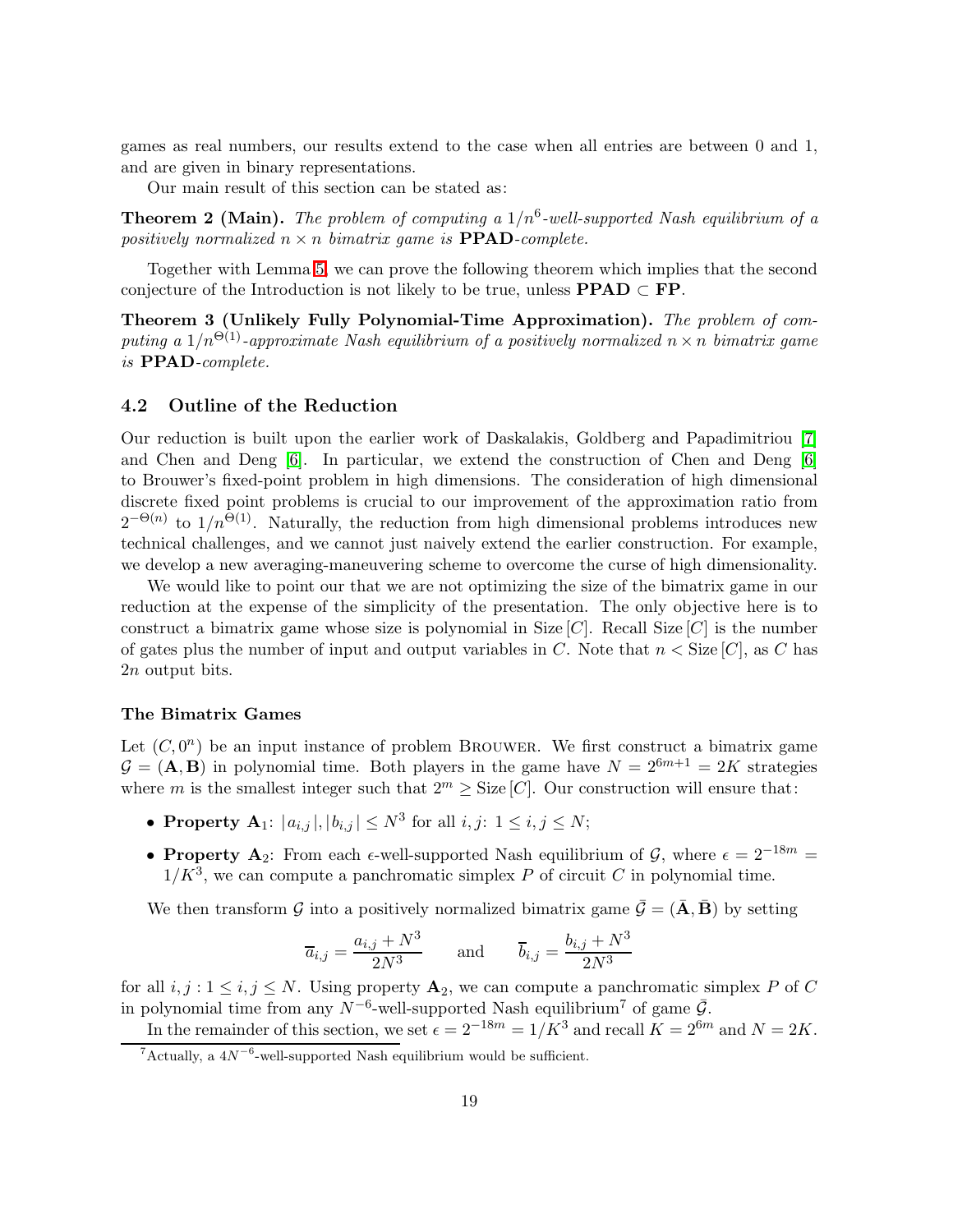#### The Strategies and Arithmetic Networks

Let us denote the two players by  $P_1$  and  $P_2$ . In the reduction, we will build an arithmetic network to model the circuit  $C$  and the condition of a Brouwer's fixed point. In this network, there are two sets of nodes:

 $V_A$ : the set of  $K = 2^{6m}$  arithmetic nodes, and  $V_I$ : the set of  $K = 2^{6m}$  internal nodes.

We always use v to refer to a node in  $V_A$  and w to refer to a node in  $V_I$ . Each arithmetic node or internal node contributes two pure strategies, a boolean 0-strategy and a boolean 1strategy, to the bimatrix game  $\mathcal{G}$ . Arbitrarily, we pick a one-to-one correspondence  $\mathcal{C}_A$  from  $V_A$  to  $\{1, 2, ..., n\}$ , and a one-to-one correspondence  $\mathcal{C}_I$  from  $V_I$  to  $\{1, 2, ..., n\}$ . Every  $v \in V_A$ contributes to the  $2\mathcal{C}_A(v) - 1^{st}$  and  $2\mathcal{C}_A(v)^{th}$  row strategies of G. Similarly,  $w \in N_I$  contributes to the  $2C_I(w) - 1^{st}$  and  $2C_I(w)^{th}$  column strategies of G. Recall that each player has  $N = 2K$ strategies.

Suppose we have somehow assembled game  $G = (\mathbf{A}, \mathbf{B})$ . Let  $(\mathbf{x}, \mathbf{y})$  be a mixed-strategy profile of G. We will let  $\mathbf{x}[v] = x_{2\mathcal{C}_{A}(v)-1}$  to denote the probability that the first player  $P_1$ chooses row  $2\mathcal{C}_A(v) - 1$  and let  $\mathbf{x}_C[v] = x_{2\mathcal{C}_A(v)-1} + x_{2\mathcal{C}_A(v)}$  to denote the probability that  $P_1$ chooses either row  $2\mathcal{C}_A(v) - 1$  or row  $2\mathcal{C}_A(v)$ . Similarly, we let  $\mathbf{y}[w]$  to denote the probability that the second player  $P_2$  chooses column  $2C_I(w) - 1$  and  $\mathbf{y}_C[w]$  to denote the probability  $P_2$ chooses either column  $2C_I(w) - 1$  or column  $2C_I(w)$ . We refer to  $\mathbf{x}[v]$  and  $\mathbf{y}[w]$  as the values of these nodes, and  $\mathbf{x}_C[v]$  and  $\mathbf{y}_C[w]$  as the *capacities* of these nodes.

Following [\[7,](#page-37-8) [6\]](#page-37-13), given an  $\epsilon$ -well-supported Nash equilibrium  $(\mathbf{x}, \mathbf{y})$  of  $\mathcal{G}$ , we view  $\mathbf{x}[v]$  as a meaningful real number. We use the same set of nine arithmetic and logic gadgets designed in [\[6\]](#page-37-13) to build the game  $\mathcal G$  that models BROUWER with instance  $(C, 0^n)$ . Every gadget contains exactly one interior node in  $V_I$  to mediate between arithmetic nodes in the gadget in order to ensure that the values of the latter ones obey the intended arithmetic or logic relationship.

#### Building from the Zero-Sum Penny Matching Game

To construct G we start with a bimatrix game  $G^* = (\mathbf{A}^*, \mathbf{B}^*)$  called *Matching Pennies* with payoff parameter  $M = 2^{18m+1} = 2K^3$ . Each player in  $\mathcal{G}^*$  has same intended number of strategies as those in G, thus,  $\mathbf{A}^*$  and  $\mathbf{B}^*$  are  $N \times N$  matrices, where recall  $N = 2^{6m+1}$ . Their entries are chosen from  $\{0, M, -M\}$  and are specified according to Figure [7.](#page-20-0)

To construct  $\mathcal{G}$ , we add a polynomial number of gadgets into the prototype game  $\mathcal{G}^*$  to form a network over arithmetic nodes  $V_A$  that models problem BROUWER with instance  $(C, 0^n)$  in order to guarantee Property  $A_2$ . Each gadget contains exactly one interior node in  $V_I$  and no more than three arithmetic nodes in  $V_A$ . One of the arithmetic nodes is refer to as the *output* node of the gadget and others are the *input nodes*.

Suppose w is the interior node and v is the output arithmetic node of a gadget  $G$ . By saying inserting G into the network and hence the game  $\mathcal{G}^*$ , we modify the following payoff entries of  $\mathcal{G}^*$  related to nodes v and w:

the 
$$
2C_A(v) - 1^{st}
$$
 and  $2C_A(v)^{th}$  rows of  $\mathbf{A}^*$ ;  
the  $2C_I(w) - 1^{st}$  and  $2C_I(w)^{th}$  columns of  $\mathbf{B}^*$ .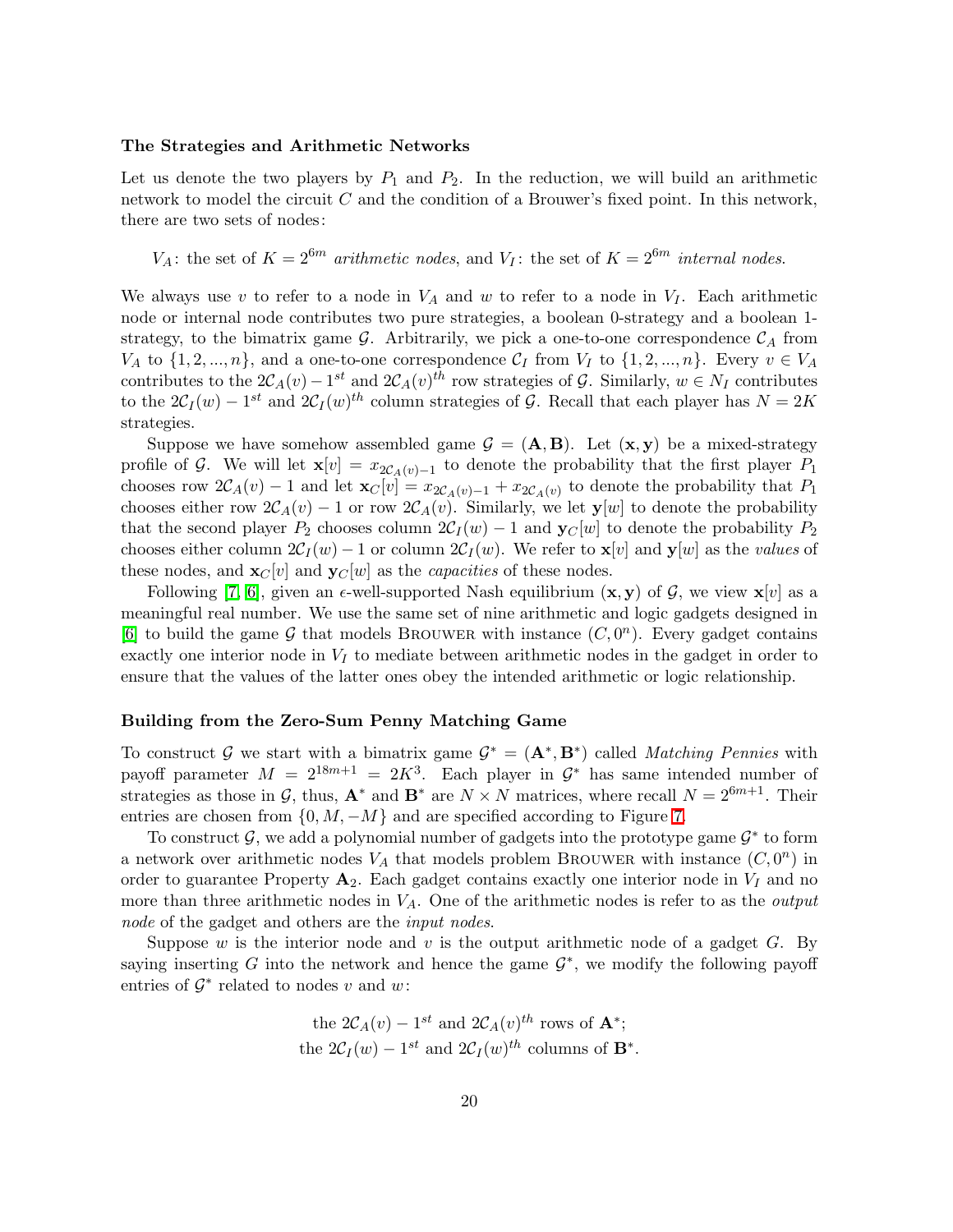Matching Pennies with Payoff M

1: for any  $i, j : 1 \le i, j \le K = 2^{6m}$  do 2: if  $i = j$  then 3: set  $a_{2i-1,2j-1}^* = a_{2i-1,2j}^* = a_{2i,2j-1}^* = a_{2i,2j}^* = M$ 4: set  $b_{2i-1,2j-1}^* = b_{2i-1,2j}^* = b_{2i,2j-1}^* = b_{2i,2j}^* = -M$ 5: else 6: set  $a_{2i-1,2j-1}^* = a_{2i-1,2j}^* = a_{2i,2j-1}^* = a_{2i,2j}^* = 0$ 7: set  $b_{2i-1,2j-1}^* = b_{2i-1,2j}^* = b_{2i,2j-1}^* = b_{2i,2j}^* = 0$ 

<span id="page-20-0"></span>Figure 7: Matrices  $\mathbf{A}^*$  and  $\mathbf{B}^*$  of Game  $\mathcal{G}^*$ 

To insert G, we add constants in [0 : 1] to these two rows of  $A^*$  and these two columns of B<sup>∗</sup> . Each type of gadgets has its own constants. During the construction of the arithmetic network and the game  $\mathcal{G}$ , as each arithmetic node in  $V_A$  is used as an output node in at most one gadget (although it is allowed to be used as an input node in arbitrarily many gadgets) and each interior node in  $V_I$  is used in at most one gadget, every entry in  $\mathbf{A}^*$  and  $\mathbf{B}^*$  is modified at most once.

In the remainder of this section, we give the details of  $G$  and prove the correctness of our reduction.

## 4.3 Properties of the Prototype Game  $\mathcal{G}^*$

We start with an important property of the prototype game  $\mathcal{G}^*$ . As we have discussed in the previous subsection, in our reduction, we modify each entry of  $\mathcal{G}^*$  at most once with a constant between 0 and 1. Let us define a class  $\mathcal L$  containing all these intermediate games.

**Definition 10 (Class L).** A bimatrix game  $\mathcal{G}' = (\mathbf{A}', \mathbf{B}')$  belongs to class  $\mathcal{L}$  if  $\mathbf{A}'$  and  $\mathbf{B}'$  are two  $N \times N$  matrices satisfying

$$
a_{i,j}^* \le a_{i,j}' \le a_{i,j}^* + 1 \quad and \quad b_{i,j}^* \le b_{i,j}' \le b_{i,j}^* + 1,
$$

for all  $i, j : 1 \leq i, j \leq N$ .

A well-known fact about the game  $G^*$  is that, letting  $(\mathbf{x}^*, \mathbf{y}^*)$  be a Nash equilibrium of  $G^*$ ,  $x_C^*[v] = y_C^*[w] = 1/K$ , for any  $v \in V_A$  and  $w \in V_I$ . We now prove that, for any bimatrix game  $\mathcal{G}' \in \mathcal{L}$ , both players choose nodes (nearly) uniformly, in every t-well-supported Nash equilibrium for  $t \leq 1$ .

<span id="page-20-1"></span>**Lemma 6 (Nearly Uniform Capacities).** For any  $t \leq 1$ , let  $(\mathbf{x}, \mathbf{y})$  be a t-well-supported Nash equilibrium of game  $(A, B) \in \mathcal{L}$ . Then for all  $v \in V_A$  and  $w \in V_I$ , their capacities satisfy

$$
\left| \mathbf{x}_C[v] - 1/K \right| < \epsilon = 2^{-18m} \qquad \text{and} \qquad \left| \mathbf{y}_C[w] - 1/K \right| < \epsilon = 2^{-18m}.
$$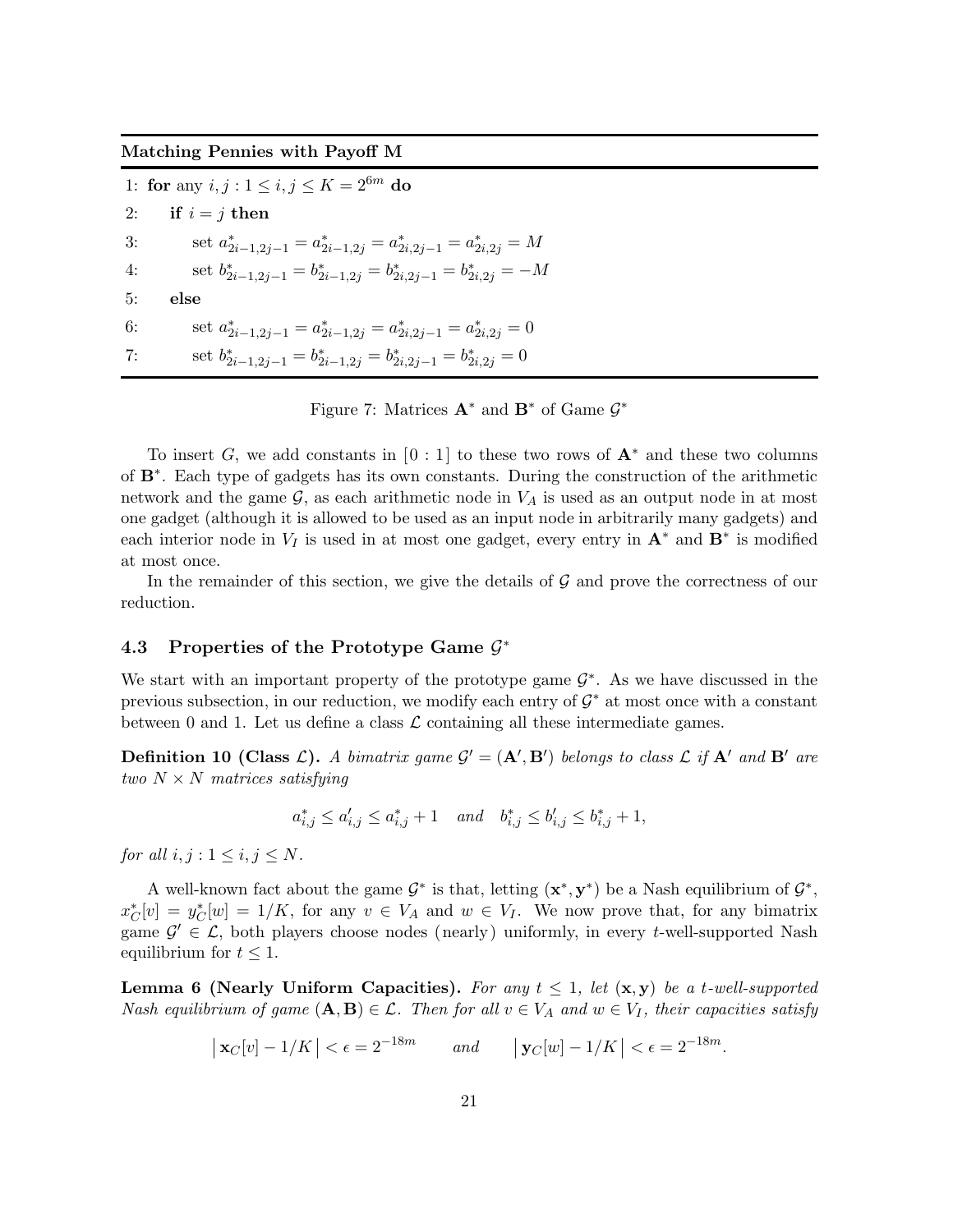*Proof.* By the definition of Class  $\mathcal{L}$ , for each k, the  $2k - 1^{st}$  and  $2k^{th}$  entries of rows  $a_{2k-1}$  and  $\mathbf{a}_{2k}$  in **A** are within  $[M : M + 1]$  and all other entries in them are within  $[0 : 1]$ . Thus, for any probability vector  $y \in \mathbb{P}^n$ , if the node  $w \in V_I$  has  $C_I(w) = k$ , then

<span id="page-21-0"></span>
$$
M\mathbf{y}_C[w] \le \langle \mathbf{a}_{2k-1} | \mathbf{y} \rangle \le M\mathbf{y}_C[w] + 1 \quad \text{and} \quad M\mathbf{y}_C[w] \le \langle \mathbf{a}_{2k} | \mathbf{y} \rangle \le M\mathbf{y}_C[w] + 1 \tag{1}
$$

Similarly, for each l, the  $2l - 1^{st}$  and  $2l^{th}$  entries of columns  $\mathbf{b}_{2k-1}$  and  $\mathbf{b}_{2k}$  in **B** are within  $[-M:-M+1]$  and all other entries in them are within  $[0:1]$ . Thus, for any probability vector  $\mathbf{x} \in \mathbb{P}$ , if node  $v \in V_A$  has  $C_A(v) = l$ , then

$$
-M\mathbf{x}_C[v] \le \langle \mathbf{b}_{2l-1}|\mathbf{x}\rangle \le -M\mathbf{x}_C[v] + 1 \quad \text{and} \quad -M\mathbf{x}_C[v] \le \langle \mathbf{b}_{2l}|\mathbf{x}\rangle \le -M\mathbf{x}_C[v] + 1. \tag{2}
$$

Now suppose  $(x, y)$  be a t-well-supported Nash equilibrium of  $(A, B)$  for  $t \le 1$ . To warm up, we first prove that for each pair of v and w with  $C_A(v) = C_I(w)$ , say they are equal to l, if  $\mathbf{y}_C[w] = 0$  then  $\mathbf{x}_C[v] = 0$ . First not that  $\mathbf{y}_C[w] = 0$  implies that there exists a node  $w' \in V_I$ with capacity  $\mathbf{y}_C[w'] \ge 1/K$ . Suppose  $C_I(w) = k$ . By Inequality [\(1\)](#page-21-0),

$$
\langle \mathbf{a}_{2k} | \mathbf{y} \rangle - \max \left( \langle \mathbf{a}_{2l} | \mathbf{y} \rangle, \langle \mathbf{a}_{2l-1} | \mathbf{y} \rangle \right) \geq M \mathbf{y}_C[w'] - (M \mathbf{y}_C[w] + 1) \geq M/K - 1 > 1
$$

In other words, the payoff of  $P_1$  with the choice of the  $2k^{th}$  strategy is more than 1 plus the the payoff if  $P_1$  chooses the  $2l^{th}$  or the  $2l-1^{st}$  strategy. Because  $(\mathbf{x}, \mathbf{y})$  is a t-well-supported Nash equilibrium with  $t \leq 1$ , we have  $\mathbf{x}_C[v] = 0$ .

Next, we prove  $\left|\mathbf{x}_C[v]-1/K\right| < \epsilon$  for all  $v \in V_A$ . To derive a contradiction, we assume this statement is not true. Then there exist  $v, v' \in N_1$  such that  $\mathbf{x}_C[v] - \mathbf{x}_C[v'] > \epsilon$ . Let  $l = \mathcal{C}_A(v)$ and  $k = \mathcal{C}_A(v')$ . By Inequality [\(2\)](#page-21-1),

$$
\langle \mathbf{b}_{2k} | \mathbf{x} \rangle - \max \left( \langle \mathbf{b}_{2l} | \mathbf{x} \rangle, \langle \mathbf{b}_{2l-1} | \mathbf{x} \rangle \right) \ge -M \mathbf{x}_C[v'] - (-M \mathbf{x}_C[v] + 1) > 1,
$$

as  $M = 2^{18m+1} = 2/\epsilon$ . Thus this assumption would imply  $\mathbf{y}_C[w] = 0$  for the node  $w \in V_I$ with  $C_I(w) = l$ , and in turn imply  $\mathbf{x}_C[v] = 0$ , which contradicts with our assumption that  $\mathbf{x}_C[v] > \mathbf{x}_C[v'] + \epsilon > 0.$ 

We can similarly show  $|\mathbf{y}_C[w]-1/K| < \epsilon$  for all  $w \in V_I$ .

<span id="page-21-1"></span>
$$
\qquad \qquad \Box
$$

#### 4.4 Arithmetic and Logic Gadgets

We will use the nine  $G_{\zeta}$ ,  $G_{\times\zeta}$ ,  $G_{=}$ ,  $G_{+}$ ,  $G_{-}$ ,  $G_{<}$ ,  $G_{\wedge}$ ,  $G_{\vee}$  and  $G_{\neg}$  designed by Chen and Deng [\[6\]](#page-37-13) in our reduction. To be self-contained, we restate the definitions and the properties of these gadgets.

Among these nine gadgets,  $G_{\wedge}$ ,  $G_{\vee}$  and  $G_{\neg}$  the logic gadgets. They will be used to simulate the gates in Boolean circuit  $C$ . As mentioned in  $[6]$ , these gadgets perform properly only when the values of their input nodes are representations of binary bits.

Formally, associated with a mixed strategy profile  $(x, y)$ , the value of node  $v \in N_1$  represents boolean 1 if  $\mathbf{x}[v] = \mathbf{x}_C[v]$ ; it encodes boolean 0 if  $\mathbf{x}_C[v] = 0$ .

Other gadgets will be used to perform necessary arithmetic and comparison operations. Below, we include the proof of the property of gadget  $G_{+}$  to illustrate how such properties are established. Properties of others gadget can be established similarly.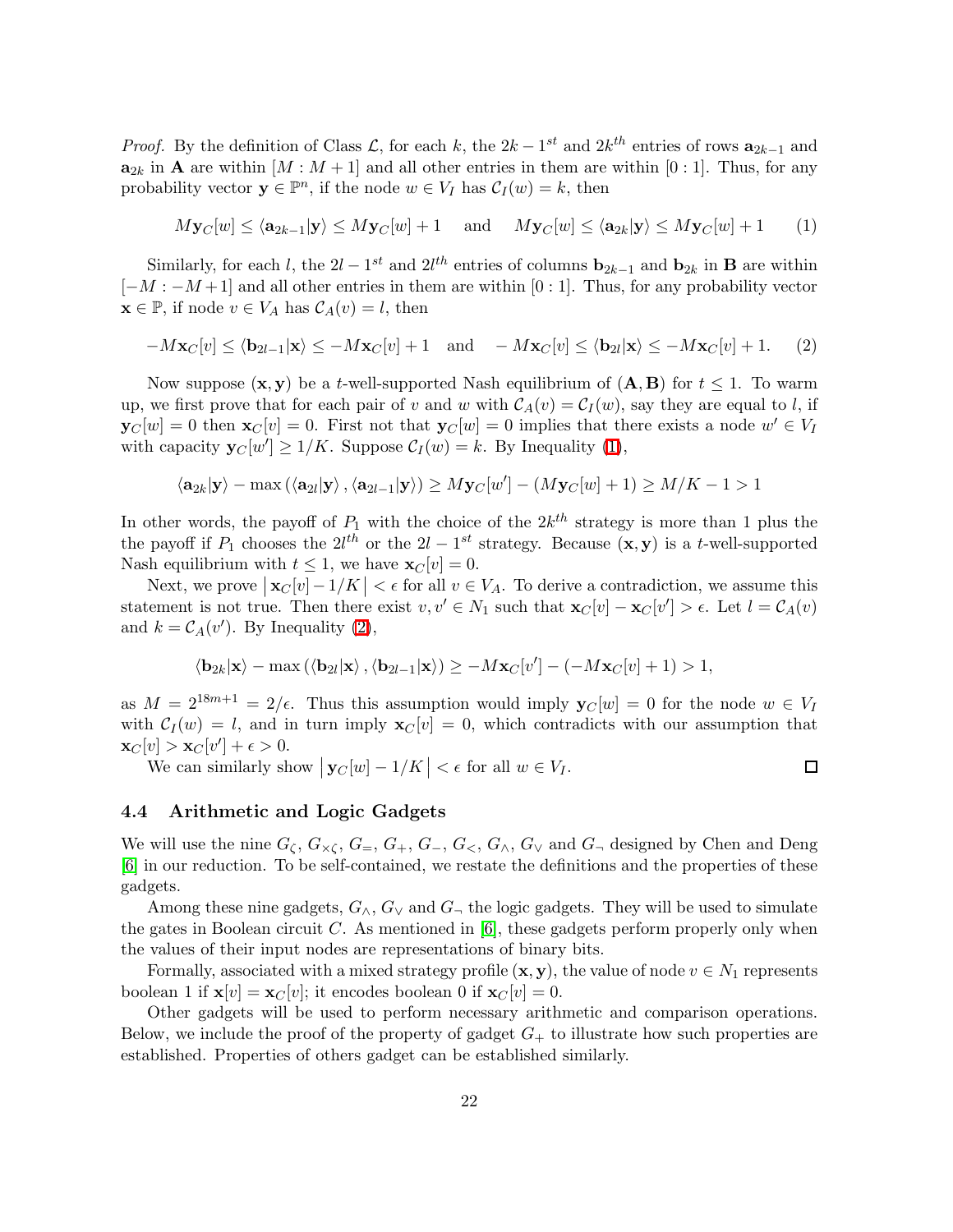For convenience, we abuse v and w to also denote integers  $C_A(v)$  and  $C_I(w)$ . For example, by saying 2v, we actually mean  $2\mathcal{C}_A(v)$ . This should be clear from the context. For any pure strategy profile  $s = (i, j) \in \{1, 2, ..., N\}^2$ , we let  $a_s = a_{i,j}$  and  $b_s = b_{i,j}$ . Moreover, by  $x = y \pm \epsilon$ , we mean  $y - \epsilon \leq x \leq y + \epsilon$ .

**Proposition 1 (Gadget**  $G_+$ ). Let  $\mathcal{G}' = (\mathbf{A}, \mathbf{B})$  be a bimatrix game in  $\mathcal{L}$  and nodes  $v_1, v_2, v_3 \in$  $V_A$ ,  $w \in V_I$ . Let pure strategy profiles  $s_1 = (2v_1 - 1, 2w - 1), s_2 = (2v_2 - 1, 2w - 1), s_3 =$  $(2v_3 - 1, 2w)$ ,  $s_4 = (2v_3 - 1, 2w - 1)$  and  $s_5 = (2v_3, 2w)$ . If  $\mathcal{G}'$  satisfies

- 1).  $b_{s_1} = b_{s_1}^* + 1$ ,  $b_{s_2} = b_{s_2}^* + 1$  and  $b_{i,2w-1} = b_{i,2w-1}^*$ , for any other  $i: 1 \le i \le N$ ;
- **2).**  $b_{s_3} = b_{s_3}^* + 1$  and  $b_{i,2w} = b_{i,2w}^*$ , for any other  $i: 1 \le i \le N$ ;
- 3).  $a_{s_4} = a_{s_4}^* + 1$  and  $a_{2v_3-1,i} = a_{2v_3-1,i}^*$ , for any other  $i: 1 \le i \le N$ ;
- 4).  $a_{s_5} = a_{s_5}^* + 1$  and  $a_{2v_3,i} = a_{2v_3,i}^*$ , for any other  $i: 1 \le i \le N$ ,

then in any  $\epsilon$ -well-supported Nash equilibrium  $(\mathbf{x}, \mathbf{y}), \mathbf{x}[v_3] = \min(\mathbf{x}[v_1] + \mathbf{x}[v_2], \mathbf{x}_C[v_3]) \pm \epsilon$ .

*Proof.* Properties 1) – 4) show that, in any mixed strategy profile  $(x, y)$ , we have

$$
\langle \mathbf{b}_{2w-1} | \mathbf{x} \rangle - \langle \mathbf{b}_{2w} | \mathbf{x} \rangle = \mathbf{x}[v_1] + \mathbf{x}[v_2] - \mathbf{x}[v_3]
$$

$$
\langle \mathbf{a}_{2v_3-1} | \mathbf{y} \rangle - \langle \mathbf{a}_{2v_3} | \mathbf{y} \rangle = \mathbf{y}[w] - (\mathbf{y}_C[w] - \mathbf{y}[w])
$$

If  $\mathbf{x}[v_3] > \min(\mathbf{x}[v_1] + \mathbf{x}[v_2], \mathbf{x}_C[v_3]) + \epsilon$ , then  $\mathbf{x}[v_3] > \mathbf{x}[v_1] + \mathbf{x}[v_2] + \epsilon$  as  $\mathbf{x}[v_3] \leq \mathbf{x}_C[v_3]$ . The first equation shows that  $y[w] = 0$  and then the second one implies  $x[v_3] = 0$ , according to the definition of well-supported Nash equilibriums. This contradicts with the assumption that  $\mathbf{x}[v_3] > \mathbf{x}[v_1] + \mathbf{x}[v_2] + \epsilon > 0$ .

If  $\mathbf{x}[v_3] < \min(\mathbf{x}[v_1] + \mathbf{x}[v_2], \mathbf{x}_C[v_3]) - \epsilon \leq \mathbf{x}[v_1] + \mathbf{x}[v_2] - \epsilon$ , then the first equation shows  $y[w] = y_C[w]$  and the second one implies  $\mathbf{x}[v_3] = \mathbf{x}[v_3]$ . As  $\mathbf{x}[v_3] = \mathbf{x}[v_3] < \mathbf{x}[v_1] + \mathbf{x}[v_2]$ , we have  $\mathbf{x}[v_3] = \mathbf{x}_C[v_3] > \mathbf{x}_C[v_3] - \epsilon = \min(\mathbf{x}[v_1] + \mathbf{x}[v_2], \mathbf{x}_C[v_3]) - \epsilon$ , which contradicts with our assumption. 口

**Proposition 2** (Gadget  $G_{\zeta}$  where  $\zeta \leq 1/K - \epsilon$ ). Let  $\mathcal{G}' = (\mathbf{A}, \mathbf{B})$  be a bimatrix game in  $\mathcal{L}$ and nodes  $v \in V_A$ ,  $w \in V_I$ . Let pure strategy profiles  $s_1 = (2v - 1, 2w - 1), s_2 = (2v - 1, 2w)$ and  $s_3 = (2v, 2w - 1)$ . If  $\mathcal{G}'$  satisfies

1).  $b_{s_1} = b_{s_1}^* + 1$  and  $b_{i,2w-1} = b_{i,2w-1}^*$ , for any other  $i: 1 \le i \le N$ ;

**2).** 
$$
b_{i,2w} = b_{i,2w}^* + \zeta
$$
, for any  $i: 1 \le i \le N$ ;

- 3).  $a_{s_2} = a_{s_2}^* + 1$  and  $a_{2v-1,i} = a_{2v-1,i}^*$ , for any other  $i: 1 \le i \le N$ ;
- 4).  $a_{s_3} = a_{s_3}^* + 1$  and  $a_{2v,i} = a_{2v,i}^*$ , for any other  $i: 1 \le i \le N$ ,

then in any  $\epsilon$ -well-supported Nash equilibrium  $(\mathbf{x}, \mathbf{y})$ , we have  $\mathbf{x}[v] = \zeta \pm \epsilon$ .

**Proposition 3 (Gadget**  $G_{\times\zeta}$ , where  $\zeta \leq 1$ ). Let  $\mathcal{G}' = (\mathbf{A}, \mathbf{B})$  be a bimatrix game in class  $\mathcal{L}$  and  $v_1, v_2 \in V_A$ ,  $w \in V_I$ . Let pure strategy profiles  $s_1 = (2v_1 - 1, 2w - 1), s_2 = (2v_2 - 1, 2w)$ ,  $s_3 = (2v_2 - 1, 2w - 1)$  and  $s_4 = (2v_2, 2w)$ . If  $\mathcal{G}'$  satisfies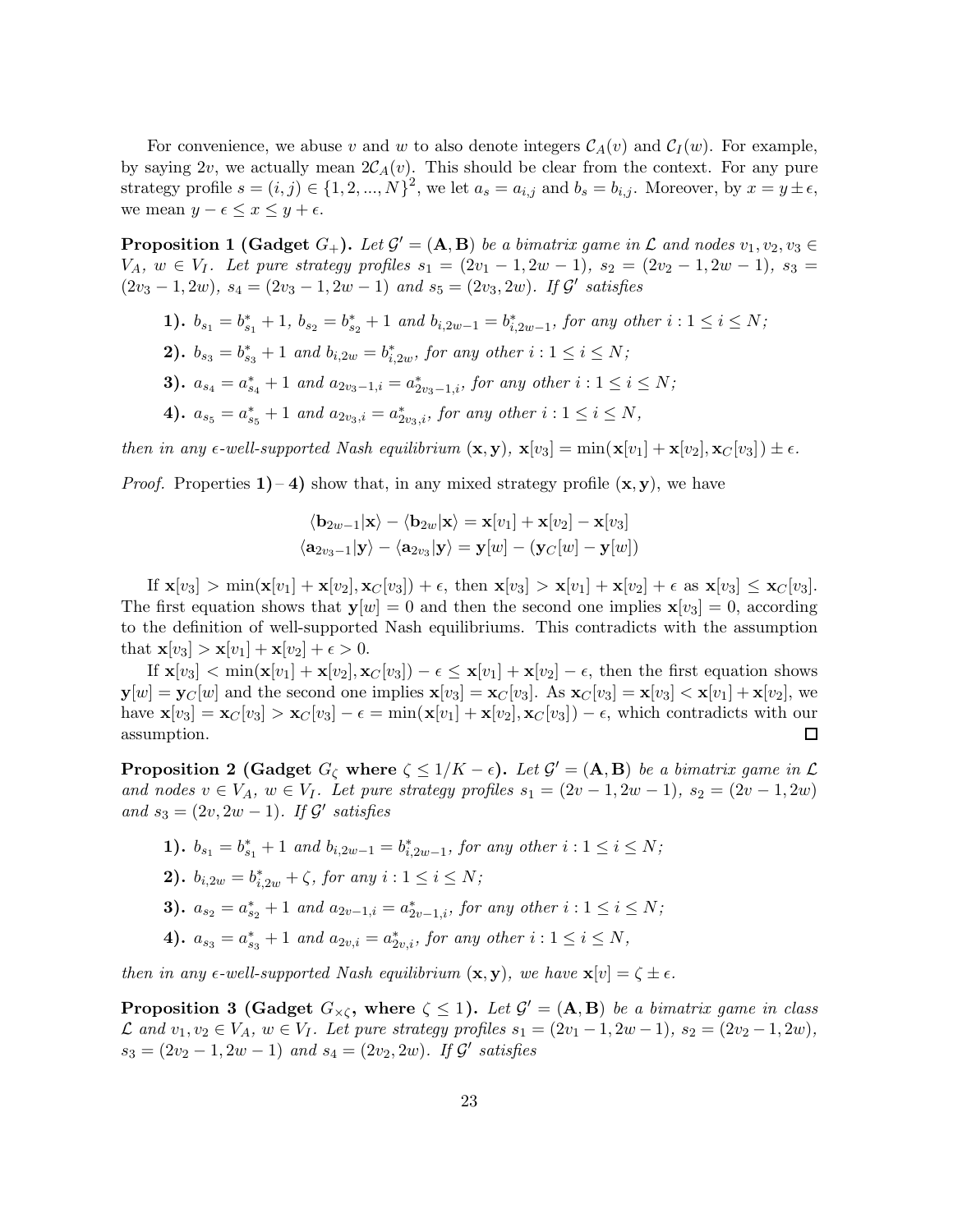- 1).  $b_{s_1} = b_{s_1}^* + \zeta$  and  $b_{i,2w-1} = b_{i,2w-1}^*$ , for any other  $i: 1 \le i \le N$ ;
- **2).**  $b_{s_2} = b_{s_2}^* + 1$  and  $b_{i,2w} = b_{i,2w}^*$ , for any other  $i: 1 \le i \le N$ ;
- 3).  $a_{s_3} = a_{s_3}^* + 1$  and  $a_{2v_2-1,i} = a_{2v_2-1,i}^*$ , for any other  $i: 1 \le i \le N$ ;
- 4).  $a_{s_4} = a_{s_4}^* + 1$  and  $a_{2v_2,i} = a_{2v_2,i}^*$ , for any other  $i: 1 \le i \le N$ ,

then in any  $\epsilon$ -well-supported Nash equilibrium  $(\mathbf{x}, \mathbf{y})$ ,  $\mathbf{x}[v_2] = \min(\zeta \mathbf{x}[v_1], \mathbf{x}_C[v_2]) \pm \epsilon$ .

**Proposition 4 (Gadget**  $G=$ ). Gadget  $G=$  is a special case of gadget  $G_{\times\zeta}$ . We just set  $\zeta$  to be 1, then in any  $\epsilon$ -well-supported Nash equilibrium  $(\mathbf{x}, \mathbf{y}), \mathbf{x}[v_2] = \min(\mathbf{x}[v_1], \mathbf{x}_C[v_2]) \pm \epsilon$ .

**Proposition 5 (Gadget**  $G_{-}$ ). Let  $\mathcal{G}' = (\mathbf{A}, \mathbf{B})$  be a bimatrix game in  $\mathcal{L}$  and nodes  $v_1, v_2, v_3 \in$  $V_A$ ,  $w \in V_I$ . Let pure strategy profiles  $s_1 = (2v_1 - 1, 2w - 1), s_2 = (2v_2 - 1, 2w), s_3 = (2v_3 - 1,$  $(2w)$ ,  $s_4 = (2v_3 - 1, 2w - 1)$  and  $s_5 = (2v_3, 2w)$ . If  $\mathcal{G}'$  satisfies

- 1).  $b_{s_1} = b_{s_1}^* + 1$  and  $b_{i,2w-1} = b_{i,2w-1}^*$ , for any other  $i: 1 \le i \le N$ ;
- 2).  $b_{s_2} = b_{s_2}^* + 1$ ,  $b_{s_3} = b_{s_3}^* + 1$  and  $b_{i,2w} = b_{i,2w}^*$ , for any other  $i: 1 \le i \le N$ ;
- 3).  $a_{s_4} = a_{s_4}^* + 1$  and  $a_{2v_3-1,i} = a_{2v_3-1,i}^*$ , for any other  $i: 1 \le i \le N$ ;
- 4).  $a_{s_5} = a_{s_5}^* + 1$  and  $a_{2v_3,i} = a_{2v_3,i}^*$ , for any other  $i: 1 \le i \le N$ ,

then in any  $\epsilon$ -well-supported Nash equilibrium  $(\mathbf{x}, \mathbf{y})$  of game  $\mathcal{G}'$ , we have

$$
\min(\mathbf{x}[v_1] - \mathbf{x}[v_2], \mathbf{x}_C[v_3]) - \epsilon \leq \mathbf{x}[v_3] \leq \max(\mathbf{x}[v_1] - \mathbf{x}[v_2], 0) + \epsilon.
$$

**Proposition 6 (Gadget**  $G_$ ). Let  $\mathcal{G}' = (\mathbf{A}, \mathbf{B})$  be a bimatrix game in  $\mathcal{L}$  and nodes  $v_1, v_2, v_3 \in$  $V_A$ ,  $w ∈ V_I$ . Let pure strategy profiles  $s_1 = (2v_1 - 1, 2w - 1), s_2 = (2v_2 - 1, 2w), s_3 = (2v_3 - 1,$  $(2w)$  and  $s_4 = (2v_3, 2w - 1)$ . If  $\mathcal{G}'$  satisfies

- 1).  $b_{s_1} = b_{s_1}^* + 1$  and  $b_{i,2w-1} = b_{i,2w-1}^*$ , for any other  $i: 1 \le i \le N$ ;
- **2).**  $b_{s_2} = b_{s_2}^* + 1$  and  $b_{i,2w} = b_{i,2w}^*$ , for any other  $i: 1 \le i \le N$ ;
- 3).  $a_{s_3} = a_{s_3}^* + 1$  and  $a_{2v_3-1,i} = a_{2v_3-1,i}^*$ , for any other  $i: 1 \le i \le N$ ;
- 4).  $a_{s_4} = a_{s_4}^* + 1$  and  $a_{2v_3,i} = a_{2v_3,i}^*$ , for any other  $i: 1 \le i \le N$ ,

then in any  $\epsilon$ -well-supported Nash equilibrium  $(\mathbf{x}, \mathbf{y})$  of game  $\mathcal{G}'$ , we have  $\mathbf{x}[v_3] = \mathbf{x}_C[v_3]$  if  $\mathbf{x}[v_1] < \mathbf{x}[v_2] - \epsilon$ , and  $\mathbf{x}[v_3] = 0$  if  $\mathbf{x}[v_1] > \mathbf{x}[v_2] + \epsilon$ .

<span id="page-23-0"></span>**Proposition 7** (Gadget  $G_v$ ). Let  $\mathcal{G}' = (\mathbf{A}, \mathbf{B})$  be a bimatrix game in  $\mathcal{L}$  and nodes  $v_1, v_2, v_3 \in$  $V_A$ ,  $w \in V_I$ . Let pure strategy profiles  $s_1 = (2v_1 - 1, 2w - 1), s_2 = (2v_2 - 1, 2w - 1), s_3 =$  $(2v_3 - 1, 2w - 1)$  and  $s_4 = (2v_3, 2w)$ . If  $\mathcal{G}'$  satisfies

- 1).  $b_{s_1} = b_{s_1}^* + 1$ ,  $b_{s_2} = b_{s_2}^* + 1$  and  $b_{i,2w-1} = b_{i,2w-1}^*$ , for any other  $i: 1 \le i \le N$ ;
- **2).**  $b_{i,2w} = b_{i,2w}^* + 1/(2K)$ , for any  $i: 1 \le i \le N$ ;
- 3).  $a_{s_3} = a_{s_3}^* + 1$  and  $a_{2v_3-1,i} = a_{2v_3-1,i}^*$ , for any other  $i: 1 \le i \le N$ ;
- 4).  $a_{s_4} = a_{s_4}^* + 1$  and  $a_{2v_3,i} = a_{2v_3,i}^*$ , for any other  $i: 1 \le i \le N$ ,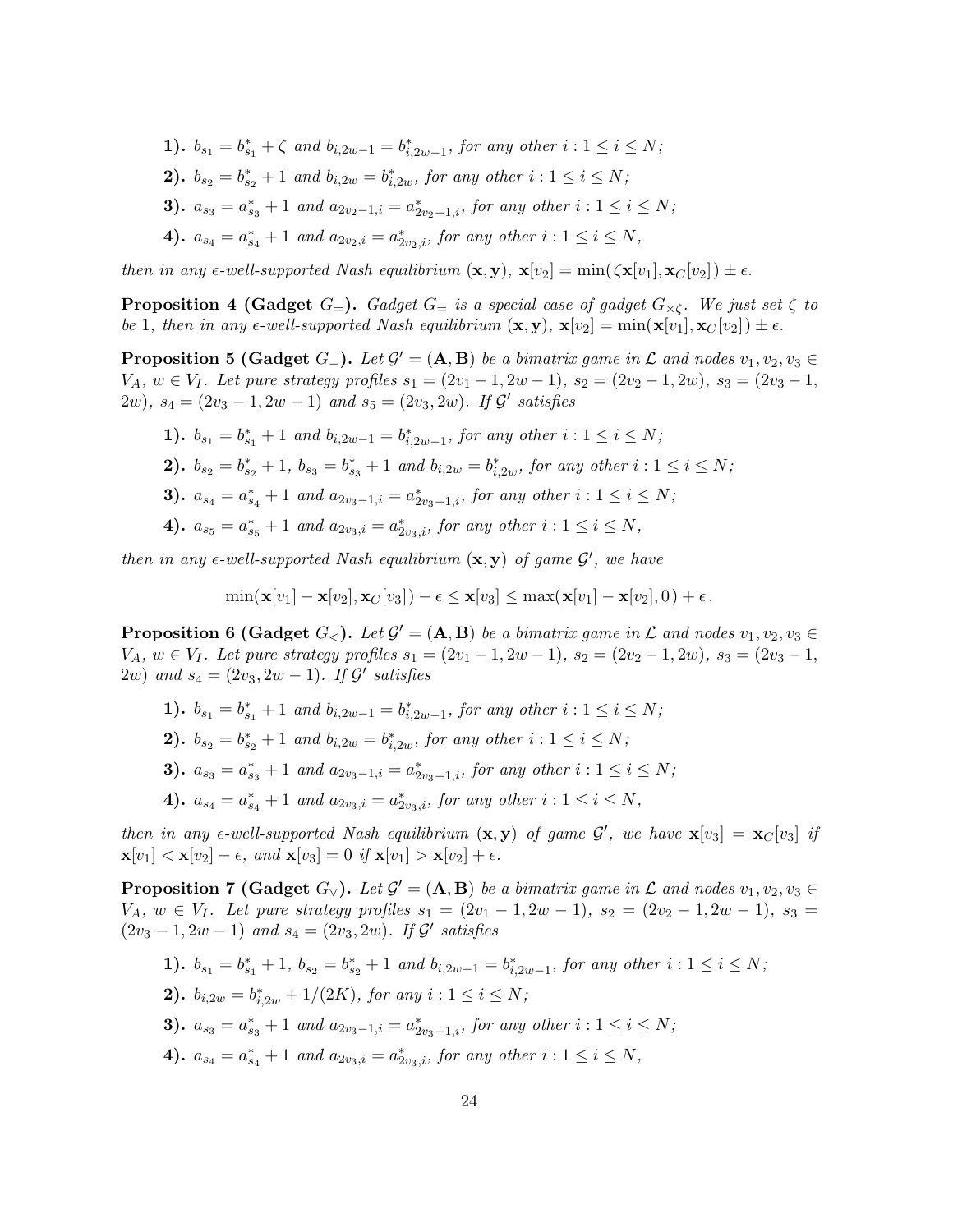then in any  $\epsilon$ -well-supported Nash equilibrium  $(\mathbf{x}, \mathbf{y})$ , we have  $\mathbf{x}[v_3] = \mathbf{x}_C[v_3]$  if  $\mathbf{x}[v_1] = \mathbf{x}_C[v_1]$ or  $\mathbf{x}[v_2] = \mathbf{x}_C[v_2]$ , and  $\mathbf{x}[v_3] = 0$  if  $\mathbf{x}[v_1] = \mathbf{x}[v_2] = 0$ .

**Proposition 8 (Gadget**  $G_{\wedge}$ ). The construction of  $G_{\wedge}$  is similar as  $G_{\vee}$ . We only change the constant in 2) of Proposition [7](#page-23-0) from  $1/(2K)$  to  $3/(2K)$ . In any  $\epsilon$ -well-supported Nash equilibrium  $(\mathbf{x}, \mathbf{y}), \mathbf{x}[v_3] = 0$  if  $\mathbf{x}[v_1] = 0$  or  $\mathbf{x}[v_2] = 0$ , and  $\mathbf{x}[v_3] = \mathbf{x}_C[v_3]$  if  $\mathbf{x}[v_1] = \mathbf{x}_C[v_1]$  and  $\mathbf{x}[v_2] = \mathbf{x}_C[v_2].$ 

**Proposition 9 (Gadget**  $G_{\neg}$ ). Let  $\mathcal{G}' = (\mathbf{A}, \mathbf{B})$  be a game in class  $\mathcal{L}$  and  $v_1, v_2 \in V_A$ ,  $w \in V_I$ . Let pure strategy profiles  $s_1 = (2v_1 - 1, 2w - 1), s_2 = (2v_1, 2w), s_3 = (2v_2 - 1, 2w)$  and  $s_4 =$  $(2v_2, 2w - 1)$ . If  $\mathcal{G}'$  satisfies

- 1).  $b_{s_1} = b_{s_1}^* + 1$  and  $b_{i,2w-1} = b_{i,2w-1}^*$ , for any other  $i: 1 \le i \le N$ ;
- **2).**  $b_{s_2} = b_{s_2}^* + 1$  and  $b_{i,2w} = b_{i,2w}^*$ , for any other  $i: 1 \le i \le N$ ;
- 3).  $a_{s_3} = a_{s_3}^* + 1$  and  $a_{2v_2-1,i} = a_{2v_2-1,i}^*$ , for any other  $i: 1 \le i \le N$ ;
- 4).  $a_{s_4} = a_{s_4}^* + 1$  and  $a_{2v_2,i} = a_{2v_2,i}^*$ , for any other  $i: 1 \le i \le N$ ,

then in any  $\epsilon$ -well-supported Nash equilibrium  $(\mathbf{x}, \mathbf{y})$ ,  $\mathbf{x}[v_2] = 0$  if  $\mathbf{x}[v_1] = \mathbf{x}_C[v_1]$  and  $\mathbf{x}[v_2] =$  $\mathbf{x}_C[v_2]$  if  $\mathbf{x}[v_1] = 0$ .

#### <span id="page-24-0"></span>4.5 A Network of Gadgets

In this subsection, we discuss the basic components and methods in building a network of gadgets. Our objective is to encode points in  $B<sup>n</sup>$  and to simulate the input Boolean circuit  $C$  with a bimatrix game  $\mathcal G$ . We will prove a lemma that gives a sufficient condition on the approximate equilibria of  $\mathcal G$  for a successful encoding and simulation. This lemma enables us to understand the limitations of the gadgets discussed in the last subsection and to work around them in our reduction.

We start with some notations. Let  $G_{\zeta}(v, w)$  denote the insertion of a  $G_{\zeta}$  gadget into  $\mathcal{G}^*$ with v as its output node and w as its interior node. For  $G_{\times\zeta}$ ,  $G_{\neg}$  and  $G_{=}$ , the gadgets with one input node, let  $G(v_1, v_2, w)$  denote the insertion of such a gadget into game  $\mathcal{G}^*$  with  $v_1, v_2,$  $w$ , respectively, as its input node, output node and interior node. For the rest of gadgets with two input nodes, let  $G(v_1, v_2, v_3, w)$  denote the insertion of such a gadget into game  $\mathcal{G}^*$  with  $v_1$  and  $v_2$  as its first and second input node,  $v_3$  as its output node and w as its interior node.

Recall  $B^n = \mathbb{Z}_{[0,7]}^n$ . For an integer lattice point  $\mathbf{q} \in B^n$ , we will use  $\Delta_i^+[\mathbf{q}]$  and  $\Delta_i^-[\mathbf{q}]$  to denote the output bits  $\Delta_i^+$  and  $\Delta_{i_{i}}^-$  of circuit C evaluated at q.

For a probability vector  $\mathbf{x} \in \mathbb{P}^N$  and a Boolean b, we use  $\mathbf{x}[v] = B$  b to denote  $\mathbf{x}[v] = \mathbf{x}_C[v]$ if b is boolean 1 and  $\mathbf{x}[v] = 0$  if b is boolean 0.

**Definition 11 (Well-Positioned Points).** A real number  $a \in \mathbb{R}^+$  is poorly-positioned if there exists an integer  $0 \le t \le 7$  such that  $|a-t| \le 80K\epsilon = 80/K^2$ . A point  $p \in \mathbb{R}^n_+$  is well-positioned if none of its components is poorly-positioned. If  $\bf{p}$  is not well-positioned, we refer to it as a poorly-positioned point.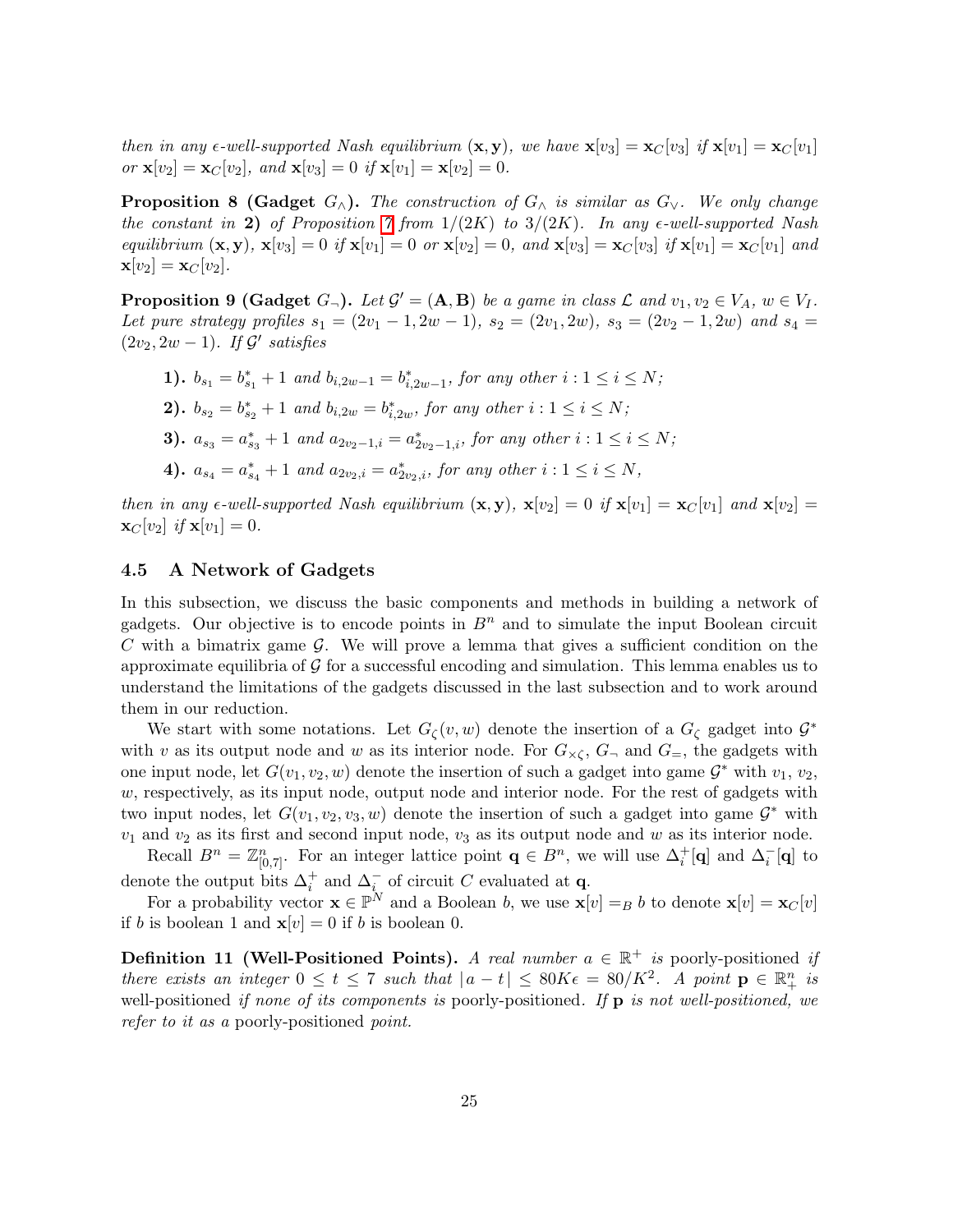For each  $a \in \mathbb{R}^+$ , let  $\pi(a)$  be the largest integer in  $[0:7]$  that is smaller than a, that is

$$
\pi(a) = \max\{\, i \mid 0 \le i \le 7 \text{ and } i < a \,\}.
$$

As we have discussed earlier, we use each node of  $V_A$  as an output in at most one gadget and use each node of  $V_I$  in at most one gadget. In addition, the insertion of a gadget only modifies the two rows and the two columns associated with its output node and its internal node. Because the notion of  $\epsilon$ -well-supported Nash equilibria is defined by a pairwise condition, it allows us to argue about the structure of an  $\epsilon$ -well-supported Nash equilibrium locally, even without the full knowledge of the rest of the game. So, consider an  $\epsilon$ -well-supported Nash equilibrium  $(x, y)$  of our ultimate game. Suppose  $v, v_1, v_2, v_3$  are four arithmetic nodes in  $V_A$ . Let  $a = 8Kx[v]$  $a = 8Kx[v]$  $a = 8Kx[v]$ . By lemma [6,](#page-20-1)  $0 \le a \le 8K(\frac{1}{K} + \epsilon) = 8 + 1/K^2$ . Figure 8 presents a small network to compute  $\pi(a)$  with the help of some additional nodes in the network. The following lemma states that the values of  $v_1, v_2, v_3$  are exactly the binary representation of  $\pi(a)$  as long as a is not poorly-positioned.

<span id="page-25-0"></span>Lemma 7 (Encoding Binary with Games). In any  $\epsilon$ -well-supported Nash equilibrium  $(\mathbf{x}, \mathbf{y})$ , if  $a = 8K\mathbf{x}[v] \in \mathbb{R}^+$  is not poorly-positioned, then we have  $\mathbf{x}[v_i] =_B b_i$ , where  $b_1b_2b_3$  is the binary representation of integer  $\pi(a)$ .

*Proof.* First, we consider the case when  $\pi(a) = 7$ . As  $a \geq 7 + 80K\epsilon$ , we have  $\mathbf{x}[v] \geq 1/(2K) + 1$  $1/(4K) + 1/(8K) + 10\epsilon$ . From figure [8,](#page-26-0) we have  $\mathbf{x}[v_1^*] \geq \mathbf{x}[v] - \epsilon$ ,  $\mathbf{x}[v_1] = B 1$  in the first loop and

$$
\mathbf{x}[v_2^*] \geq \mathbf{x}[v_1^*] - \mathbf{x}[v_1^2] - \epsilon \geq \mathbf{x}[v] - \epsilon - (2^{-1}\mathbf{x}[v_1] + \epsilon) - \epsilon
$$
  
\n
$$
\geq \mathbf{x}[v] - 2^{-1}(1/K + \epsilon) - 3\epsilon > 1/(4K) + 1/(8K) + 6\epsilon.
$$

Since  $\mathbf{x}[v_2^1] \le 1/(4K) + \epsilon$  and  $\mathbf{x}[v_2^*] - \mathbf{x}[v_2^1] > \epsilon$ , we have  $\mathbf{x}[v_2] = B 1$  and

$$
\mathbf{x}[v_3^*] \ge \mathbf{x}[v_2^*] - \mathbf{x}[v_2^2] - \epsilon > 1/(8K) + 3\epsilon.
$$

As a result,  $\mathbf{x}[v_3^*] - \mathbf{x}[v_3^1] > \epsilon$  and  $\mathbf{x}[v_3] = B$  1.

Next, we consider the general case that  $t < \pi(a) < t + 1$  for  $0 \le t \le 6$ . Let  $b_1b_2b_3$  be the binary representation of  $t$ . As  $\alpha$  is well-positioned, we have

$$
b_1/(2K) + b_2/(4K) + b_3/(8K) + 10\epsilon \le \mathbf{x}[v] \le b_1/(2K) + b_2/(4K) + (b_3 + 1)/(8K) - 10\epsilon.
$$

With similar arguments, after the first loop, one can show that  $\mathbf{x}[v_1] = B b_1$  and

$$
b_2/(4K) + b_3/(8K) + 6\epsilon \le \mathbf{x}[v] \le b_2/(4K) + (b_3 + 1)/(8K) - 6\epsilon.
$$

After the second loop, we have  $\mathbf{x}[v_2] = B b_2$  and

$$
b_3/(8K) + 3\epsilon \le \mathbf{x}[v] \le (b_3+1)/(8K) - 3\epsilon.
$$

Thus,  $\mathbf{x}[v_3] = B \; b_3$ .

 $\Box$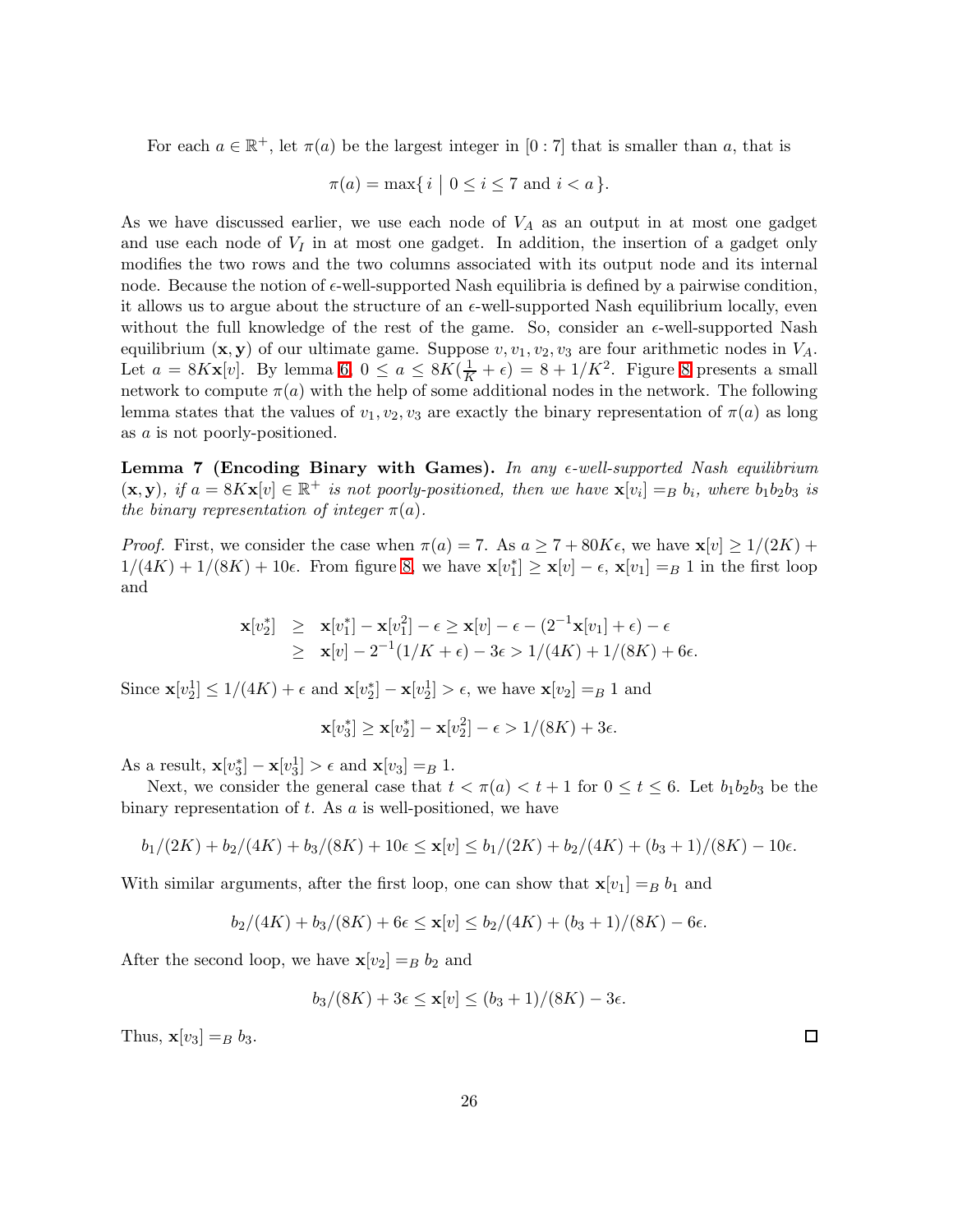#### A Network Which Computes  $\pi(a)$

- 1: pick unused nodes  $v_1^*, v_2^*, v_3^*, v_4^* \in V_A$  and  $w \in V_I$
- 2: insert gadget  $G_{=}(\nu, v_1^*, w)$
- 3: for  $j$  from 1 to 3 do
- 4: pick unused nodes  $v^1, v^2 \in V_A$  and  $w^1, w^2, w^3, w^4 \in V_I$
- 5: insert gadgets  $G_{2^{-(6m+i)}}(v^1, w^1), G_{\lt}(v^1, v_i^*, v_i, w^2)$
- 6: insert gadgets  $G_{\times 2^{-i}}(v_i, v^2, w^3), G_{-}(v_i^*, v^2, v_{i+1}^*, w^4)$

<span id="page-26-1"></span><span id="page-26-0"></span>Figure 8: A Network Which Computes  $\pi(a)$ 

Note that because the comparator  $G_{\leq}$  is brittle, the values of  $v_i$  could be arbitrary if a is poorly-positioned.

For a well-positioned point  $\mathbf{p} \in \mathbb{R}^n_+$ , let  $\mathbf{q} = \pi(\mathbf{p})$  be the integer lattice point in  $B^n$  with  $q_i = \pi(p_i)$  for all  $i : 1 \leq i \leq n$ . We now construct a larger network of gadgets to simulate the evaluation of circuit C. Let  $\{v_i\}_{1 \leq i \leq n}$  and  $\{v_i^+, v_i^-\}_{1 \leq i \leq n}$  be 3n arithmetic nodes. For a pair of probability vectors  $(\mathbf{x}, \mathbf{y})$ , we view the values of  $\{v_i\}_{1 \leq i \leq n}$  as an encoding of a point  $\mathbf{p} \in \mathbb{R}_+^n$ , with  $p_i = 8Kx[v_i]$ . This network then guarantees that in a  $\epsilon$ -well-supported Nash equilibrium  $(x, y)$  of the ultimate game, if **p** is a well-positioned point, then

$$
\mathbf{x}[v_i^+] =_B \Delta_i^+[\mathbf{q}] \quad \text{and} \quad \mathbf{x}[v_i^-] =_B \Delta_i^-[\mathbf{q}], \quad \text{where } \mathbf{q} = \pi(\mathbf{p}) \in B^n. \tag{3}
$$

The network is divided into two parts.

**Part 1.** Let  $\{v_{i,j}\}_{1\leq i\leq n, 1\leq i\leq 3}$  to be 3n arithmetic nodes. For each  $k: 1 \leq k \leq n$ , we add a network described in Figure [8](#page-26-0) with connect  $v_k$  with  $v_{k,1}, v_{k,2}, v_{k,3}$  so that the values at  $v_{k,1}, v_{k,2}, v_{k,3}$  encode the binary bits of the number represented by  $v_k$  according to Lemma [7.](#page-25-0)

**Part 2.** We view the values of the 3n nodes  $\{v_{i,j}\}_{1\leq i\leq n, 1\leq j\leq 3}$  as the encoding of 3n input bits of circuit C, and use the three type of logic gadgets  $G_{\wedge}$ ,  $G_{\vee}$ ,  $G_{\neg}$  to simulate the evaluation of C on these bits. The 2n output bits are stored in arithmetic nodes  $\{v_i^+, v_i^-\}_{1 \leq i \leq n}$ . The simulation of  $C$  works correctly in any  $\epsilon$ -well-supported Nash equilibrium, provided that the values of nodes  $\{v_{i,j}\}_{1\leq i\leq n, 1\leq j\leq 3}$  are representations of boolean bits.

Equation [3](#page-26-1) is a direct corollary of Lemma [7.](#page-25-0) We refer to this simulation network as a sampling network. Note that this network works correctly only if **p** is a well-positioned point, and when **p** is not, the values of  $\{v_i^+, v_i^-\}_{1 \leq i \leq n}$  could be arbitrary. In which case, we only know, or at least fortunately know, that  $0 \leq \mathbf{x}[v_i^+]$ ,  $\mathbf{x}[v_i^-] \leq 1/K + \epsilon$ , because the game we design belongs to class  $\mathcal{L}$ .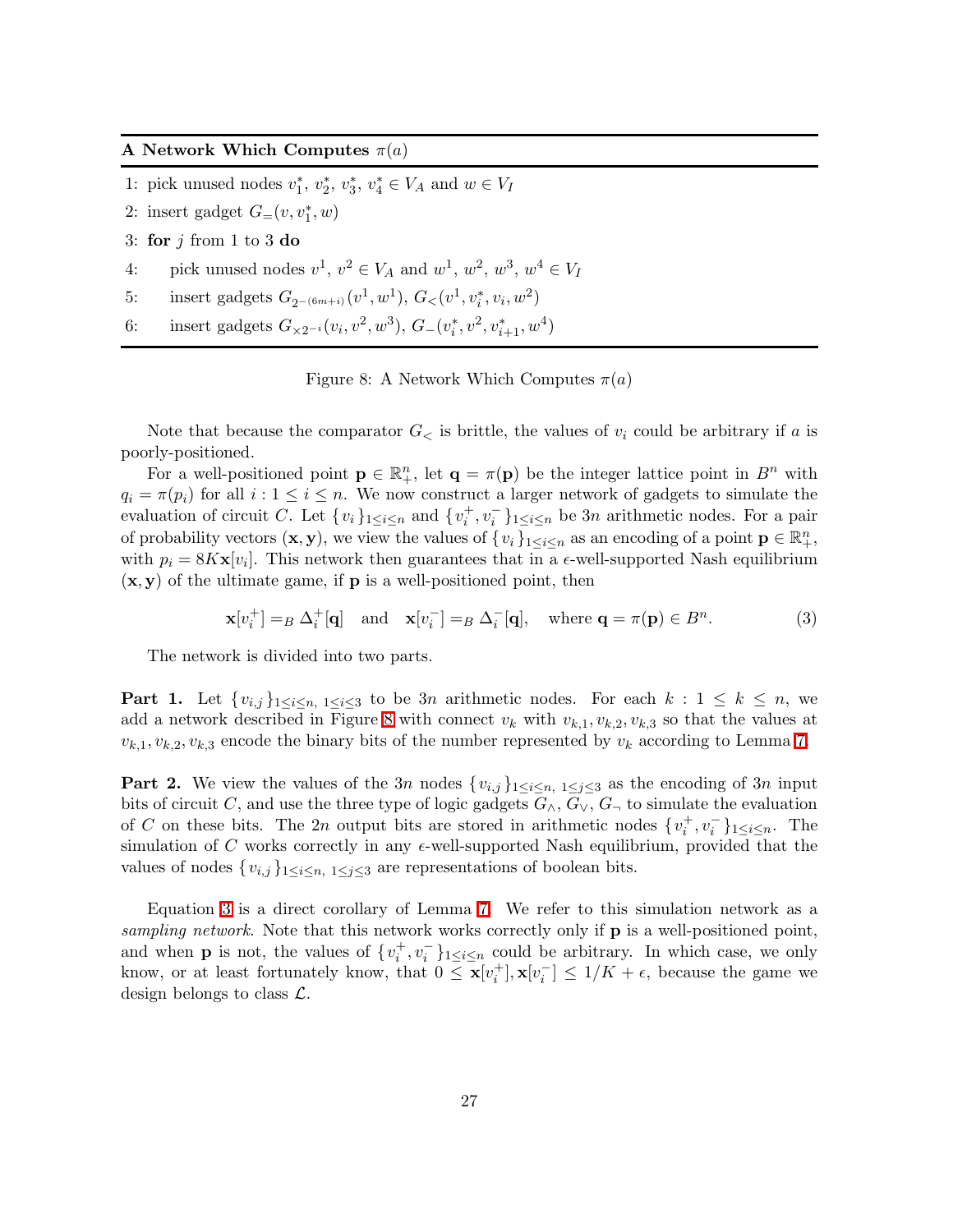### 4.6 Construction of the Game  $G$

We place  $n^4$  distinguished arithmetic nodes  $\{v_i^k\}_{0 \leq k \leq n^3, 1 \leq i \leq n}$  in the game  $\mathcal{G}$ . In an  $\epsilon$ -wellsupported Nash equilibrium  $(\mathbf{x}, \mathbf{y})$  of  $\mathcal{G}$ , they encode  $n^3$  points  $S = {\{\mathbf{p}^k\}}_{0 \leq k < n^3}$ , where  $p_i^k =$  $8K**x**[v_i^k]$  for all  $i: 1 \leq i \leq n$ . Our objective is to design the game  $\mathcal G$  so that it satisfies the following property.

<span id="page-27-2"></span>**Property 3.** Let  $(x, y)$  be an  $\epsilon$ -well-supported Nash equilibrium of  $\mathcal{G}$ . Then

$$
Q = \left\{ \mathbf{q}^k = \pi(\mathbf{p}^k) \middle| \mathbf{p}^k \text{ is a well-positioned point, } 0 \le k < n^3 \right\}
$$

is a panchromatic set of C

Proof. It follows directly from Lemmas [12,](#page-30-0) [11,](#page-29-0) and [13.](#page-31-0)

We introduce some more notations for our construction below. For two vectors  $\mathbf{r}, \mathbf{r}' \in \mathbb{R}^n$ and  $a > 0$ , we will use  $\mathbf{r} = \mathbf{r}' \pm a$  to denote  $r_i = r'_i \pm a$  for all  $1 \leq i \leq n$ .

Let  $I_G$  and  $I_B$  denote, respectively, the sets of indices of well-positioned and poorlypositioned points in  $S$ , that is,

$$
I_G = \{ t \mid 0 \le t < n^3, \mathbf{p}^t \in S \text{ is a well-positioned point } \}, \text{ and}
$$
  
\n
$$
I_B = \{ t \mid 0 \le t < n^3, \mathbf{p}^t \in S \text{ is a poorly-positioned point } \}.
$$

For each  $t \in I_G$ , let  $c_t \in \{1, 2, ..., n, n+1\}$  be the color of  $\mathbf{q}^t = \pi(\mathbf{p}^t) \in B^n$  assigned by circuit C. We also define, for each  $i: 1 \leq i \leq n+1$ ,  $T_i = |\{t \in I_G | c_t = i\}|$  to be the number of well-positioned points in S whose associated integer lattice point in  $B<sup>n</sup>$  is colored with i.

Our construction of  $\mathcal G$  is divided into the following four parts.

**Part 1.** For each  $0 < k < n^3$  and  $1 \le i \le n$ , by inserting gadgets  $G_{\zeta}$  and  $G_{+}$ , we make sure

$$
\mathbf{x}[v_i^k] = \min\left(\mathbf{x}[v_i^0] + \frac{k}{K^2}, \mathbf{x}_C[v_i^k]\right) \pm O(\epsilon). \tag{4}
$$

in any  $\epsilon$ -well-supported Nash equilibrium  $(x, y)$  of  $\mathcal{G}$ . We use  $1/K^2$  as the increment in this step because it is much larger than  $\epsilon = 1/K^3$  and much smaller than  $1/(8K)$ . This property of our choice of increment is very important in proving the following two lemmas.

Lemma 8 (Not Too Many Poorly-Positioned Points). In any  $\epsilon$ -well-supported Nash equilibrium  $(\mathbf{x}, \mathbf{y})$  of  $\mathcal{G}, |I_B| \leq n$ .

*Proof.* For each  $t \in I_B$ , according to the definition of poorly-positioned point, there exists an integer  $1 \leq l \leq n$  such that  $p_l^t$  is a poorly-positioned number. We will prove that, for every integer  $1 \leq l \leq n$ , there exists at most one  $0 \leq t < n^3$  such that real number  $p_l^t = 8Kx[v_l^t]$ is poorly-positioned, which implies  $|I_B| \leq n$  immediately.

Assume  $p_l^t$  and  $p_l^{t'}$  $l'$  are both poorly-positioned, for a pair of integers  $0 \le t < t' < n^3$ . Then, from the definition, there exists a pair of integers  $0 \leq k, k' \leq 7$ ,

<span id="page-27-0"></span>
$$
\left| \mathbf{x}[v_l^t] - k/(8K) \right| \le 10\epsilon \quad \text{and} \quad \left| \mathbf{x}[v_l^{t'}] - k'/(8K) \right| \le 10\epsilon. \tag{5}
$$

<span id="page-27-1"></span> $\Box$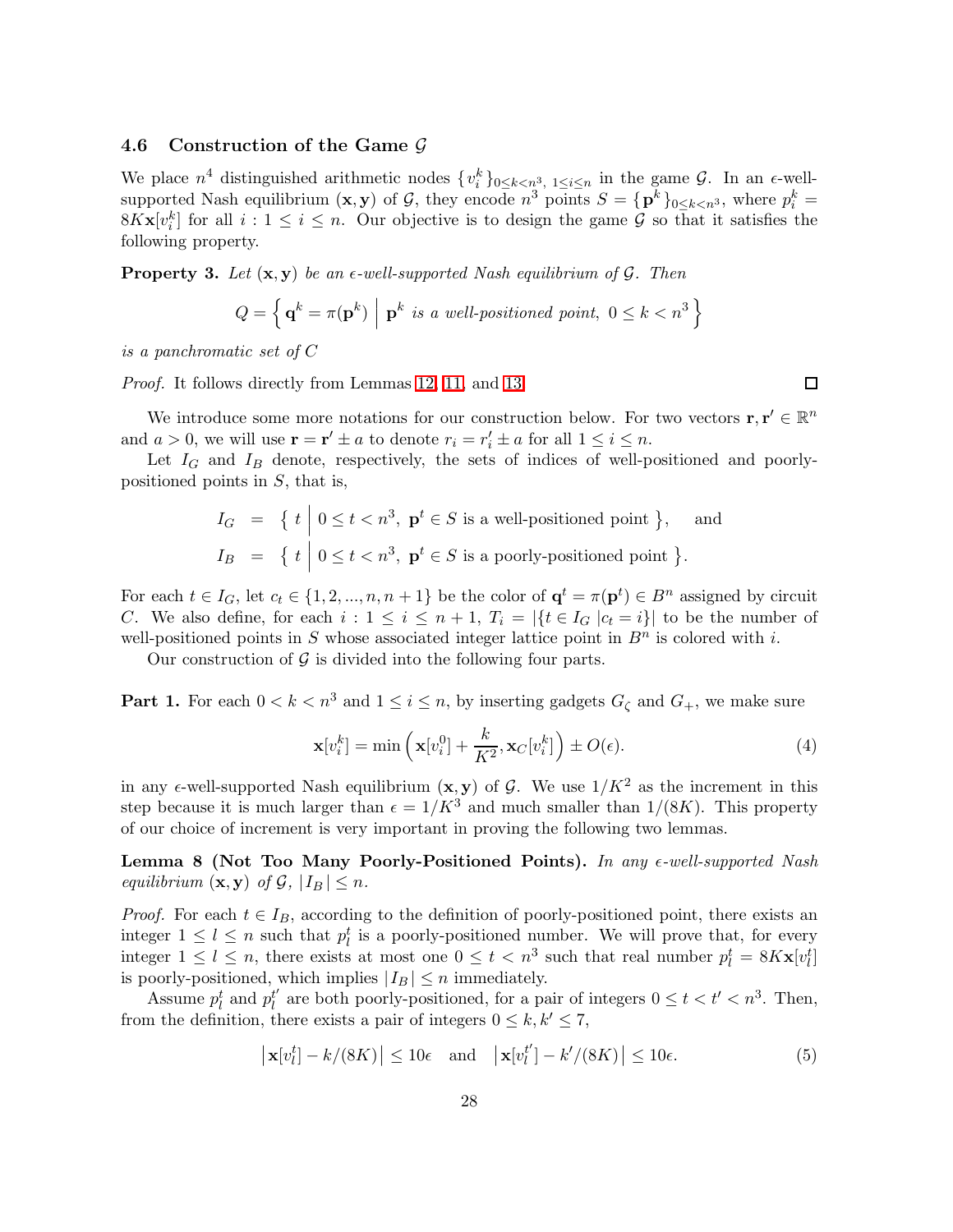Because [\(5\)](#page-27-0) implies that  $\mathbf{x}[v_l^t] < 1/K - \epsilon \leq \mathbf{x}_C[v_l^t]$  and  $\mathbf{x}[v_l^t]$  $\left[\begin{matrix}t'\\l\end{matrix}\right] < 1/K - \epsilon \leq \mathbf{x}_C[v_l^{t'}]$  $l'$ , by Equation  $(4)$  of **Part 1**, we have

<span id="page-28-0"></span>
$$
\mathbf{x}[v_l^t] = \mathbf{x}[v_l^0] + t/K^2 \pm O(\epsilon) \quad \text{and} \quad \mathbf{x}[v_l^{t'}] = \mathbf{x}[v_l^0] + t'/K^2 \pm O(\epsilon). \tag{6}
$$

Hence,  $\mathbf{x}[v_l^t] < \mathbf{x}[v_l^{t'}]$  $\binom{t'}{l}, k \leq k'$  and

<span id="page-28-1"></span>
$$
\mathbf{x}[v_l^{t'}] - \mathbf{x}[v_l^t] = (t'-t)/K^2 \pm O(\epsilon)
$$
\n<sup>(7)</sup>

Note that when  $k = k'$ , Equation [\(5\)](#page-27-0) implies that  $\mathbf{x}[v_l^{t'}]$  $\mathbf{z}_{l}^{t'}$ ] –  $\mathbf{x}[v_{l}^{t}] \leq 20\epsilon$ , while when  $k < k'$ , it implies that  $\mathbf{x}[v_l^{t'}]$  $\mathbf{z}_{l}^{t'}$ ] –  $\mathbf{x}[v_{l}^{t'}] \geq (k'-k)/(8K) - 20\epsilon \geq 1/(8K) - 20\epsilon$ . In both cases, we derived an inequality that contradicts with [\(7\)](#page-28-0). Thus, only one of  $p_l^t$  or  $p_l^{t'}$  $l_l^t$  can be poorly-positioned.

<span id="page-28-2"></span>**Lemma 9** (Q Is Accommodated). In any  $\epsilon$ -well-supported Nash equilibrium, Q is accommodated and  $|Q| \leq n+1$ .

*Proof.* To show Q is accommodated, it is sufficient to prove

$$
q_l^t \le q_l^{t'} \le q_l^t + 1, \qquad \text{for all } 1 \le l \le n \text{ and } t < t' \in I_G. \tag{8}
$$

First, assume  $q_l^t > q_l^{t'}$  $l'$  for some pair of  $t < t'$  and  $t, t' \in I_G$ . Since  $q_l^{t'} < q_l^t \leq 7$ , we have  $p_l^{t'} < 7$  and thus,  $\mathbf{x}[v_l^{t'}]$  $\binom{t}{l}$  < 7/(8K). As a result, the first component of the min operator in [\(4\)](#page-27-1) is the smallest for both t and t', implying that  $\mathbf{x}[v_l^t] < \mathbf{x}[v_l^t]$  $\left[\begin{smallmatrix} t' \\ l \end{smallmatrix}\right]$  and  $p_l^t < p_l^{t'}$  $l'$ , which results in a contradiction with the assumption that  $q_l^t > q_l^{t'}$ .

Second, assume  $q_l^t - q_l^t \ge 2$  for some pair of  $t < t'$  and  $t, t' \in I_G$ . From to the definition of  $\pi$ , we have  $p_l^{t'} - p_l^t > 1$  and thus,  $\mathbf{x}[v_l^{t'}]$  $\mathbf{z}_l^{t'}$ ] –  $\mathbf{x}[v_l^t] > 1/(8K)$ . But from [\(4\)](#page-27-1), we have  $\mathbf{x}[v_l^{t'}]$  $\left[\begin{smallmatrix} t' \ l' \end{smallmatrix}\right] - \mathbf{x}[v_l^t] \leq$  $(t'-t)/K^2 + O(\epsilon) < n^3/K^2 + O(\epsilon) \ll 1/(8K)$ . Thus, [\(8\)](#page-28-1) is true.

Now we prove  $|Q| \leq n+1$ . Note that the definition of Q together with [\(4\)](#page-27-1) implies that there exists integers  $t_1 < t_2 < ... < t_{|Q|} \in I_G$  such that  $\mathbf{q}^{t_i}$  is strictly dominated by  $\mathbf{q}^{t_{i+1}}$ , that is,  $\mathbf{q}^{t_i} \neq \mathbf{q}^{t_{i+1}}$  and  $q_j^{t_i} \leq q_j^{t_{i+1}}$  $j^{i+1}$  for all  $j: 1 \leq j \leq n$ .

On the one hand, for every  $1 \leq l \leq |Q|-1$ , there exists an integer  $1 \leq k_j \leq n$  such that  $q_{k}^{t_{l+1}}$  $\frac{t_{l+1}}{k_j} = q_{k_j}^{t_l}$  $\mathbb{R}_{k_j}^{t_l}$  + 1. On the other hand, for every  $1 \leq k \leq n$ , [\(4\)](#page-27-1) implies that there is at most one  $1 \leq l \leq |Q| - 1$  such that  $q_k^{t_{l+1}} = q_k^{t_l} + 1$ . Therefore,  $|Q| \leq n + 1$ . 口

By Lemma [9,](#page-28-2) to prove Property [3,](#page-27-2) it is sufficient to establish in any  $\epsilon$ -well-supported Nash equilibrium  $(\mathbf{x}, \mathbf{y}), T_i > 0$  for all  $1 \leq i \leq n+1$ .

**Part 2.** We allocate  $2n^4$  unused arithmetic nodes  $\{v_i^{k+}, v_i^{k-}\}_{1 \leq i \leq n, 0 \leq k < n^3}\$ . For each integer  $k: 0 \leq k < n^3$ , we insert a sampling network (see Section [4.5\)](#page-24-0) to connect  $\{v_i^k\}_{1 \leq i \leq n}$ with  $\{v_i^{k+}, v_i^{k-}\}_{1 \leq i \leq n}$  in order to simulate the evaluation of C on the point associated with  $\{v_i^k\}_{1\leq i\leq n}$ .

For any  $0 \le k < n^3$ , we use  $\mathbf{r}^k$  to denote the vector that satisfies  $r_i^k = \mathbf{x}[v_i^{k+1}] - \mathbf{x}[v_i^{k-1}]$  for all  $i: 1 \leq i \leq n$ . Let  $E^n = {\mathbf{z}^1, \mathbf{z}^2, ..., \mathbf{z}^n, \mathbf{z}^{n+1}}$  be a set of  $n+1$  vectors where  $\mathbf{z}^i = \mathbf{e}_i/K$  and  $\mathbf{z}^{n+1} = -\sum_{1 \leq i \leq n} \mathbf{e}_i / K$ . The next lemma follows directly from Section [4.5](#page-24-0) and the definition of valid Brouwer-mapping circuits.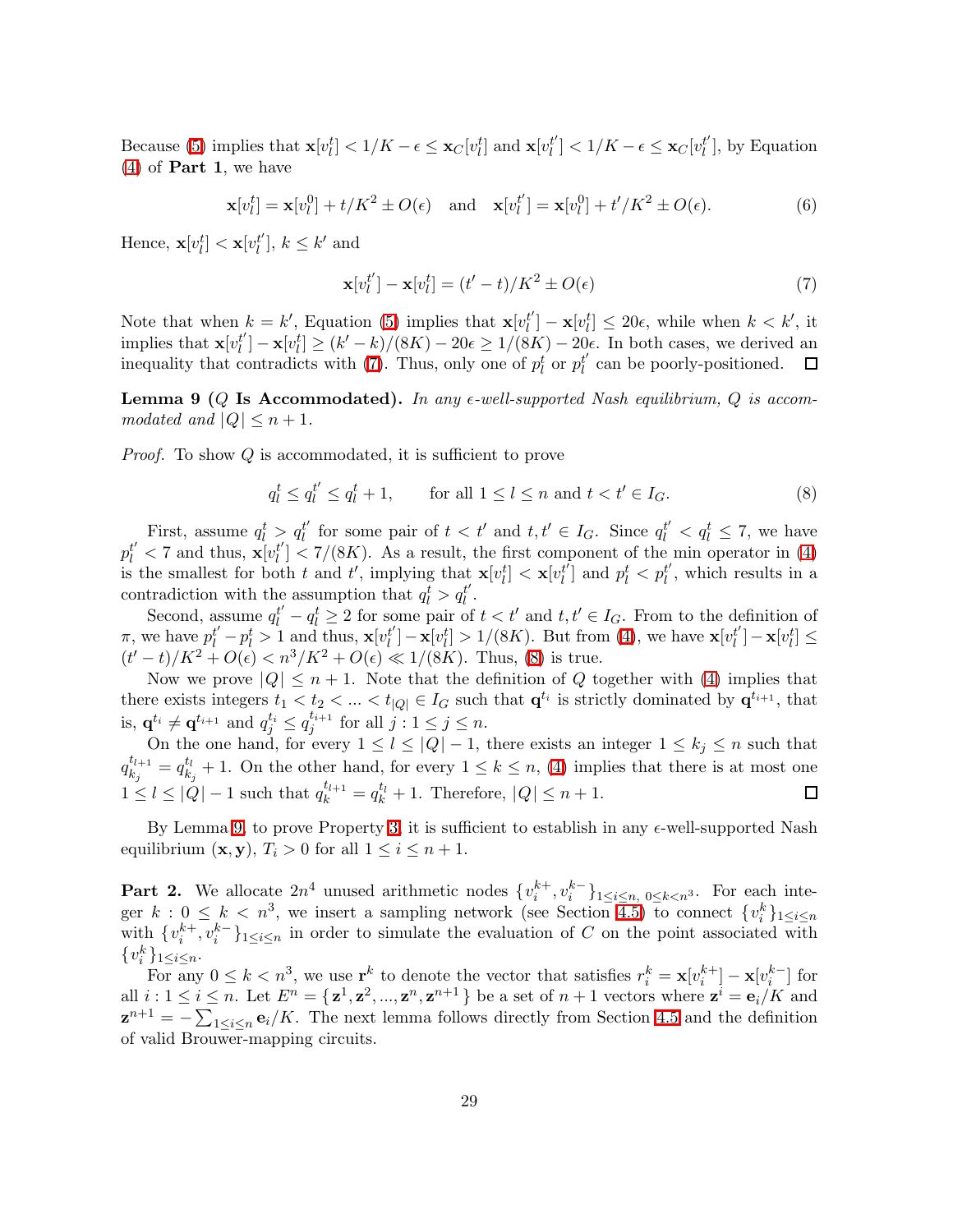**Lemma 10 (Correct Encoding of Colors).** Let  $(x, y)$  be an  $\epsilon$ -well-supported Nash equilibrium. Then for any  $t \in I_G$ ,  $\mathbf{r}^t = \mathbf{z}^{c_t} \pm \epsilon$ .

In the next step, we add all these vectors from Part 2 together in order to reduce the contribution from poorly-positioned points.

**Part 3.** Let  $\{v_i^+, v_i^-\}_{1 \leq i \leq n}$  be 2n unused arithmetic nodes. By inserting gadgets  $G_{\times \zeta}$  and  $G_+$ , we make sure

$$
\mathbf{x}[v_i^+] = \sum_{0 \le k < n^3} \left(\frac{1}{K} \mathbf{x}[v_i^{k+}]\right) \pm O(n^3 \epsilon) \quad \text{and} \quad \mathbf{x}[v_i^-] = \sum_{0 \le k < n^3} \left(\frac{1}{K} \mathbf{x}[v_i^{k-}]\right) \pm O(n^3 \epsilon)
$$

in any  $\epsilon$ -well-supported Nash equilibrium  $(x, y)$ . Note that the multiplication gadget  $G_{\times 1/K}$ should be inserted before  $G_+$ .

Finally, let **r** denote the vector with  $r_i = \mathbf{x}[v_i^+] - \mathbf{x}[v_i^-]$ , for all  $i: 1 \le i \le n$ . In the last part of our construction, we insert comparison gadgets (together addition and subtraction gadgets) to ensure  $\|\mathbf{r}\|_{\infty} = \max_i |r_i|$  is close to zero in any  $\epsilon$ -well-supported Nash equilibrium  $(\mathbf{x}, \mathbf{y})$  of  $\mathcal{G}$ .

**Part 4.** For each  $1 \leq i \leq n$ , we pick two unused nodes  $v'_i, v''_i \in V_A$  and  $w_1, w_2, w_3 \in V_I$ , and insert the following three gadgets:

$$
G_{+}(v_i^0, v_i^+, v_i', w_1), \qquad G_{-}(v_i', v_i^-, v_i'', w_2), \qquad G_{=}(v_i'', v_i^0, w_3).
$$

Ideally, we wish to establish  $\|\mathbf{r}\|_{\infty} = O(\epsilon)$  as one might hope. However, whether or not this condition holds depends on the value of nodes  $v_i^0$ . For example, in the case when  $\mathbf{x}[v_i^0] = 0$ , the magnitude of  $\mathbf{x}[v_i^-]$  could be much larger than that of  $\mathbf{x}[v_i^+]$ . We are able to establish the following lemma which is sufficient to carry out our correctness proof of the reduction.

<span id="page-29-0"></span>**Lemma 11 (Well-Conditioned Solution).** For an  $\epsilon$ -well-supported Nash equilibrium  $(\mathbf{x}, \mathbf{y})$ of G and for all  $i: 1 \leq i \leq n$ ,

1. if  $\mathbf{x}[v_i^0] > 4\epsilon$ , then  $r_i = \mathbf{x}[v_i^+] - \mathbf{x}[v_i^-] > -4\epsilon$ ; 2. if  $\mathbf{x}[v_i^0] < 1/K - 2n^3/K^2$ , then  $r_i = \mathbf{x}[v_i^+] - \mathbf{x}[v_i^-] < 4\epsilon$ .

Proof. In order to set up a proof-by-contradiction of the first if-statement of this lemma, we assume there exists some *i* such that  $\mathbf{x}[v_i^0] > 4\epsilon$  and  $\mathbf{x}[v_i^+] - \mathbf{x}[v_i^-] \le -4\epsilon$ .

By the first gadget  $G_+(v_i^0, v_i^+, v_i', w_1)$ , we have

$$
\mathbf{x}[v_i'] = \min(\mathbf{x}[v_i^0] + \mathbf{x}[v_i^+], \mathbf{x}_C[v_i']) \pm \epsilon \le \mathbf{x}[v_i^0] + \mathbf{x}[v_i^+] + \epsilon \le \mathbf{x}[v_i^0] + \mathbf{x}[v_i^-] - 3\epsilon.
$$
 (9)

By the second gadget  $G_{-}(v_i', v_i^-, v_i'', w_2)$ , we have

<span id="page-29-1"></span>
$$
\mathbf{x}[v_i''] \le \max(\mathbf{x}[v_i'] - \mathbf{x}[v_i^-], 0) + \epsilon \le \max(\mathbf{x}[v_i^0] - 3\epsilon, 0) + \epsilon \le \mathbf{x}[v_i^0] - 2\epsilon,
$$
 (10)

where the last inequality follows from the assumption  $\mathbf{x}[v_i^0] > 4\epsilon$ . So by the upper bound of Lemma [6,](#page-20-1)  $\mathbf{x}[v''_i] \leq \mathbf{x}[v_i^0] - 2\epsilon \leq 1/K - \epsilon \leq \mathbf{x}_C[v_i^0]$ . Thus,  $\min(\mathbf{x}[v''_i], \mathbf{x}_C[v_i^0]) = \mathbf{x}[v''_i]$ .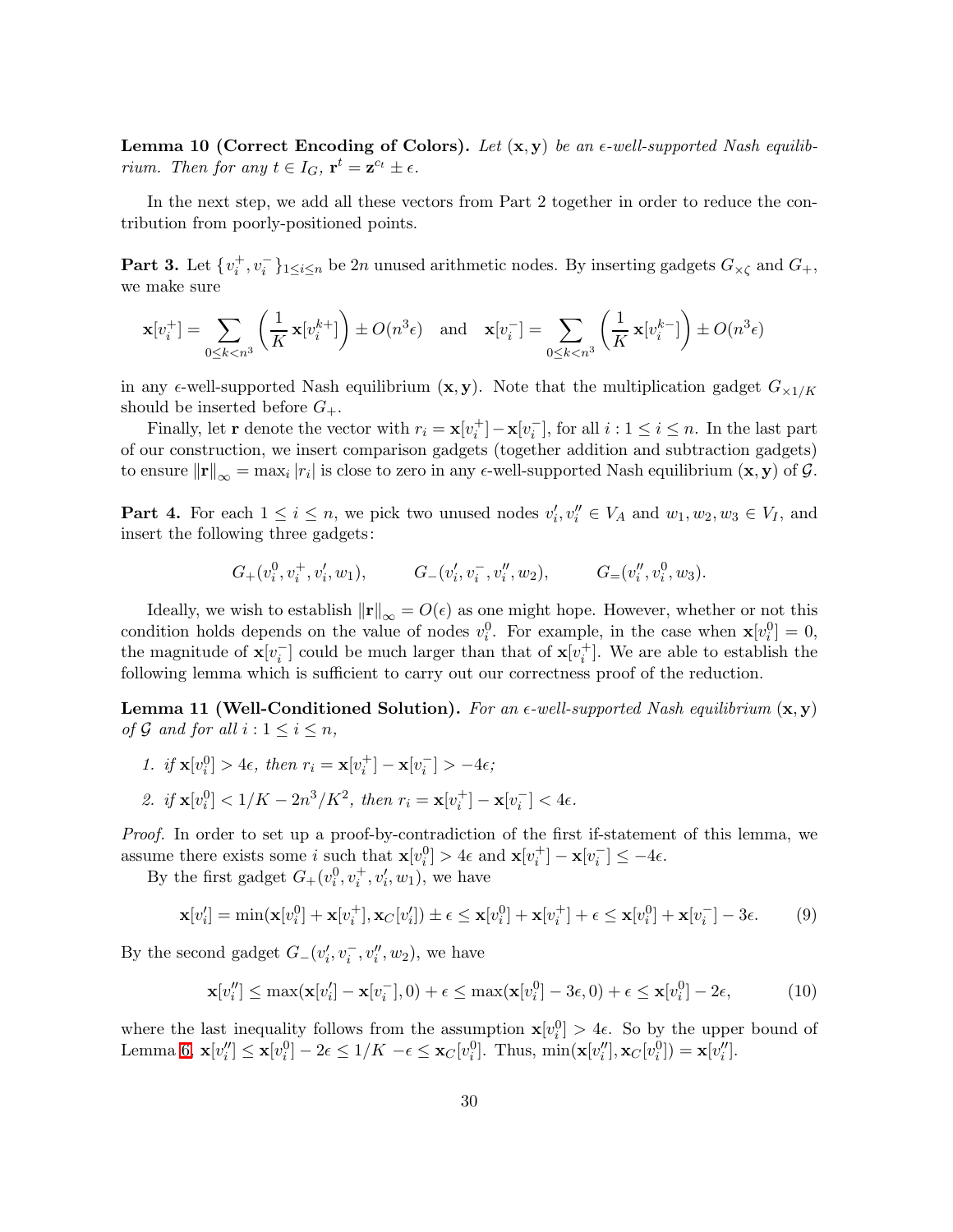So, by the last gadget  $G=(v''_i, v_i^0, w_3)$ , we have  $\mathbf{x}[v_i^0] = \min(\mathbf{x}[v''_i], \mathbf{x}_C[v_i^0]) \pm \epsilon = \mathbf{x}[v''_i] \pm \epsilon$ , which contradicts with [\(10\)](#page-29-1).

Similarly, to prove the second if-statement of the lemma, we assume there exists some  $i$ such that  $\mathbf{x}[v_i^0] < 1/K - 2n^3/K^2$  and  $\mathbf{x}[v_i^+] - \mathbf{x}[v_{u_i}^-] \ge 4\epsilon$  in order to derive a contradiction.

By Part 3 and Lemma [6,](#page-20-1)  $\mathbf{x}[v_i^+] \leq n^3/K^2 + O(n^3\epsilon)$ . Together with the assumption, we have  $\mathbf{x}[v_i^0] + \mathbf{x}[v_i^+] \leq 1/K - n^3/K^2 + O(n^3\epsilon) < 1/K - \epsilon \leq \mathbf{x}_C[v_i']$ . Thus, by the first gadget, we have

$$
\mathbf{x}[v_i'] = \min(\mathbf{x}[v_i^0] + \mathbf{x}[v_i^+], \mathbf{x}_C[v_i']) \pm \epsilon = \mathbf{x}[v_i^0] + \mathbf{x}[v_i^+] \pm \epsilon \ge \mathbf{x}[v_i^0] + \mathbf{x}[v_i^-] + 3\epsilon
$$

<span id="page-30-1"></span>and  $\mathbf{x}[v_i'] \leq \mathbf{x}[v_i^0] + \mathbf{x}[v_i^+] + \epsilon \leq 1/K - n^3/k^2 + O(n^3\epsilon) < \mathbf{x}_C[v_i'']$ . By the second gadget  $G_{-}$ , we have

$$
\mathbf{x}[v_i''] \ge \min(\mathbf{x}[v_i'] - \mathbf{x}[v_i^-], \mathbf{x}_C[v_i'']) - \epsilon = \mathbf{x}[v_i'] - \mathbf{x}[v_i^-] - \epsilon \ge \mathbf{x}[v_i^0] + 2\epsilon,
$$
\n(11)

since  $\mathbf{x}[v'_i] - \mathbf{x}[v'_i] \leq \mathbf{x}[v'_i] < \mathbf{x}_C[v''_i]$ . But the last gadget  $G$ = implies

$$
\mathbf{x}[v_i^0] = \min(\mathbf{x}[v_i''], \mathbf{x}_C[v_i^0]) \pm \epsilon = \mathbf{x}[v_i''] \pm \epsilon,
$$

which contradicts with [\(11\)](#page-30-1), where  $\min(\mathbf{x}[v_i''], \mathbf{x}_C[v_i^0]) = \mathbf{x}[v_i'']$  because from the second gadget  $G_{-}$ , we have  $\mathbf{x}[v''_i] \leq \max(\mathbf{x}[v'_i] - \mathbf{x}[v^-_i], 0) + \epsilon \leq \mathbf{x}[v'_i] + \epsilon \leq 1/K - n^3/k^2 + O(n^3\epsilon) + \epsilon < \mathbf{x}_C[v^0_i].$ 

#### 4.7 Correctness of the Reduction

First, adding up the number of nodes of  $V_A$  and hence  $V_I$  in our construction, we see that at most K arithmetic nodes and K internal nodes are used in our construction. Thus, size of the bimatrix game G is at most  $N = 2K$  which is polynomial in Size [C]. Moreover, G can be constructed from the input instance  $(C, 0^n)$  of BROUWER in time polynomial in Size  $[C]$ . Thus., in order to prove the correctness of our reduction, it is sufficient to establish Property [3.](#page-27-2)

<span id="page-30-2"></span>For any  $\epsilon$ -well-supported Nash equilibrium  $(x, y)$ , by **Part 3** and **Part 4** of our construction, we have

$$
\mathbf{r} = \frac{1}{K} \left( \sum_{0 \le i < n^3} \mathbf{r}^i \right) \pm O(n^3 \epsilon) = \frac{1}{K} \left( \sum_{i \in I_G} \mathbf{r}^i \right) + \frac{1}{K} \left( \sum_{i \in I_B} \mathbf{r}^i \right) \pm O(n^3 \epsilon)
$$
\n
$$
= \frac{1}{K} \left( \sum_{i \in I_G} \mathbf{z}^{c_i} \right) + \frac{1}{K} \left( \sum_{i \in I_B} \mathbf{r}^i \right) \pm O(n^3 \epsilon)
$$
\n
$$
= \frac{1}{K} \left( \sum_{1 \le i \le n+1} T_i \mathbf{z}^i \right) + \frac{1}{K} \left( \sum_{i \in I_B} \mathbf{r}^i \right) \pm O(n^3 \epsilon). \tag{12}
$$

Let  $\mathbf{r}^G = \frac{1}{K} \left( \sum_{1 \leq i \leq n+1} T_i \mathbf{z}^i \right)$  and  $\mathbf{r}^B = \frac{1}{K} \left( \sum_{i \in I_B} \mathbf{r}^i \right)$ . So we have  $\mathbf{r} = \mathbf{r}^G + \mathbf{r}^B \pm O(n^3 \epsilon)$ . Since  $|I_B| \le n$  and  $||\mathbf{r}^i||_{\infty} \le 1/K + \epsilon$  according to lemma [6,](#page-20-1) we obtain  $||\mathbf{r}^B||_{\infty} = O(n/K^2)$ .

Because  $|I_G| \ge n^3 - |I_B| \ge n^3 - n$ , we have  $\sum_{1 \le i \le n+1} T_i \ge n^3 - n$ . The next lemma shows that, if one of  $T_i$  equals zero, then  $\left\|\mathbf{r}^G\right\|_{\infty} \gg \left\|\mathbf{r}^B\right\|_{\infty}$ .

<span id="page-30-0"></span>**Lemma 12 (Color Gap).** Let  $\mathbf{r}' = \sum_{1 \leq i \leq n+1} T_i \mathbf{z}^i$ . If one of  $T_i$  is zero, then  $\|\mathbf{r}'\|_{\infty} \geq$  $n^2/(3K)$ , and thus  $\left\|\mathbf{r}^G\right\|_{\infty} \geq n^2/(3K^2)$  and  $\left\|\mathbf{r}\right\|_{\infty} \gg 4\epsilon$ .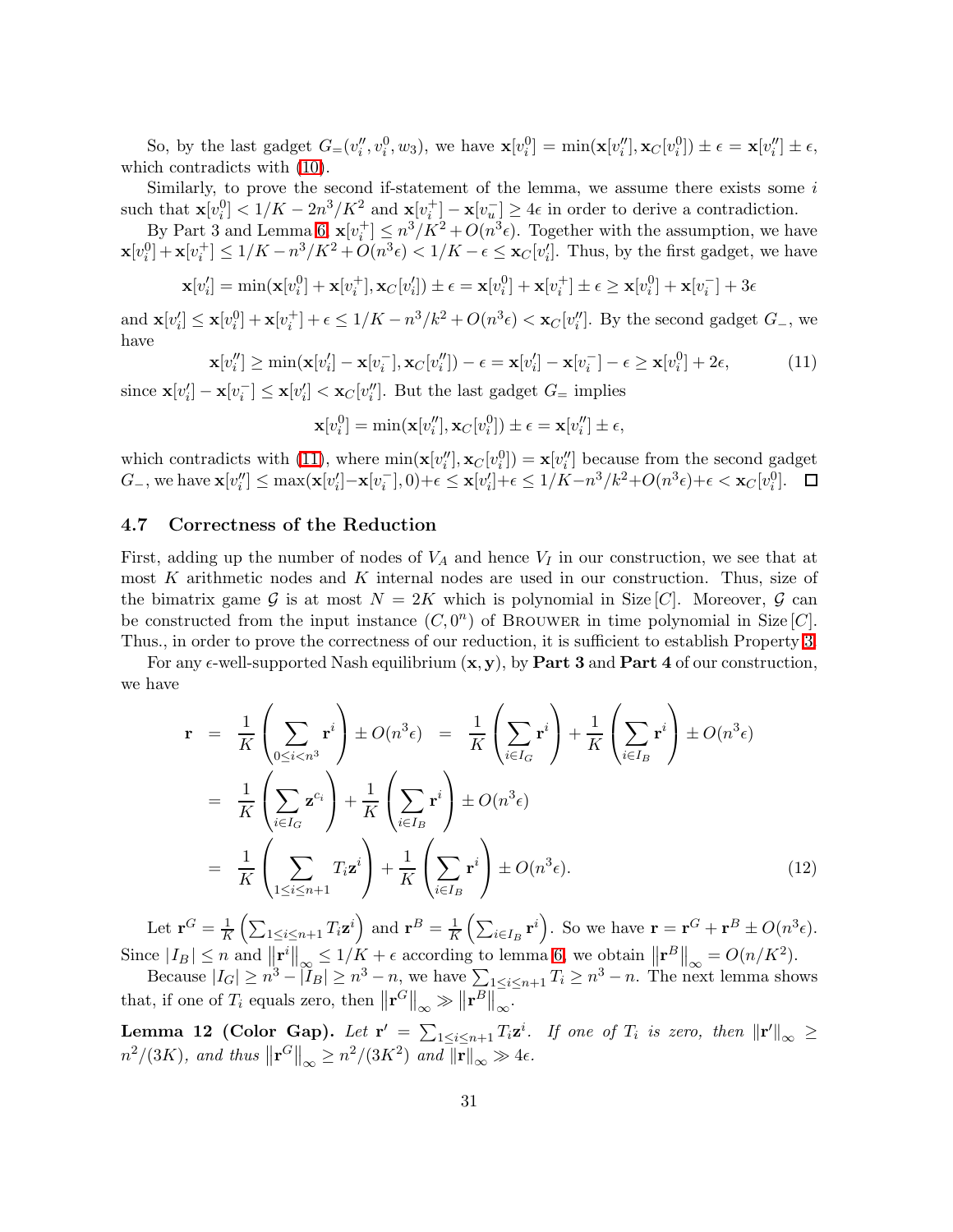*Proof.* First, assume  $T_{n+1} = 0$ . Let l be the integer such that  $T_l = \max_{1 \leq i \leq n} T_i$ , then  $T_l >$  $n^2 - 1$ . Thus,  $r'_l = T_l/K \ge (n^2 - 1)/K > n^2/(3K^2)$ .

Second, assume  $T_t = 0$  for some  $1 \le t \le n$ . We have the following two cases: (1) When  $T_{n+1} \geq n^2/2$ ,  $r'_t = -T_{n+1}/K \leq -n^2/(2K^2) < -n^2/(3K^2)$ . (2) When  $T_{n+1} \leq n^2/2$ . Let l be the integer such that  $T_l = \max_{1 \leq i \leq n+1} T_i$ , then  $l \neq t, n+1$  and  $T_l > n^2 - 1$ . Then,  $r'_{l} = (T_{l} - T_{n+1})/K > (n^{2}/2 - 1)/K^{2} > n^{2}/(3K^{2}).$ 

Therefore, if  $Q$  is not a panchromatic set, then one of the  $T_i$ 's is equal to zero, and hence  $\|\mathbf{r}\|_{\infty} \geq n^2/(2K^2) \gg \epsilon$ . Had the **Part 4** of our construction guaranteed  $\|\mathbf{r}\|_{\infty} = O(\epsilon)$ , we would have completed the proof. As it is not always the case, we now prove the following lemma to establish a condition so that we could use Lemma [11](#page-29-0) to complete the proof.

<span id="page-31-0"></span>**Lemma 13 (Well-Conditioness).** Let  $(x, y)$  be an  $\epsilon$ -well-supported Nash equilibrium for  $\mathcal{G}$ . Then  $4\epsilon < \mathbf{x}[v_i^0] < 1/K - 2n^3/K^2$ , for all integers  $i : 1 \le i \le n$ .

*Proof.* In this proof, we will use Lemma [14](#page-31-1) below about the boundary conditions of  $C$ . We will also use  $1/K = 2^{-6m}$ ,  $\epsilon = 2^{-18m}$ , and  $2^m > n$ .

First, if there exists an integer  $k: 1 \leq k \leq n$  such that  $\mathbf{x}[v_k^0] \leq 4\epsilon$ , then  $q_k^t = 0$  for all  $t \in I_G$ , according to **Part 1**. By Lemma [14.](#page-31-1)1,  $T_{n+1} = 0$ . Let  $1 \leq l \leq n$  be the integer such that  $T_l = \max_{1 \leq i \leq n} T_i$ . As  $\sum_{i=1}^{n+1} T_i = n^3$ , we have  $T_l > n^2 - 1$ . So, by Equation [\(12\)](#page-30-2),  $r_l = T_l/K^2 - n/K^2 \pm O(n^3\epsilon) > 4\epsilon$ . Consider the following cases:

- If  $\mathbf{x}[v_l^0] < 1/K 2n^3/K^2$ , then we get a contradiction in Lemma [11.](#page-29-0)2.
- If  $\mathbf{x}[v_l^0] \ge 1/K 2n^3/K^2$ , then for all  $t \in I_G$ ,

$$
p_l^t = 8K\mathbf{x}[v_l^t] = 8K\Big(\min(\mathbf{x}[v_l^0] + t/K^2, \mathbf{x}_C[v_l^t]) \pm O(\epsilon)\Big) > 1
$$

and hence  $q_l^t > 0$ . By Lemma [14.](#page-31-1)2, we have  $T_l = 0$  which contradicts with the assumption.

Second, if there exists an integer  $k: 1 \leq k \leq n$  such that  $\mathbf{x}[v_k^0] \geq 1/K - 2n^3/K^2$ , then we have  $q_k^t = 7$  for all  $t \in I_G$ . By Lemma [14.](#page-31-1)3,  $T_k = 0$ . If  $T_{n+1} \ge n^2/2$ , then  $r_k = -T_{n+1}/K^2 +$  $n/K^2 \pm O(n^3\epsilon) < -4\epsilon$ , which contradicts with the assumption that  $\mathbf{x}[v_k^0] \ge 1/K - 2n^3/K^2 >$  $4\epsilon$  (see Lemma [11.](#page-29-0)1). Below, we assume  $T_{n+1} < n^2/2$ .

Let l be the integer such that  $T_l = \max_{1 \leq i \leq n+1} T_i$ . Since  $T_k = 0$ , we have  $T_l \geq n^2 - 1$  and  $l \neq k$ . As  $T_{n+1} < n^2/2$ ,  $T_l - T_{n+1} > n^2/2 - 1$  and  $r_l = (T_l - T_{n+1})/K^2 - n/K^2 \pm O(n^3\epsilon) > 4\epsilon$ . Consider the following two cases:

- $\mathbf{x}[v_l^0] < 1/K 2n^3/K^2$ , then we get a contradiction in Lemma [11.](#page-29-0)2.
- $\mathbf{x}[v_l^0] \ge 1/K 2n^3/K^2$ , then  $p_l^t > 1$  and thus  $q_l^t > 0$ , for all  $t \in I_G$ . By Lemma [14.](#page-31-1)4, we have  $T_l = 0$  which contradicts with the assumption.

In conclusion,  $4\epsilon < \mathbf{x}[v_i^0] < 1/K - 2n^3/K^2$  for all  $1 \le i \le n$ , and the lemma is proven.

<span id="page-31-1"></span>**Lemma 14 (Boundary Conditions).** For every lattice point  $q \in B<sup>n</sup>$  and integers  $1 \leq k \neq 0$  $l \leq n$ ,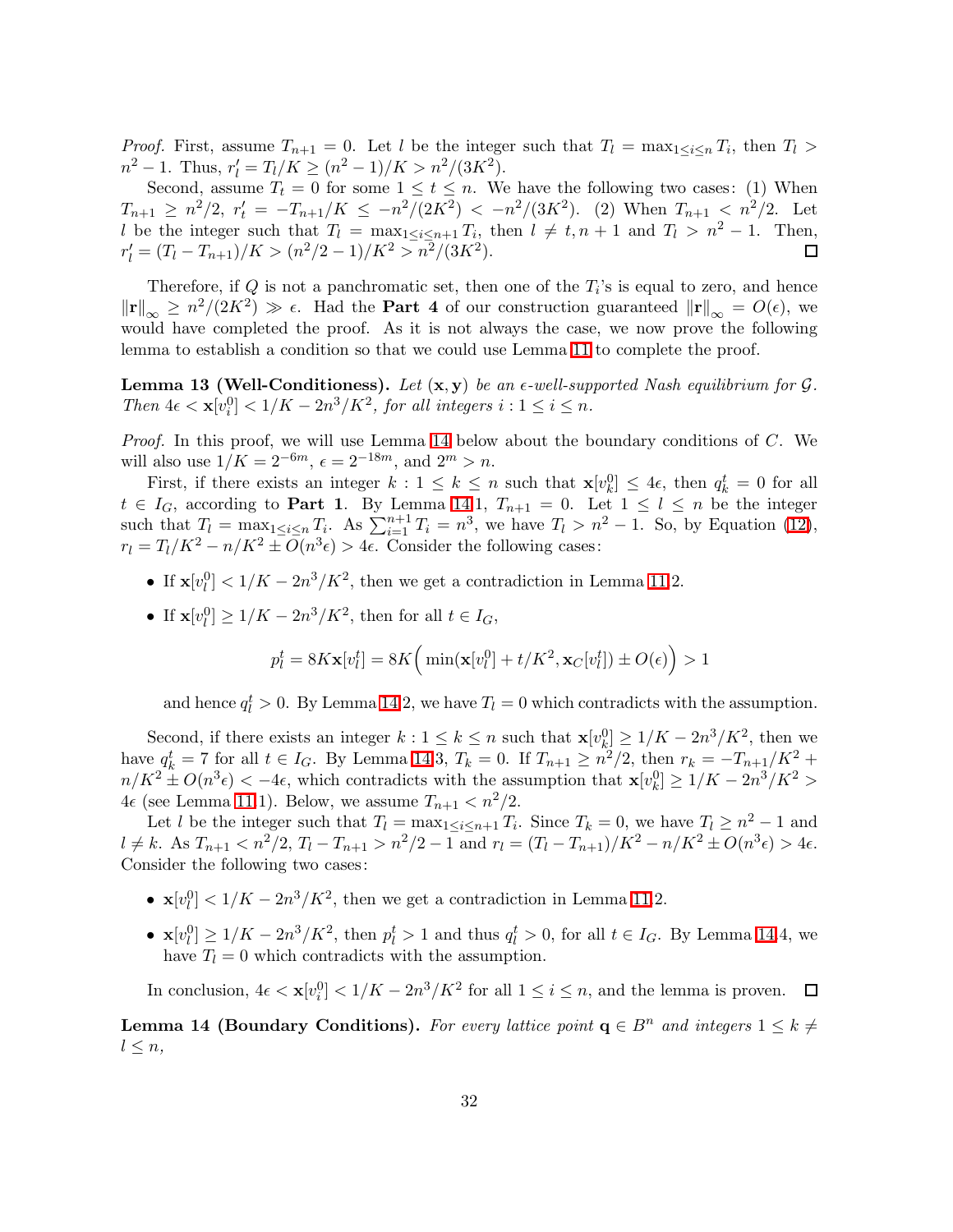- 1. if  $q_k = 0$ , then  $Color_C[\mathbf{q}] \neq n+1$ ;
- 2. if  $q_k = 0$  and  $q_l > 0$ , then  $Color_C [\mathbf{q}] \neq l$ ;
- 3. if  $q_k = 7$ , then  $Color_C [\mathbf{q}] \neq k$ ;
- 4. if  $q_k = 7$  and  $Color_C [\mathbf{q}] = l \neq k$ , then  $q_l = 0$ .

Proof. The lemma follows directly from the definition of valid circuits.

### 5 Smoothed Complexity of Bimatrix Games

In the smoothed analysis of the bimatrix game, we assume that each entry of the payoff matrices is subject to a small and independent random perturbation. Consider a bimatrix game given by two  $n \times n$  matrices  $(\bar{\mathbf{A}}, \bar{\mathbf{B}})$ , where  $\bar{\mathbf{A}}, \bar{\mathbf{B}} \in \mathbb{R}_{[-1,1]}^{n \times n}$ . In the smoothed model, the input<sup>8</sup> is then defined by  $(A, B)$ , where  $a_{i,j}$  and  $b_{i,j}$  are, respectively, independent perturbations of  $\bar{a}_{i,j}$ and  $b_{i,j}$ , with magnitude  $\sigma$ .

#### 5.1 Models of Perturbations and Smoothed Complexity

There might be several models of perturbations for  $a_{i,j}$  and  $b_{i,j}$  with magnitude  $\sigma$ . The common two perturbation models are the uniform perturbation and Gaussian perturbation.

In the *uniform perturbation* with magnitude  $\sigma$ ,  $a_{i,j}$  and  $b_{i,j}$  are chosen uniformly from the intervals  $[\bar{a}_{i,j} - \sigma, \bar{a}_{i,j} + \sigma]$  and  $[b_{i,j} - \sigma, b_{i,j} + \sigma]$ , respectively. In the *Gaussian perturbation* with variance  $\sigma^2$ ,  $a_{i,j}$  and  $b_{i,j}$  are, respectively, chosen with density

$$
\frac{1}{\sqrt{2\pi}\sigma}e^{-|a_{i,j}-\bar{a}_{i,j}|^2/2\sigma^2}
$$
 and 
$$
\frac{1}{\sqrt{2\pi}\sigma}e^{-|b_{i,j}-\bar{b}_{i,j}|^2/2\sigma^2}.
$$

Following Spielman and Teng [\[23\]](#page-38-1), the smoothed complexity of an algorithm J for the bimatrix game is defined as following: Let  $T_J(\mathbf{A}, \mathbf{B})$  be the complexity of algorithm J for solving a bimatrix game defined by  $(A, B)$ . Then, the smoothed complexity of algorithm J under perturbations  $N_{\sigma}$ () of magnitude  $\sigma$  is

$$
\mathrm{Smoothed}_{J}[n,\sigma] = \max_{\bar{\mathbf{A}}, \bar{\mathbf{B}} \in \mathbb{R}_{[-1,1]}^{n \times n}} \mathrm{E}_{\mathbf{A} \leftarrow N_{\sigma}(\bar{\mathbf{A}}), \mathbf{B} \leftarrow N_{\sigma}(\bar{\mathbf{B}})} [T_{J}(\mathbf{A}, \mathbf{B})],
$$

where we use  $\mathbf{A} \leftarrow N_{\sigma}(\bar{\mathbf{A}})$  to denote that  $\mathbf{A}$  is a perturbation of  $\bar{\mathbf{A}}$  according to  $N_{\sigma}(\bar{\mathbf{A}})$ .

 $\Box$ 

<sup>8</sup>For the simplicity of presentation, in this section, we model the entries of payoff matrices and perturbations by real numbers. Of course, to connect with the complexity result of the previous section, where entries of matrices are in finite binary representations, we are mindful that some readers may prefer that we state our result and write the proof more explicitly using the finite binary representation. Using Equations [\(13\)](#page-34-0) and [\(14\)](#page-34-0) in the proof of Lemma [15,](#page-33-0) we can define a discrete version of the uniform and Gaussian perturbations and state and prove the same result.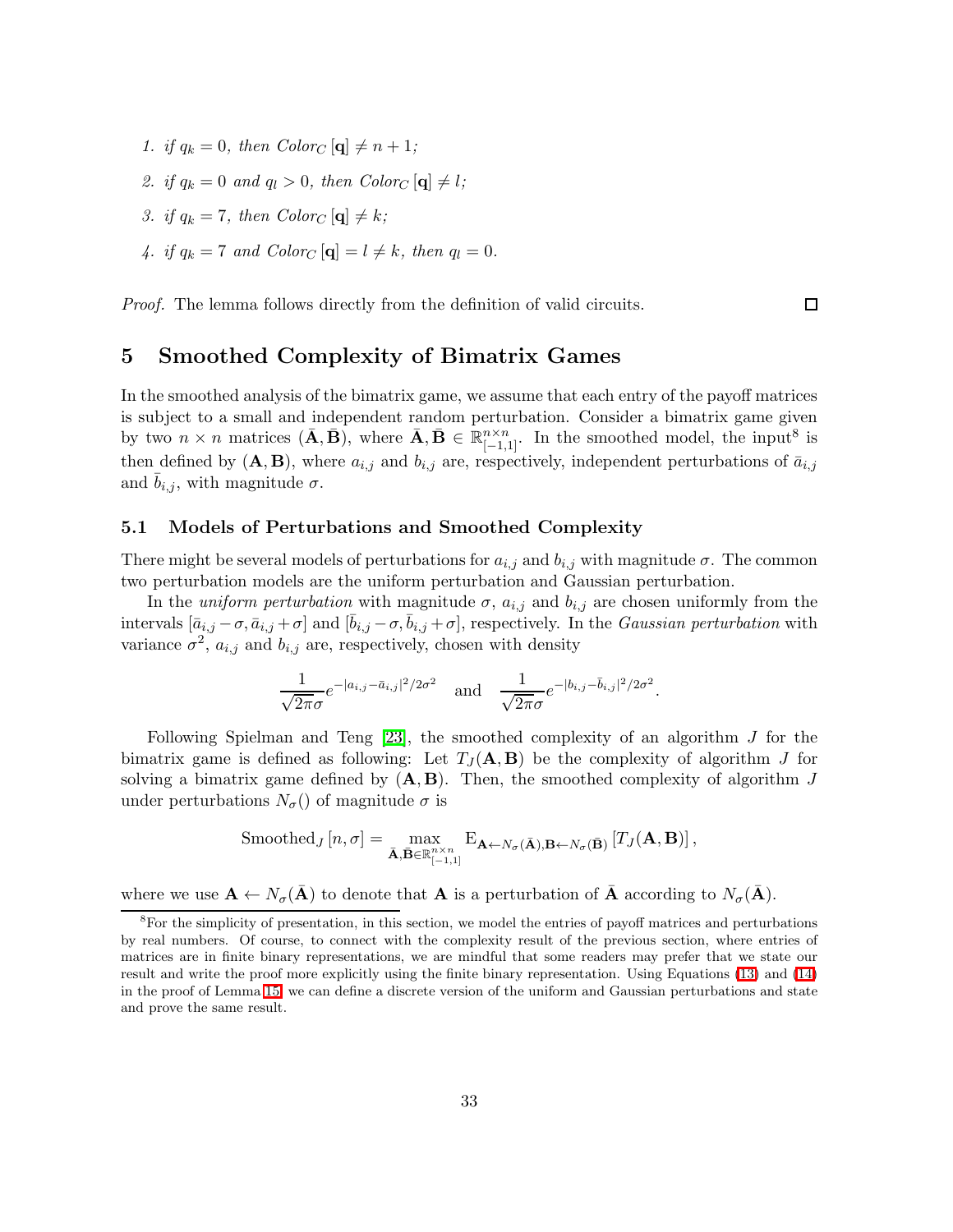An algorithm J has a polynomial smoothed time complexity if for all  $0 < \sigma < 1$  and for all positive integer n, there exist positive constants  $c, k_1$  and  $k_2$  such that

$$
\text{Smoothed}_J[n,\sigma] \leq c \cdot n^{k_1} \sigma^{-k_2}.
$$

The bimatrix game is in *smoothed polynomial time* if there exists an algorithm  $J$  with polynomial smoothed time-complexity for computing a Nash equilibrium.

### 5.2 The Smoothed 2-NASH Conjecture

The following optimistic conjecture concerning the smoothed complexity of the Lemke-Howson algorithm for bimatrix games, made in [\[22\]](#page-38-0), captures a repeatedly asked question after Spielman and Teng [\[23\]](#page-38-1) proved that the smoothed complexity of the simplex method with the shadowvertex pivoting rule is polynomial for solving linear programming.

Conjecture 1 (Smoothed 2-NASH Conjecture). The problem of finding a Nash equilibrium of a bimatrix game can be solved in smoothed time polynomial in n and  $1/\sigma$ , under uniform perturbations and Gaussian perturbations with magnitude  $\sigma$  for all  $0 < \sigma < 1$ .

Below, we show it is unlikely that this conjecture is true. We use the observation that the computation of a Nash equilibrium of a bimatrix game in the smoothed model can be used as a probabilistic polynomial reduction from the approximation problem of the bimatrix game to the search problem over a perturbed instance. Moreover, the approximation ratio is linearly related with the magnitude of the perturbation. Thus, if the smoothed complexity of an algorithm for the computation of a Nash equilibrium of bimatrix games is polynomial, then this algorithm can be used, with the help of perturbations, as a randomized polynomial-time algorithm for the approximation of Nash equilibrium <sup>9</sup>. So, we derive a hardness result of the bimatrix games in the smoothed model from our hardness result for the approximation of Nash equilibria.

#### 5.3 Perturbation and Probabilistic Approximation

To help explain the probabilistic reduction from the approximation of bimatrix games to the solution of perturbed bimatrix games, we first define a notion of many-way polynomial reduction among TFNP problems.

**Definition 12 (Many-way Reduction).** Let  $\mathcal F$  be a set of polynomial-time computable functions and g be a polynomial-time computable function. A search problem  $Q_{R_1} \in \text{TFNP}$  is  $(F,g)$ -reducible to  $Q_{R_2} \in \textbf{TFNP}$  if, for all  $y \in \{0,1\}^*$ ,  $(f(x), y) \in R_2$  implies  $(x, g(y)) \in R_1$ for every input x of  $R_1$  and for every function  $f \in \mathcal{F}$ .

<span id="page-33-0"></span>We now show that if the smoothed complexity under uniform perturbations of the bimatrix game is low, then one can quickly find an approximate Nash equilibrium.

<sup>&</sup>lt;sup>9</sup>This connection was previously discussed in  $[2]$  and  $[22]$ .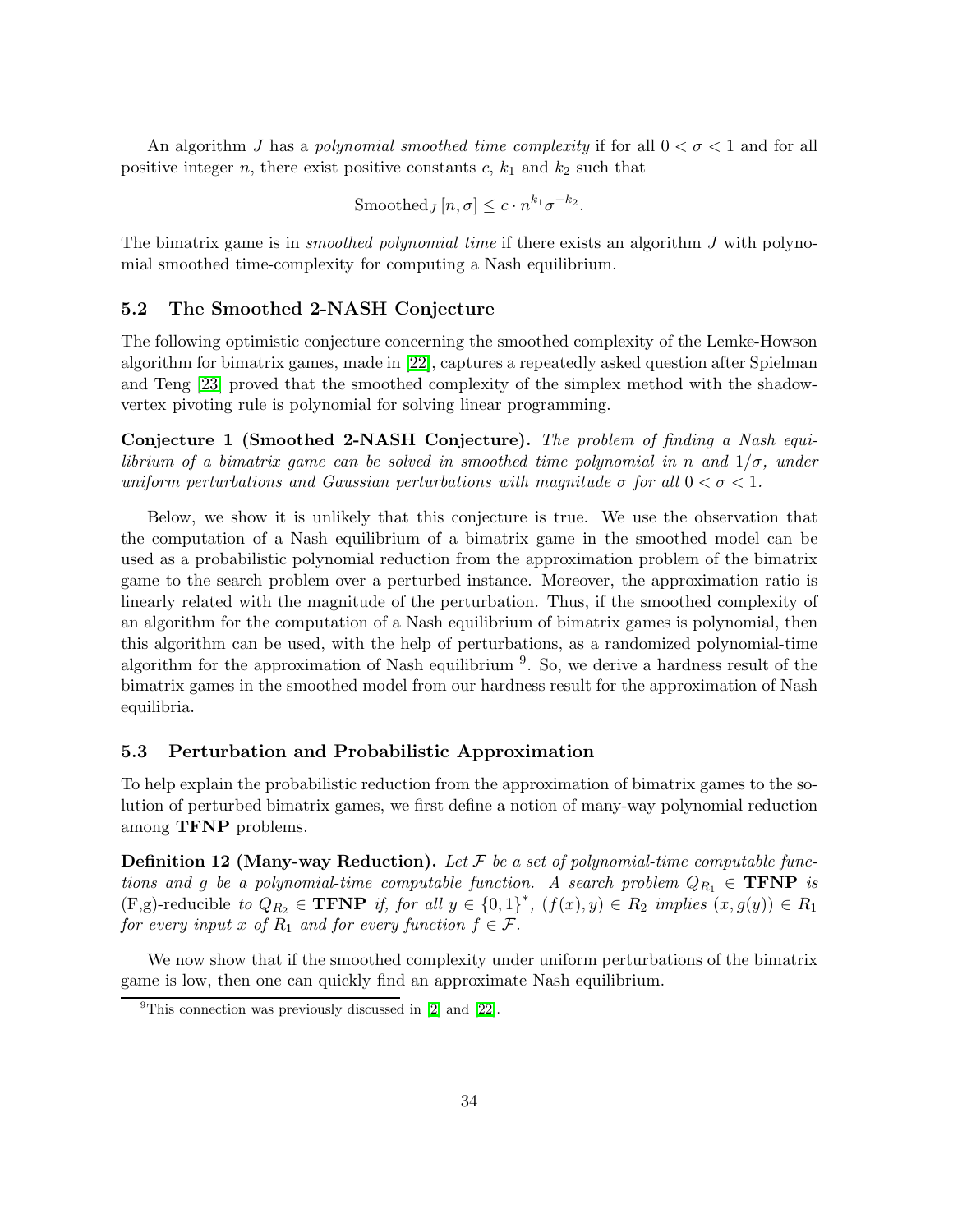Lemma 15 (Smoothed Nash and Approximate Nash). If the problem of computing a Nash equilibrium of a bimatrix game is in smoothed polynomial time under uniform perturbations, then for any  $0 < \epsilon < 1$ , there exists a randomized algorithm for computing an  $\epsilon$ -approximate Nash equilibrium with expected time polynomial in n and  $1/\epsilon$ .

*Proof.* Suppose  $J$  is an algorithm with polynomial smoothed complexity for computing a Nash equilibrium of a bimatrix game. Let  $T_J(\mathbf{A}, \mathbf{B})$  be the complexity of algorithm J for solving the bimatrix game defined by  $(A, B)$ . Let  $N_{\sigma}$  denotes the uniform perturbation with magnitude σ. Then there exists constants c,  $k_1$  and  $k_2$  such that for all  $0 < σ < 1$ ,

$$
\max_{\bar{\mathbf{A}}, \bar{\mathbf{B}} \in \mathbb{R}_{[-1,1]}^{n \times n}}, \mathbf{E}_{\mathbf{A} \leftarrow N_{\sigma}(\bar{\mathbf{A}}), \mathbf{B} \leftarrow N_{\sigma}(\bar{\mathbf{B}})} [T_J(\mathbf{A}, \mathbf{B})] \leq c \cdot n^{k_1} \sigma^{-k_2}.
$$

For each pair of perturbation matrices  $S, T \in \mathbb{R}^{n \times n}_{[-\sigma,n]}$  $\int_{[-\sigma,\sigma]}^{\infty}$ , we can define a function  $f_{(\mathbf{S},\mathbf{T})}$ :  $\mathbb{R}^{n \times n} \times \mathbb{R}^{n \times n} \to \mathbb{R}^{n \times n} \times \mathbb{R}^{n \times n}$  as  $f_{(\mathbf{S}, \mathbf{T})}((\bar{\mathbf{A}}, \bar{\mathbf{B}})) = (\bar{\mathbf{A}} + \mathbf{S}, \bar{\mathbf{B}} + \mathbf{T})$ . Let  $\mathcal{F}_{\sigma}$  be the set of all such functions, i.e.,

$$
\mathcal{F}_{\sigma} = \left\{ f(\mathbf{s}, \mathbf{T}) | \mathbf{S}, \mathbf{T} \in \mathbb{R}^{n \times n}_{[-\sigma, \sigma]} \right\}.
$$

Let g be the identity function from  $\mathbb{R}^n \times \mathbb{R}^n$  to  $\mathbb{R}^n \times \mathbb{R}^n$ .

We now show that the problem of computing an  $\epsilon$ -approximate Nash equilibrium is  $(\mathcal{F}_{\epsilon/2}, g)$ reducible to the problem of finding a Nash equilibrium of perturbed instances. More specifically, we prove that for every bimatrix game  $(\bar{\mathbf{A}}, \bar{\mathbf{B}})$  and for every  $f_{(\mathbf{S}, \mathbf{T})} \in \mathcal{F}_{\epsilon/2}$ , an Nash equilibrium  $(\mathbf{x}, \mathbf{y})$  of  $f_{(\mathbf{S}, \mathbf{T})}((\bar{\mathbf{A}}, \bar{\mathbf{B}}))$  is an  $\epsilon$ -approximate Nash equilibrium of  $(\bar{\mathbf{A}}, \bar{\mathbf{B}})$ .

<span id="page-34-0"></span>Let  $\mathbf{A} = \mathbf{A} + \mathbf{S}$  and  $\mathbf{B} = \mathbf{B} + \mathbf{T}$ . Then,

$$
|\mathbf{x}^T \mathbf{A} \mathbf{y} - \mathbf{x}^T \bar{\mathbf{A}} \mathbf{y}| = |\mathbf{x}^T \mathbf{S} \mathbf{y}| \le \epsilon/2
$$
 (13)

$$
|\mathbf{x}^T \mathbf{B} \mathbf{y} - \mathbf{x}^T \bar{\mathbf{B}} \mathbf{y}| = |\mathbf{x}^T \mathbf{T} \mathbf{y}| \le \epsilon/2.
$$
 (14)

Thus, for each Nash equilibrium  $(x, y)$  of  $(A, B)$ , for any  $(x', y')$ ,

$$
(\mathbf{x}')^T \bar{\mathbf{A}} \mathbf{y} - \mathbf{x}^T \bar{\mathbf{A}} \mathbf{y} \le ((\mathbf{x}')^T \mathbf{A} \mathbf{y} - \mathbf{x}^T \mathbf{A} \mathbf{y}) + \epsilon \le \epsilon.
$$

Similarly,  $\mathbf{x}^T \bar{\mathbf{B}} \mathbf{y}' - \mathbf{x}^T \bar{\mathbf{B}} \mathbf{y} \le \epsilon$ . Therefore,  $(\mathbf{x}, \mathbf{y})$  is an  $\epsilon$ -Nash equilibrium of game  $(\bar{\mathbf{A}}, \bar{\mathbf{B}})$ .

Now given the algorithm J with polynomial smoothed time-complexity, we can apply the following randomized algorithm with the help of  $(\mathcal{F}_{\epsilon/2}, g)$ -many-way reduction to find an  $\epsilon$ approximate Nash equilibrium of game  $(A, B)$ :

#### Algorithm smoothedForApproximation $(A, B)$

- 1. Randomly choose a pair of perturbation matrices  $S, T$  of magnitude  $\sigma$  and set  $\mathbf{A} = \mathbf{\bar{A}} + \mathbf{S}$  and  $\mathbf{B} = \mathbf{\bar{B}} + \mathbf{T}$ .
- 2. Apply algorithm  $J$  to find a Nash equilibrium  $(x, y)$  of  $(A, B)$ .
- 3. Return  $(x, y)$ .

The expected time complexity of smoothedForApproximation is bounded from above by the smoothed complexity of J when the magnitude perturbations is  $\epsilon/2$  and hence is at most  $2^{k_2}c\cdot n^{k_1}\epsilon^{-k_2}.$ □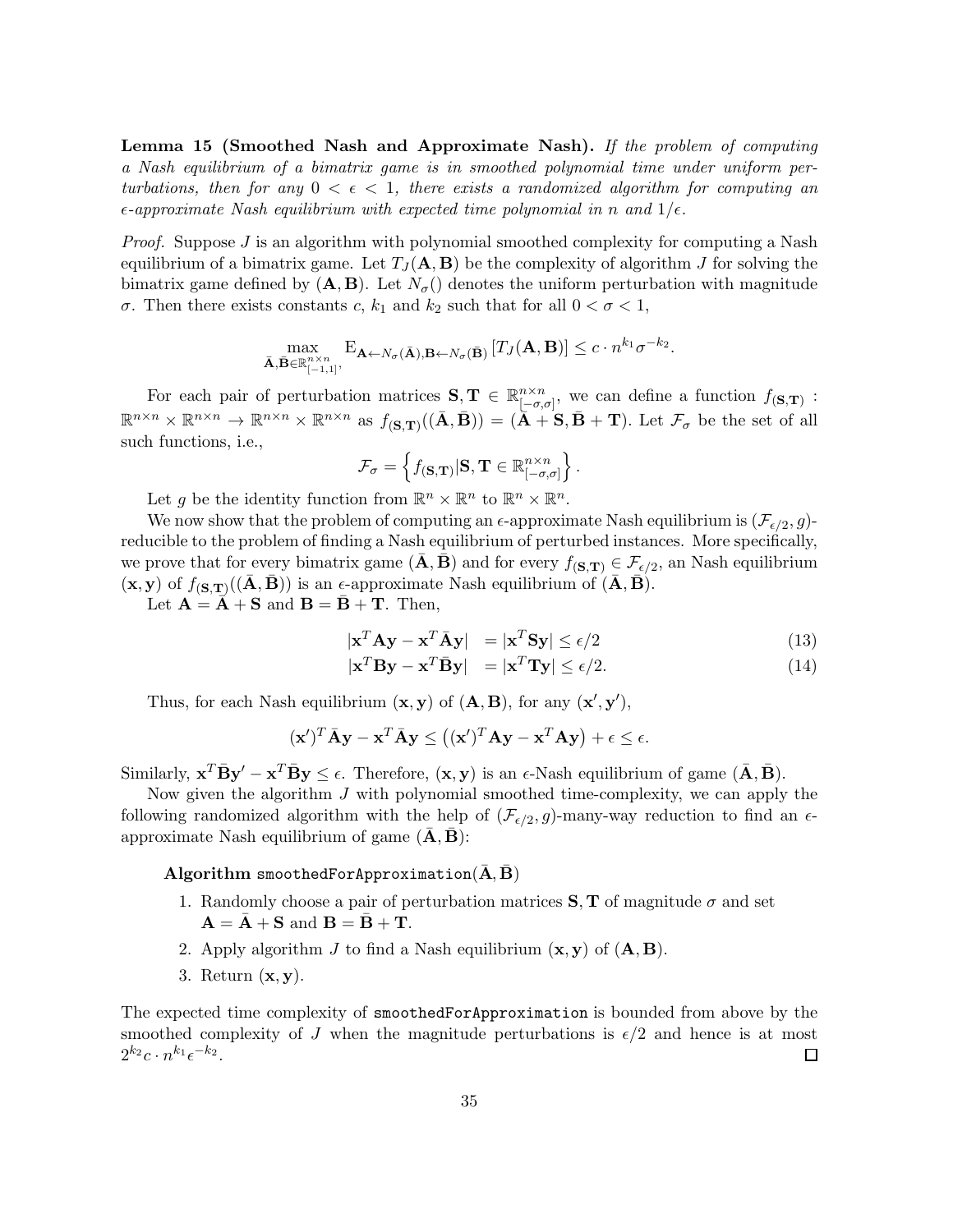<span id="page-35-0"></span>We can similarly prove (with a slightly more complex argument to handle the low probability case when the absolute value of the perturbation is too large).

Lemma 16 (Smoothed 2-NASH: Gaussian Perturbations). If the problem of computing a Nash equilibrium of a bimatrix game is in smoothed polynomial time under Gaussian perturbations, then for any  $0 < \epsilon < 1$ , there exists a randomized algorithm for computing an  $\epsilon$ -approximate Nash equilibrium with expected time polynomial in n and  $1/\epsilon$ .

**Remark 1.** We observe that our proof of Lemma [15](#page-33-0) can be extended to prove the following proposition.

**Proposition 10 (Probabilistic Polynomial Reduction).** Let  $\mathcal F$  is a set of polynomialtime computable functions and g be a polynomial-time computable function such that a  $\text{TFNP}$ search problem  $Q_{R_1}$  is  $(F,g)$ -reducible to  $Q_{R_2}$ . For any positive function  $t(n)$ , if there exists a polynomial-time computable distribution  $\mathcal D$  of  $\mathcal F$  and an algorithm with time-complexity  $T_{R_2}(y)$ for solving an instance y of  $R_2$  such that

$$
\max_{x \in I_n(R_1)} \mathbf{E}_{f \in \mathcal{D}} \mathcal{F}[T_{R_2}(f(x))] \le t(n),
$$

then, there there is a randomized algorithm for  $R_1$  with expected complexity  $t(n) + q(n)$ , where  $q(n)$  is the time for generating a function from F according to distribution  $\mathcal{D}$ .

In the statement above,  $I_n(R_1)$  denotes the set of all inputs of  $R_1$  of size n and we use  $f \in_{\mathcal{D}} \mathcal{F}$  to denote that f is chosen from F according to distribution  $\mathcal{D}$ .

#### 5.4 Complexity Consequences

Setting  $\epsilon = n^{-\Theta(1)}$ , Theorem [3](#page-18-0) and Lemmas [15](#page-33-0) and [16](#page-35-0) imply that the Smoothed 2-NASH Conjecture is unlikely to be true. Otherwise, we would have shown  $\textbf{PPAD} \subset \textbf{RP}$ .

Theorem 4 (Hardness of Smoothed Bimatrix Games). It is unlikely that the problem of computing a Nash equilibrium of a bimatrix game is in smoothed polynomial time, under uniform or Gaussian perturbations, unless  $\text{PPAD} \subset \text{RP}$ .

Thus, it is unlikely that the expected polynomial-time result of Barany, Vempala, and Vetta [\[2\]](#page-36-1) can be extended to the smoothed model. In particular, our results show that the smoothed complexity of the Lemke-Howson algorithm is unlikely to be polynomial.

Theorem 5 (Smoothed Complexity of Lemke-Howson). It is unlikely that the Lemke-Howson algorithm has a polynomial smoothed complexity (in n and  $1/\sigma$ ) under  $\sigma$ -uniform or  $\sigma$ -Gaussian perturbations, unless **PPAD**  $\subset$  **RP**.

### 6 Extensions and Conclusion

As the fixed-points and Nash equilibria are fundamental to many other search and optimization problems, our results and techniques may have a broader scope of applications and implications. Our hardness results can be naturally extended to  $r$ -person matrix games [\[19\]](#page-37-2) and  $r$ -graphical games [\[11\]](#page-37-16) for any fixed  $r$ .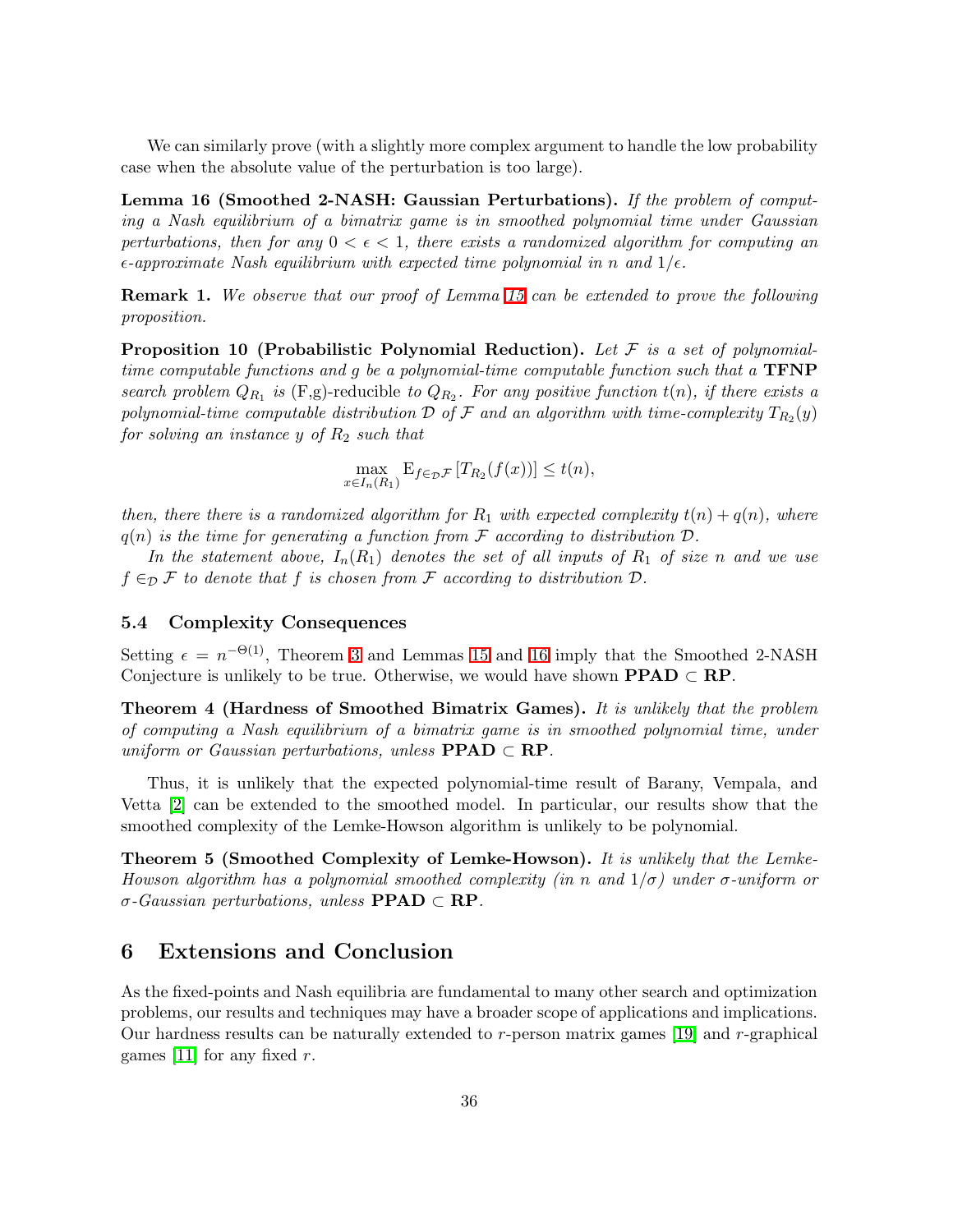#### 6.1 Remarks

Although, we prove in this paper that it is **PPAD**-complete to compute a  $1/n^6$ -approximate Nash equilibrium of a two-person game, the constant 6 in our hardness result is not critical. In fact, it can be replaced by any constant  $\delta > 0$ . In other words, we can show

**Corollary 1.** For any constant  $\delta > 0$ , the problem of computing a  $1/n^{\delta}$ -approximate Nash equilibrium of a normalized  $n \times n$  bimatrix game is **PPAD**-complete.

#### 6.2 Open Questions

There remains a complexity gap on the approximation of Nash equilibria of bimatrix games: Lipton, Markakis, and Mehta [\[15\]](#page-37-9) show that an  $\epsilon$ -approximate Nash equilibrium can be found in  $n^{O(\log n/\epsilon^2)}$ -time, while this paper shows that finding an  $O(1/n^{\Theta(1)})$ -approximate Nash equilibrium is PPAD-complete — hence it is unlikely that the bimatrix game has a fully polynomialtime approximation scheme. However, our hardness result does not cover the case when  $\epsilon$  is an absolute constant between 0 and 1. Naturally, it is unlikely that finding an  $\epsilon$ -approximate Nash equilibrium of a bimatrix game is **PPAD**-complete when  $\epsilon$  is an absolute constant, for otherwise, all **PPAD** problems would be solved in  $n^{O(\log n)}$ -time, due to the result of Lipton, Markakis, and Mehta.

Thinking optimistically, we would like to see the following conjecture to be true.

Conjecture 2 (PTAS Approximate NASH). There is an algorithm to find an  $\epsilon$ -approximate Nash equilibrium of an  $n \times n$  bimatrix game in time  $O(n^{k+\epsilon^{-c}})$  for some positive constants c and k.

In the similar spirit, we would like to see a weaker version of the Smoothed 2-NASH Conjecture to be true.

Conjecture 3 (Smoothed 2-NASH: Constant Perturbations). There is an algorithm to find a Nash equilibrium of an  $n \times n$  bimatrix game with smoothed time complexity  $O(n^{k+\sigma^{-c}})$ under perturbations with magnitude  $\sigma$ , for some positive constants c and k.

### References

- [1] Tim Abbott, Daniel Kane, and Paul Valiant. On the complexity of two-playerwin-lose games. In FOCS '05: Proceedings of the 46th Annual IEEE Symposium on Foundations of Computer Science, pages 113–122, 2005.
- <span id="page-36-1"></span>[2] I. Barany, S. Vempala, and A. Vetta. Nash equilibria in random games. In Proceedings of 46th Annual IEEE Symposium on Foundations of Computer Science.
- <span id="page-36-2"></span><span id="page-36-0"></span>[3] X. Chen and X. Deng. 2D-SPERNER is PPAD-complete. submitted to STOC 2006.
- [4] X. Chen and X. Deng. On Algorithms for Discrete and Approximate Brouwer Fixed Points. In STOC 2005, pages 323–330.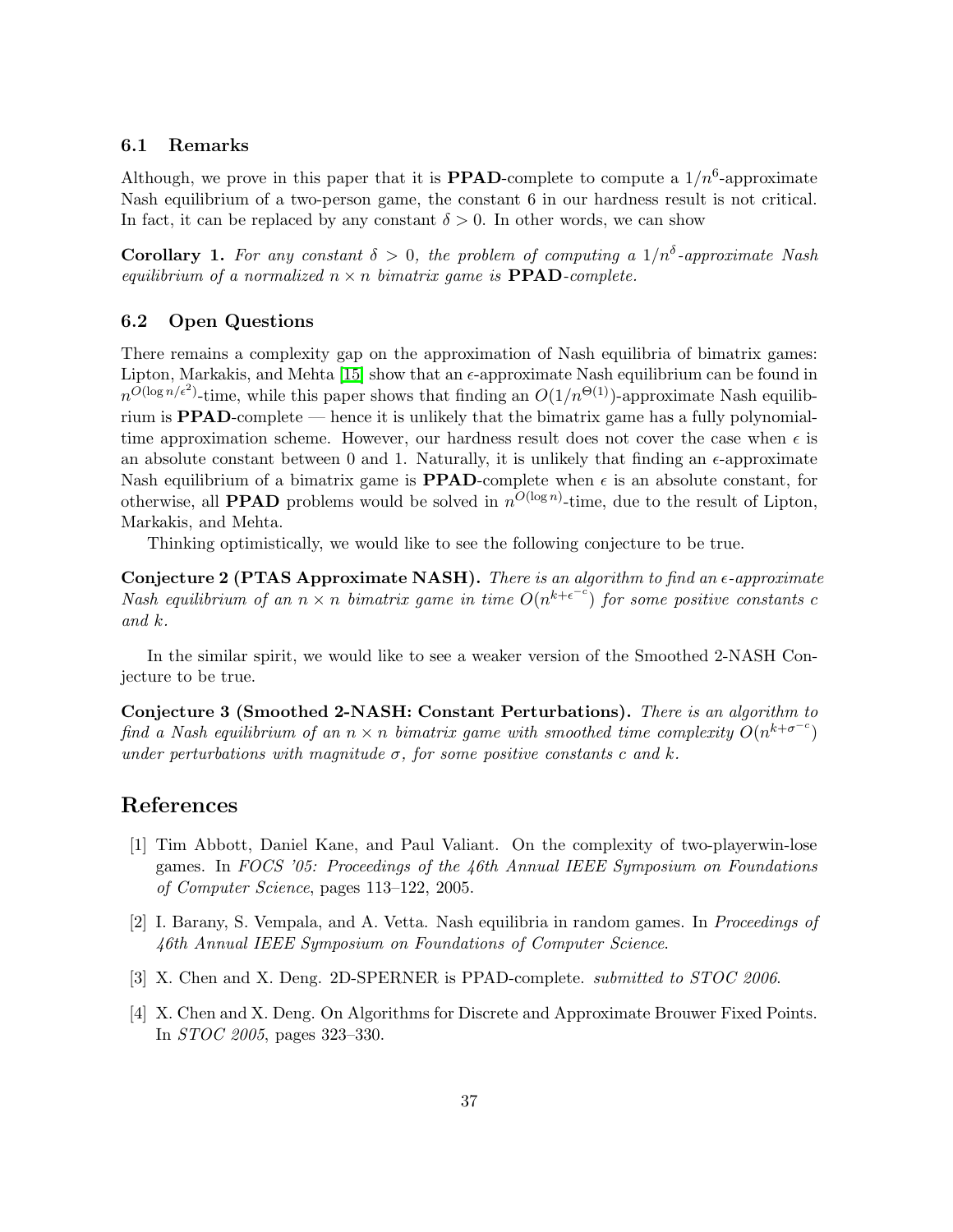- <span id="page-37-13"></span><span id="page-37-11"></span>[5] X. Chen and X. Deng. 3-Nash is PPAD-complete. ECCC, TR05-134, 2005.
- [6] X. Chen and X. Deng. Settling the Complexity of 2-Player Nash-Equilibrium.  $TR05-140$ , ECCC, 2005.
- <span id="page-37-12"></span><span id="page-37-8"></span>[7] C. Daskalakis, P.W. Goldberg, and C.H. Papadimitriou. The Complexity of Computing a Nash Equilibrium. ECCC, TR05-115, 2005.
- <span id="page-37-10"></span>[8] C. Daskalakis and C.H. Papadimitriou. Three-player games are hard. ECCC, TR05-139.
- [9] T. Iimura. A discrete fixed point theorem and its applications. Journal of Mathematical Economics, 39(7):725–742, 2003.
- <span id="page-37-16"></span><span id="page-37-5"></span>[10] N. K. Karmarkar. A new polynomial–time algorithm for linear programming. Combinatorica, 4:373–395, 1984.
- [11] Michael J. Kearns, Michael L. Littman, and Satinder P. Singh. Graphical models for game theory. In UAI '01: Proceedings of the 17th Conference in Uncertainty in Artificial Intelligence, pages 253–260, 2001.
- <span id="page-37-7"></span><span id="page-37-0"></span>[12] L. G. Khachiyan. A polynomial algorithm in linear programming. Doklady Akademia Nauk SSSR, pages 1093–1096, 1979.
- <span id="page-37-1"></span>[13] C.E. Lemke. Bimatrix equilibrium points and mathematical programming. Management Science, 11:681–689, 1965.
- <span id="page-37-9"></span>[14] C.E. Lemke and JR. J.T. Howson. Equilibrium points of bimatrix games. J. Soc. Indust. Appl. Math., 12:413–423, 1964.
- [15] Richard J. Lipton, Evangelos Markakis, and Aranyak Mehta. Playing large games using simple strategies. In  $EC$  '03: Proceedings of the 4th ACM conference on Electronic commerce, pages 36–41, 2003.
- <span id="page-37-15"></span><span id="page-37-4"></span>[16] N. Megiddo and C. Papadimitriou. On total functions, existence theorems and computational complexity. Theoret. Comput. Sci., 81:317-324, 1991.
- [17] O. Morgenstern and J. von Neumann. The Theory of Games and Economic Behavior. Princeton University Press, 1947.
- <span id="page-37-3"></span>[18] J. Nash. Equilibrium point in n-person games. Porceedings of the National Academy of the USA, 36(1):48–49, 1950.
- <span id="page-37-14"></span><span id="page-37-2"></span>[19] J. Nash. Noncooperative games. Annals of Mathematics, 54:289–295, 1951,.
- <span id="page-37-6"></span>[20] C.H. Papadimitriou. On the complexity of the parity argument and other inefficient proofs of existence. Journal of Computer and System Sciences, pages 498–532, 1994.
- [21] Rahul Savani and Bernhard von Stengel. Exponentially many steps for finding a nash equilibrium in a bimatrix game. In FOCS '04: Proceedings of the 45th Annual IEEE Symposium on Foundations of Computer Science (FOCS'04), pages 258–267, 2004.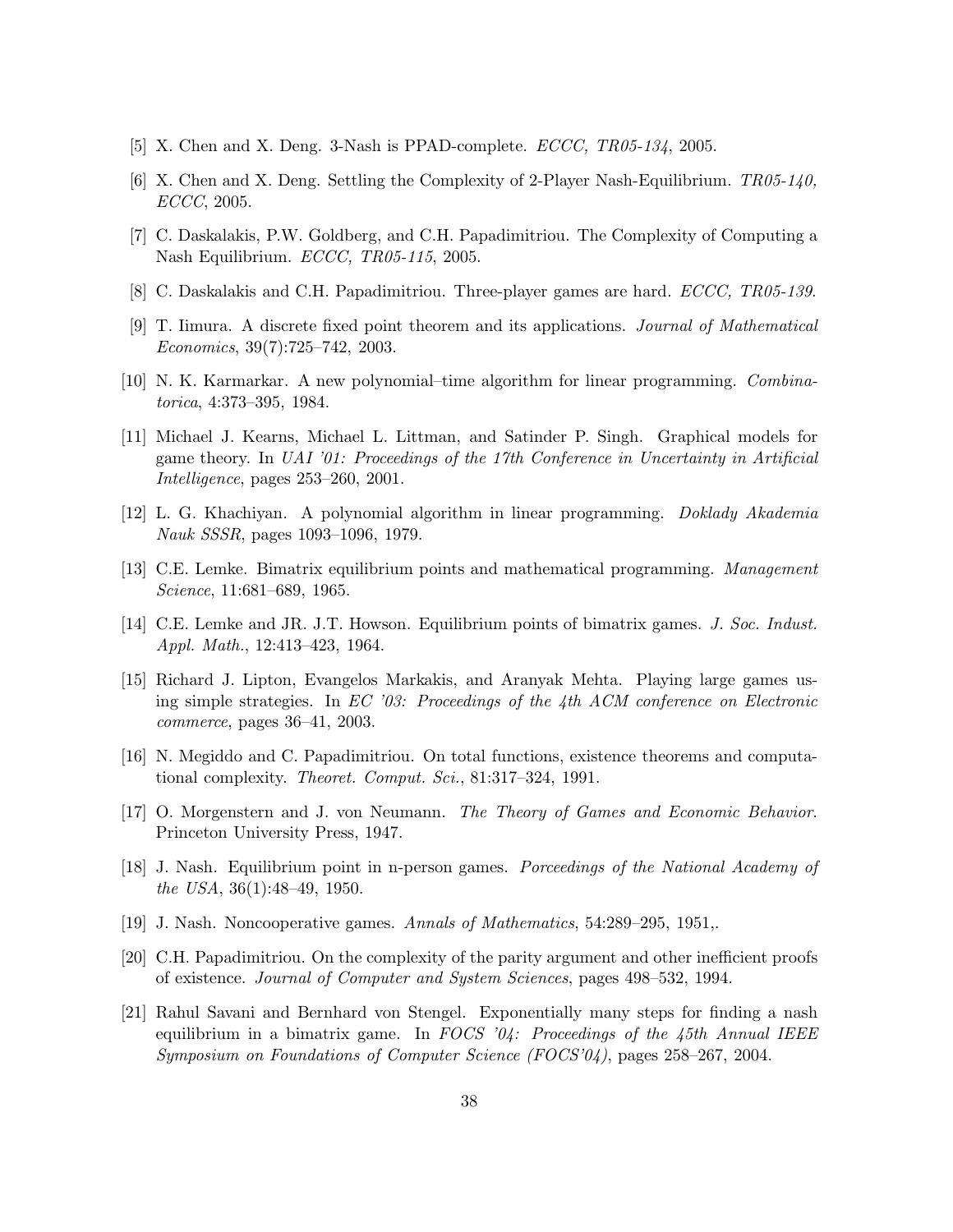- <span id="page-38-1"></span><span id="page-38-0"></span>[22] D. A. Spielman and S.-H. Teng. Smoothed analysis of algorithms and heuristics: Progress and open questions. In Foundations of Computational Mathematics, pages 274–342, 2006.
- [23] Daniel A. Spielman and Shang-Hua Teng. Smoothed analysis of algorithms: Why the simplex algorithm usually takes polynomial time. J.  $ACM$ ,  $51(3):385-463$ ,  $2004$ .

### A Proof of Lemma [1](#page-8-1)

We start with some notations.

Let f be a well-behaved function and  $(C, 0^n)$  be an input instance of BROUWER<sup>f</sup>, then C is a valid Brouwer-mapping circuit with parameter d and **r**, where  $d = |n/m|$ ,  $m = f(n)$  and  $r_i = 2^m, \forall i : 1 \leq i \leq d.$ 

A simplicial decomposition S of set  $A_{\mathbf{r}}^d \subset \mathbb{R}^d$  is a collection of simplices such that

- 1.  $\overline{A^d_{\mathbf{r}}} = \bigcup_{S \in \mathcal{S}} S$ , where we use  $\overline{A^d_{\mathbf{r}}}$  to denote the convex hull of  $A^d_{\mathbf{r}}$ ;
- 2. for every  $S \in \mathcal{S}$ , if S' is a face of S, then  $S' \in \mathcal{S}$ ;
- 3. for every *n*-simplex  $S \in \mathcal{S}$ , its vertex set is accommodated;
- 4. for all  $S_1, S_2 \in \mathcal{S}$ , if  $S_1 \cap S_2 \neq \emptyset$ , then  $S_1 \cap S_2$  is a face of both  $S_1$  and  $S_2$ .

We now describe a simplicial decomposition of set  $A_{\mathbf{r}}^d$ . We let

$$
V = \Big\{ (\mathbf{p}, \sigma) \mid \mathbf{p} \in \mathbb{Z}^d, \, 0 \le p_i < r_i - 1, \, \forall \, i : 1 \le i \le d, \, \sigma \text{ is a permutation over } \{1, 2, \dots, d\} \Big\}.
$$

Obviously,  $|V| \leq 2^{md}d! = 2^{O(n \log n)}$ . For every pair  $v = (\mathbf{p}, \sigma) \in V$ , it defines  $d+1$  points  $\mathbf{p}^0$ ,  $\mathbf{p}^1$ ...,  $\mathbf{p}^d$  in  $\mathbb{Z}^d$  where  $\mathbf{p}^0 = \mathbf{p}$  and  $\mathbf{p}^{i+1} = \mathbf{p}^i + \mathbf{e}_{\sigma(i+1)}$ ,  $\forall i : 0 \le i \le d-1$ . We use  $S_v$  to denote the d-simplex that is the convex hull of these  $d+1$  points. One can check that

$$
\mathcal{S} = \{ S \mid \exists v \in V, S \text{ is a face of } S_v \}
$$

is a simplicial decomposition of set  $A_r^d$ . S also has the following nice property:

For every d-simplex  $S_{v_1} \in \mathcal{S}$ , if F is one of its facets, which is not on the boundary of  $A_{\mathbf{r}}^d$ , then we can find  $S_{v_2} \in \mathcal{S}$  such that  $F = S_{v_1} \bigcap S_{v_2}$  in polynomial time.

To prove that BROUWER<sup> $f \in \mathbf{PPAD}$ , we will construct a directed graph  $G = (V \cup \{v^*\}, E)$ .</sup> Both the in-degree and out-degree of every vertex are at most 1, and  $v^*$  is a source of G. We will prove that, for every directed leaf v except  $v^*$ , the vertex set of  $S_v$  is a panchromatic set of C.

Let F be a facet of some d-simplex  $S_v \in \mathcal{S}$ . F is said to be panchromatic if it contains all the colors except "red". Let  $p^i$  be the vertex of F which has color  $i, \forall i : 1 \leq i \leq d$ . We can define the orientation of facet F, that is, the orientation of the ordered sequence  $\{p^i\}_{1\leq i\leq d}$ , in  $S_v$  in the standard way, which is either clockwise or counter-clockwise. The orientation defined has the following properties: